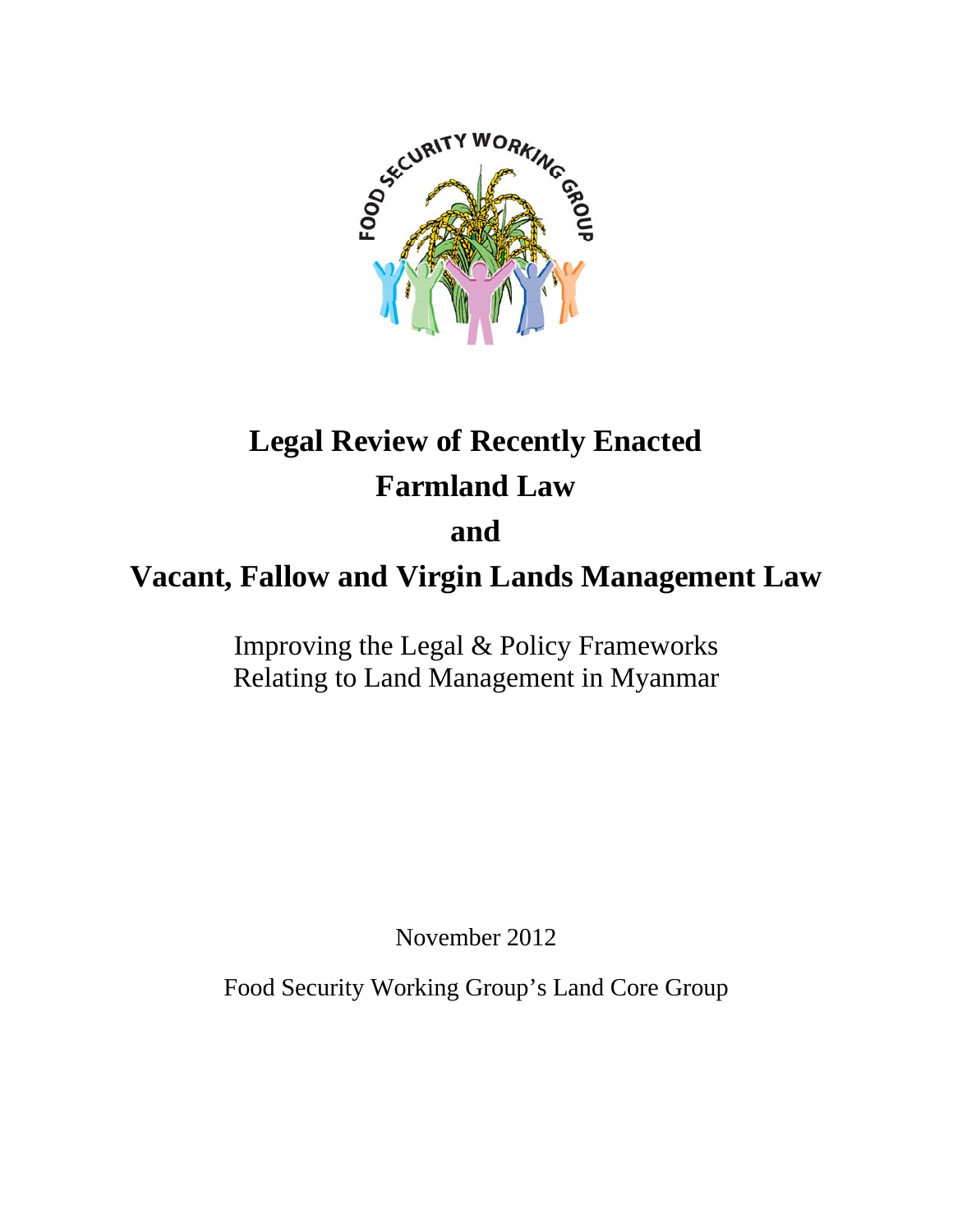### Acknowledgments

The author would like to thank members of the Food Security Working Group's Land Core Group and the staff of the Pyoe Pin Programme for their help and support in preparing this report. Special thanks goes out to Siusue Mark, Research & Development Manager of the Pyoe Pin Programme for her assistance in securing available materials and making arrangements for meetings with key stakeholders in Myanmar, and to U San Thein and U Thit Sinn from the Land Core Group for their guidance and assistance during field visits with Government, community and civil society stakeholders outside of Yangon.

Robert B. Oberndorf, J.D. Senior Law & Policy Advisor, Forest Trends Association

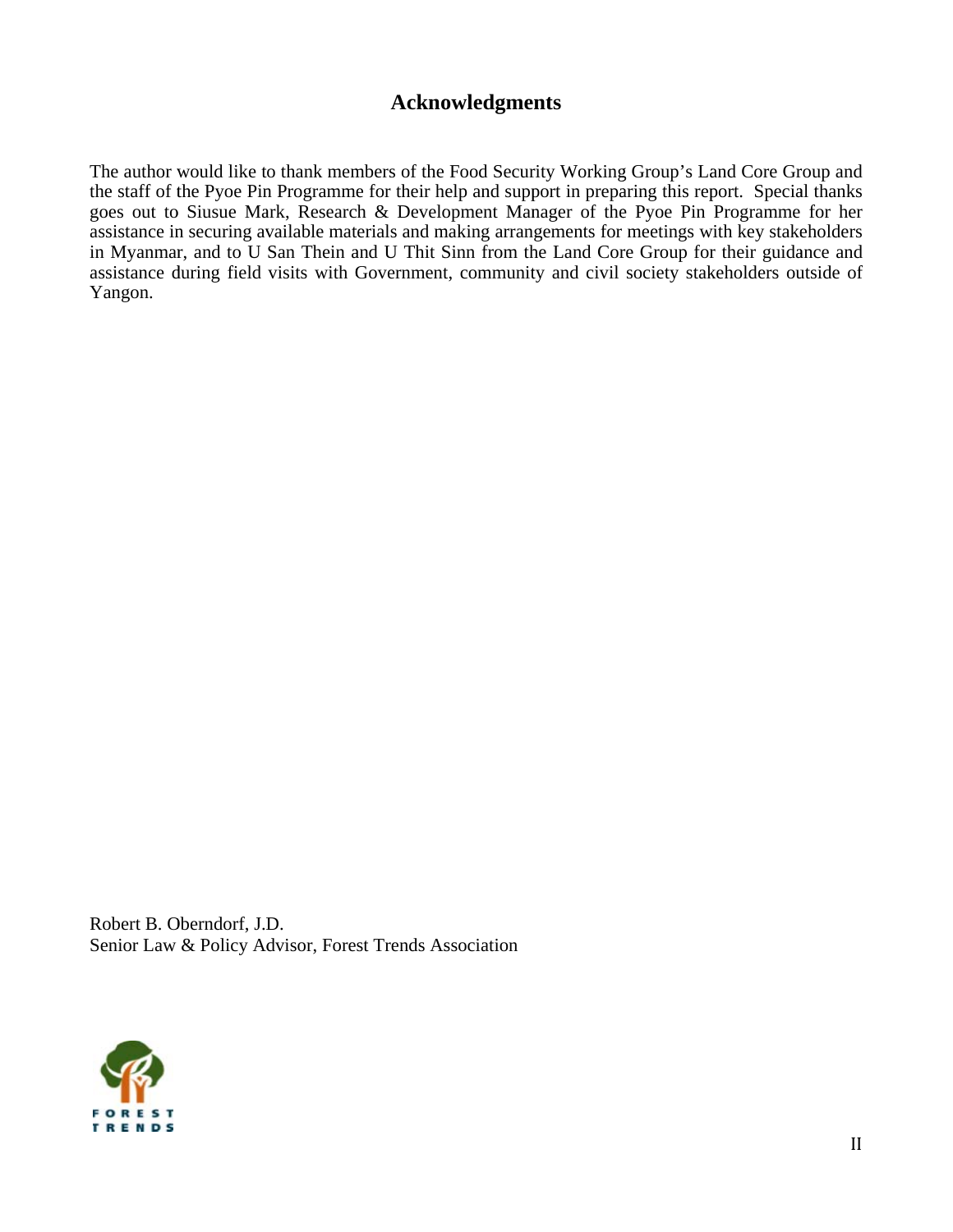#### **Executive Summary**

Myanmar is a country in the middle of a dramatic series of reforms which have the potential to create a more inclusive society in which the benefits of economic development and greater integration into the regional and global economies are equitably shared amongst all citizens. Natural resources in the country, including land, forests and water will be essential components of this development. Decisions on how land will be used, by whom and for what purposes could have far reaching consequences for the people of Myanmar, the majority of whom are smallholder farmers living in the countryside. In many areas of the country rural livelihoods are under threat as smallholder farmers are being displaced from their land due to granting of large-scale land concessions.

This review analyses the current laws and economic situation related to access to land for smallholder farmers in Myanmar. It makes recommendations for improvements to be written into policy and legislation, and institutions and mechanisms to be created, which will ensure smallholder farmers and especially women gain full legal protection of their land tenure rights.

The Government recognizes that if issues relating to land tenure security and land conflict are not addressed it could have negative impacts on foreign direct investment, sustainable economic growth, environmental protection, social harmony and development of a stable system of democratic governance that respects the rights of all citizens.

In respect of this recognition there is a pressing need for the Government of Myanmar to draft a comprehensive policy on land management and a comprehensive Land Law. To draft these requires careful study and inclusive consultation with civil society, farmers, private sector companies and other stakeholders. Policy and legal instruments should provide land tenure security and social safeguards for smallholder farmers, families and communities and explicitly secure the rights of women. Policy should also formally recognize customary laws relating to land resources, and provide mechanisms for communal ownership of land to ensure the rights of ethnic minority populations are protected, and their participation in decision making processes relating to land is secured. The Government needs to recognize the value of rotational agricultural systems as productive land use and protect their specific land tenure regimes. Any policy must also provide fair and transparent mechanisms for handling land conflicts when they arise, and balance interests for national food security, economic development and the rights of all citizens.

The Farmland Law and the VFV Law were approved by Parliament on March  $30<sup>th</sup>$ , 2012. There have been a few improvements compared to previous laws such as recognition of non-rotational taungya as a legitimate land-use and recognition that farmers are using VFV lands without formal recognition by the Government. However overall the Laws lack clarity and provide weak protection of the rights of smallholder farmers in upland areas and do not explicitly state the equal rights of women to register and inherit land or be granted land-use rights for VFV land. The Laws remain designed primarily to foster promotion of large-scale agricultural investment and fail to provide adequate safeguards for the majority of farmers who are smallholders. In particular tenure security for farmland remains weak due to the Government retaining power to rescind farmland use rights leaving smallholders vulnerable to dispossession of their land-use rights. In addition there remains some unnecessary de-facto government control over the crop choices of farmers.

In particular it is recommended that recognition of land-use rights under customary law and the creation of mechanisms for communal registration of land-use rights, be included in the Farmland and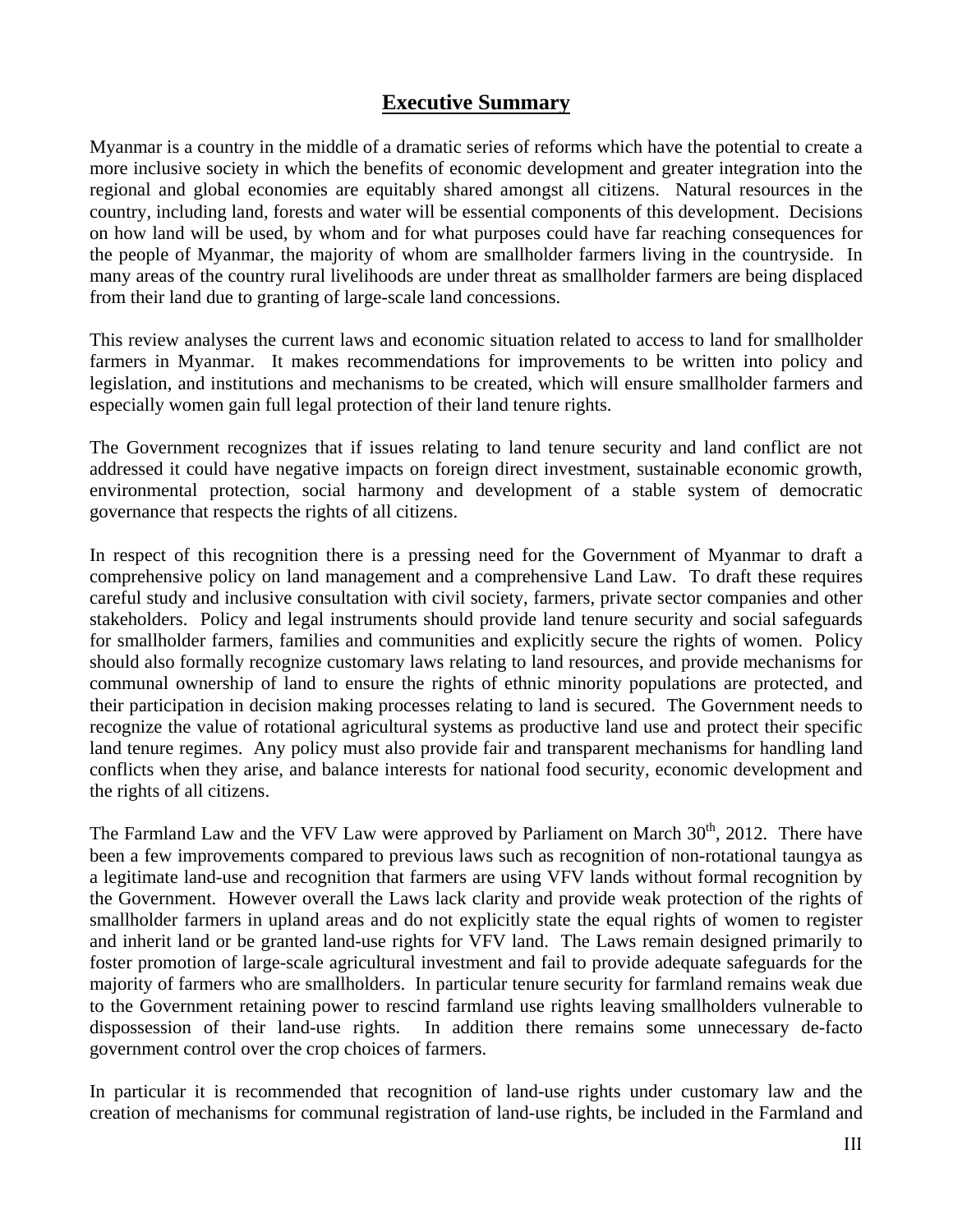VFV Laws. There needs to be a comprehensive process of re-classifying land in the country to reflect land-use changes resulting from conversion of forests and VFV land into agricultural land, loss of agricultural land due to development projects, urban expansion and population growth. This will serve to reduce land conflict in the countryside and provide genuine tenure security for smallholders. Furthermore the specific and independent rights of women must be explicitly stated in the Laws. Added to this the fundamental principle of free, prior and informed consent should be enshrined, especially in regard to removal of land-use rights in the national interest.

It is also necessary that the Government works in partnership with civil society and farmers associations to revise the Farmland and VFV Laws. There is a need to guarantee representation of these groups in Farmland Administration Bodies at all levels. Additionally it is vital that mechanisms and information management tools are created that allow free public access to information on land use and management. This is essential if decisions made, are to be appropriate and benefit all citizens in Myanmar.

Farmers are intimately connected to the land which they farm and are best placed to make decisions over which crops are most suitable to be grown. Farmers should be supported through provision of information on sustainable cultivation techniques, crops and technologies to allow them to make informed crop choices on their own land and undue restrictions should be removed from the Farmland Law.

It is considered a priority that the system for registration and transfer of farmland and VFV land, and payment of fees and taxes, be streamlined and made as simple and accessible as possible for smallholder farmers. It is suggested that establishing a one window service for all these functions at the lowest possible level of Government be explored. This coupled with amendments to legislation to address gaps and inconsistencies will make it increasingly possible for smallholder farmers to benefit from protection of their tenure rights under the law.

Fair and equitable dispute resolution mechanisms are fundamental to the successful implementation of any law. It is therefore recommended that the Government create an independent administrative body to hear land disputes. This body must be separate from sectoral ministries and must be accessible to all citizens through having branches in all states and regions. This body must be authorized to hear appeals against decisions made by Farmland Administration Bodies. Coupled with this there is a need to develop non-judicial adjudication mechanisms which ensure equal participation of all parties involved in land disputes. Finally modern safeguards relating to the payment of fair market compensation for the public taking of land property rights should be incorporated into the Land Law, and the Land Acquisition Act should be repealed.

In conclusion the existing legal framework relating to land resources and tenure security in Myanmar is obsolete, needs to be better harmonized, and should incorporate international and regional best practices relating to land management. Current weaknesses in the Farmland and VFV Laws should be immediately addressed through revising bye-laws and regulations.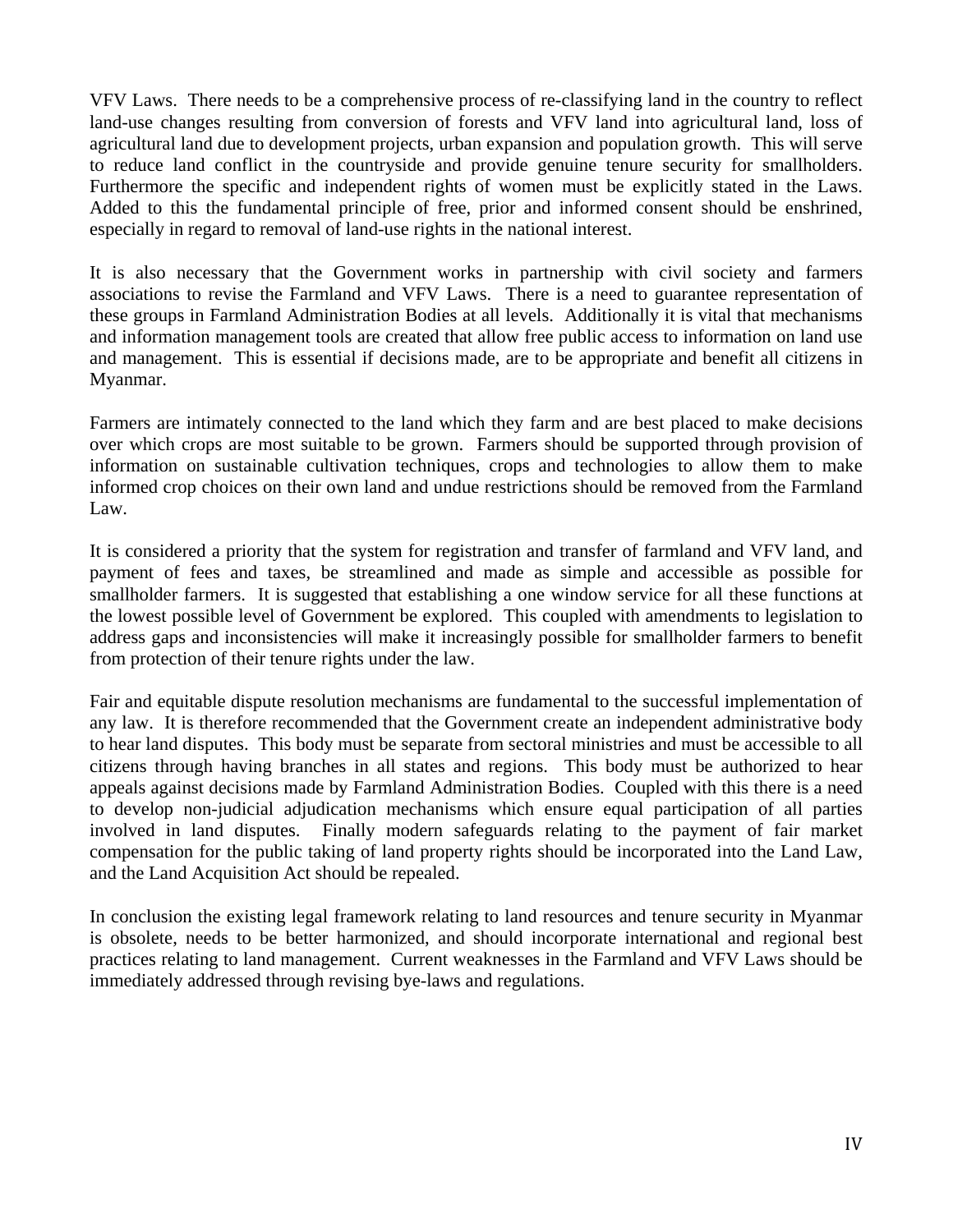# **Table of Contents**

| <b>Chapter 1</b> | <b>Introduction</b>                                                          | $\mathbf{1}$ |
|------------------|------------------------------------------------------------------------------|--------------|
| <b>Chapter 2</b> | <b>National Land Policy</b>                                                  | 3            |
| <b>Chapter 3</b> | <b>Overview of Rural Land Classification, Management and Conflict Issues</b> | 7            |
| <b>Chapter 4</b> | <b>Overview of Laws Relating to Rural Land Management in Myanmar</b>         | 15           |
| <b>Chapter 5</b> | Analysis of the Farmland Law (2012)                                          | 19           |
| <b>Chapter 6</b> | Analysis of the Vacant, Fallow and Virgin Lands Management Law (2012)        | 22           |
| <b>Chapter 7</b> | <b>Recommendations for Improving the Law on Land</b>                         | 25           |
| <b>Chapter 8</b> | <b>Conclusion</b>                                                            | 28           |
| <b>Annex</b>     |                                                                              | 29           |
|                  |                                                                              |              |

**Table 1: Land Classification, Control, Conflict and Tenure Security 9**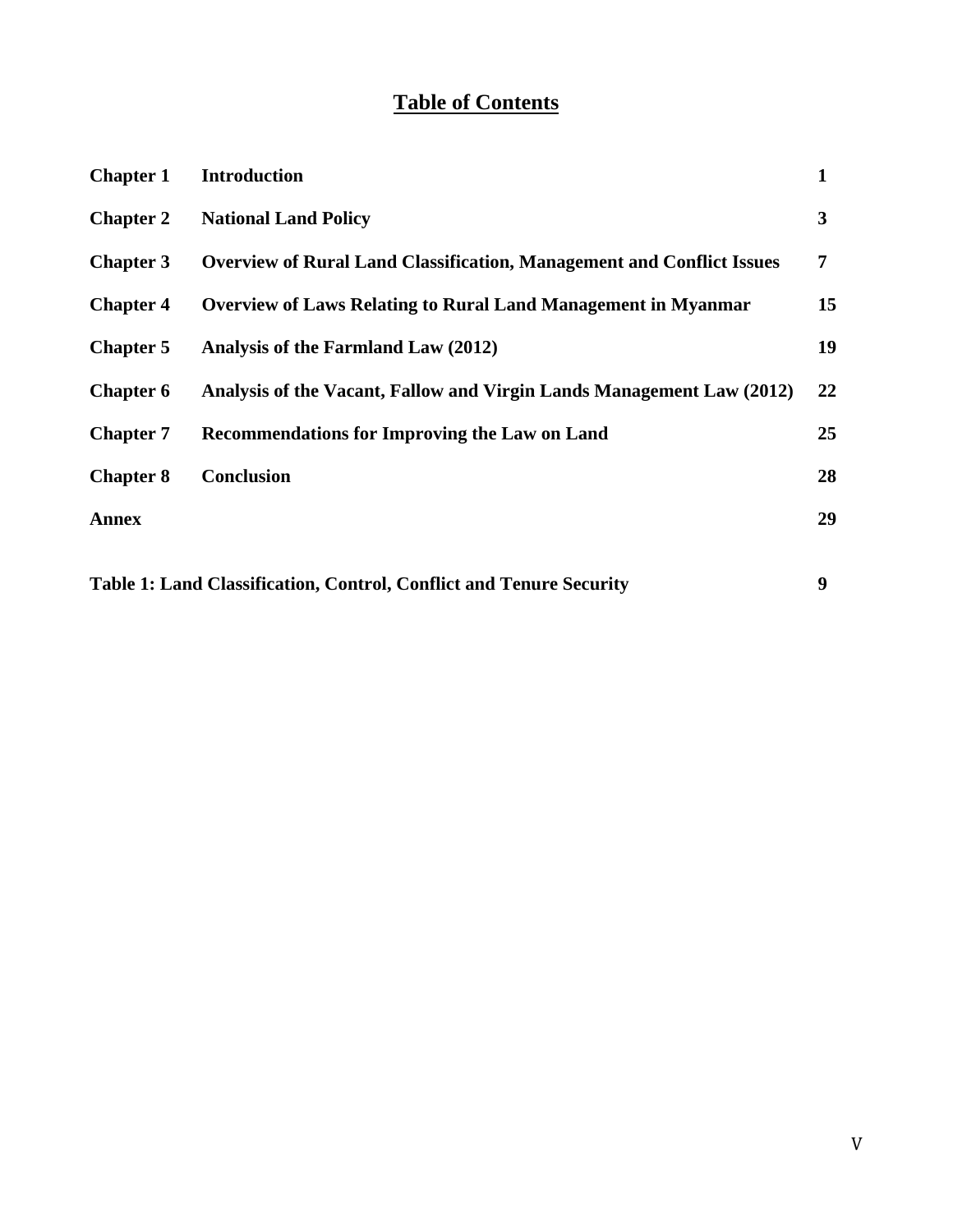# **Abbreviations**

| <b>Association of Southeast Asian Nations</b>                           |
|-------------------------------------------------------------------------|
| Central Committee for the Management of Vacant, Fallow and Virgin Lands |
| <b>Environmental and Social Impact Assessment</b>                       |
| <b>Farmland Administration Body</b>                                     |
| Land Use Certificate                                                    |
| Ministry of Agriculture and Irrigation                                  |
| Ministry of Environmental Conservation and Forestry                     |
| Settlement and Land Records Department                                  |
| <b>General Administration Department</b>                                |
| Vacant, Fallow, Virgin Lands Management Law                             |
|                                                                         |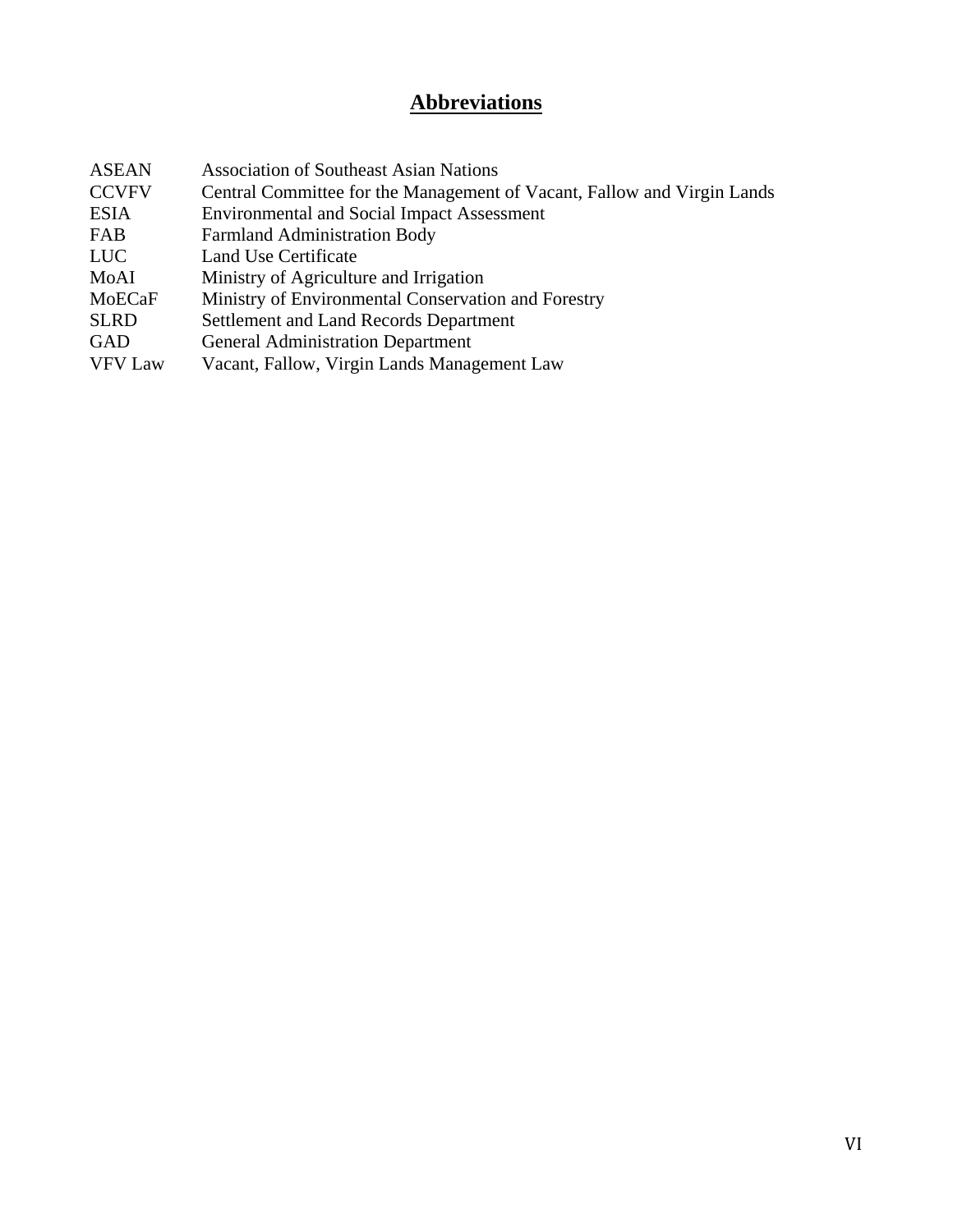#### **Introduction**

This review analyses the current land laws and makes recommendations for improvements to be written into law, and institutions and mechanisms to be created, which will ensure Myanmar's smallholder farmers gain full legal protection of their land tenure rights. This review starts by detailing key changes in land policy and makes recommendations for further changes required. This is followed by an overview of existing categories of land classification, relevant government bodies concerned with land and a description of some of the main drivers of land conflict. This is followed by detailed analysis of the Farmland Law and the Vacant, Fallow and Virgin Lands Management Law (VFV Law), and recommendations for improvement, based in part on experience from other countries in the Mekong Sub-Region.

The Farmland Law and VFV Law, were enacted by Myanmar's Parliament on March  $30<sup>th</sup>$ , 2012. This review shows how these laws, in their current form, may negatively impact on the land tenure security of smallholder farmers and communities in Myanmar if proper safeguards are not put into place. Weak land tenure security can lead to increased levels of land conflict and social instability. Finally, the report recommends that the new Farmland and VFV Laws should be incorporated into a comprehensive and balanced approach to land management and land use planning in Myanmar.

To do this, the Government of Myanmar should carefully consider drafting and enacting a comprehensive Land Law and Policy on Land Management for the country. Such policy and legal reform needs to be undertaken gradually with well-informed decisions regarding land management required to avoid costly mistakes made elsewhere in the Mekong Sub-Region. Decision-making processes relating to land management must be open to all relevant stakeholders including civil society. A gradual approach involving relevant stakeholders encourages better governance of land resources, respects the rights of Myanmar citizens, and allows for the sustainable economic development of the country's natural resources.

An overview of land conflict in Myanmar is included. It describes how classification of land and overlapping governance authorities contribute to tenure insecurity and land conflict issues. Information provided is based on recent research on land conflict in the country, field visits, meetings with stakeholders, and a review of laws relating to rural land management. The Government recognizes that issues relating to land conflict are a serious concern that could have negative impacts on foreign investment, sustainable economic growth and social stability. This report discusses initial steps taken by the Government to better understand the nature of land conflict in the country. However it must be recognized that this growing understanding by government of the nature of land conflict remains inadequately reflected in the Laws.

Considering the political, social and economic risks that land conflicts present, recommendations are offered on improvements that can be made to the policy and legal framework relating to land. Recommendations focus on the rights and land tenure security of smallholder farmers, women, households and communities in Myanmar. Recommendations focus on the need to develop a comprehensive policy on land management and Land Law for the country. A comprehensive Land Law should include all land classifications and harmonize the legal and governance framework relating to land. The new Farmland and VFV Laws should be incorporated as chapters in such a comprehensive Land Law. The recommendation to draft and enact a comprehensive policy on land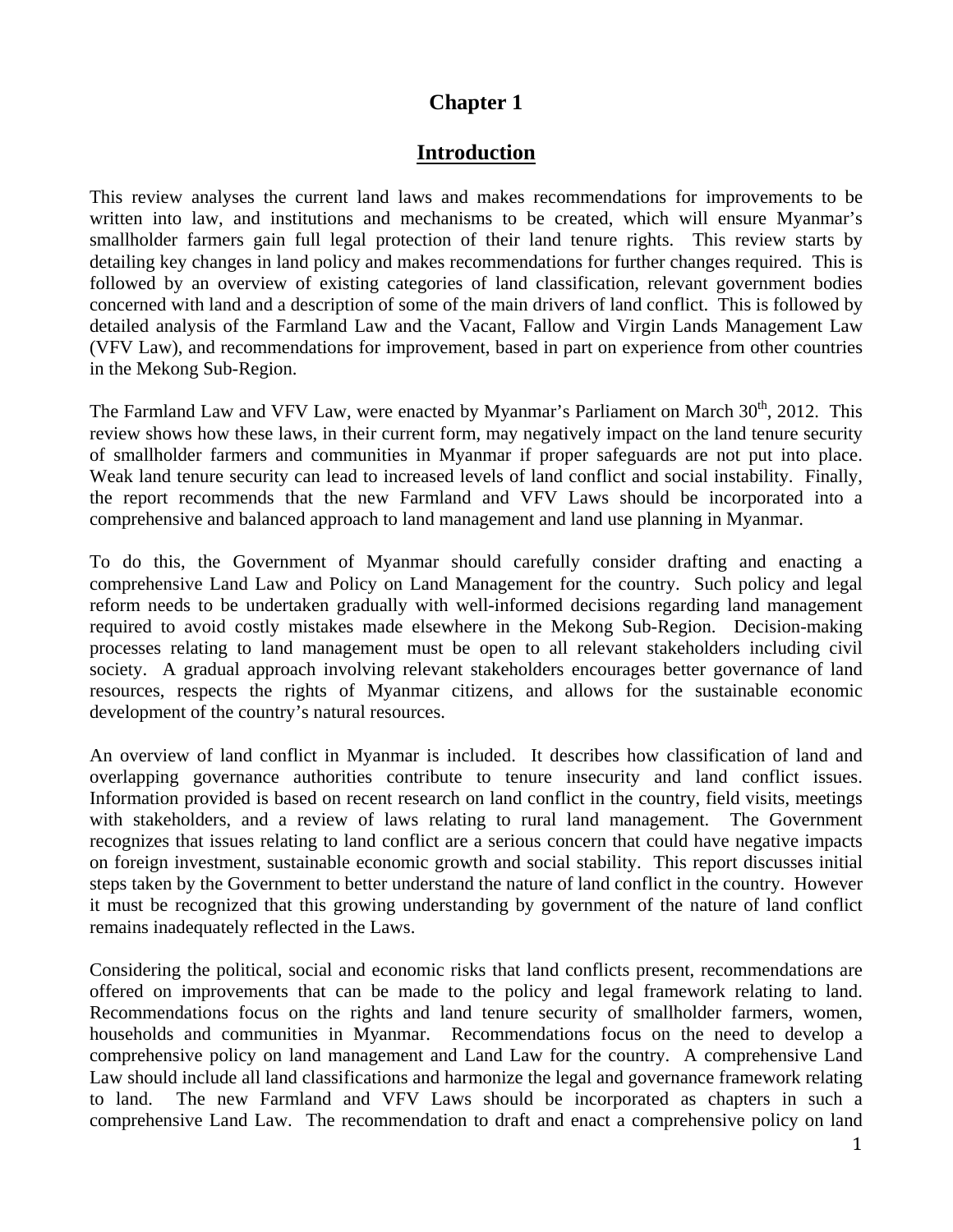management and Land Law reflects the current thinking of many Government representatives and advisors in the country.

Recommendations on how to improve the policy and legal frameworks relating to rural land management are based on international best practices and lessons from other countries in the Mekong sub-region. The recommendations are presented as general principals and concepts that can be used by Government decision-making bodies and relevant stakeholders.

It is essential that the Government utilizes a consultative process during the development of a modern legal and policy framework. Such a process must allow a greater role for civil society participation, in which international, regional and local expertise is actively sought and considered by the Government. This process should, at a minimum, allow relevant stakeholders to comment on drafts of policies and law as they are being developed. While such a process may take more time, it is likely to lead to better decision-making, broader support for the enacted laws and improved implementation. Final decisions on content are still the responsibility of the Government.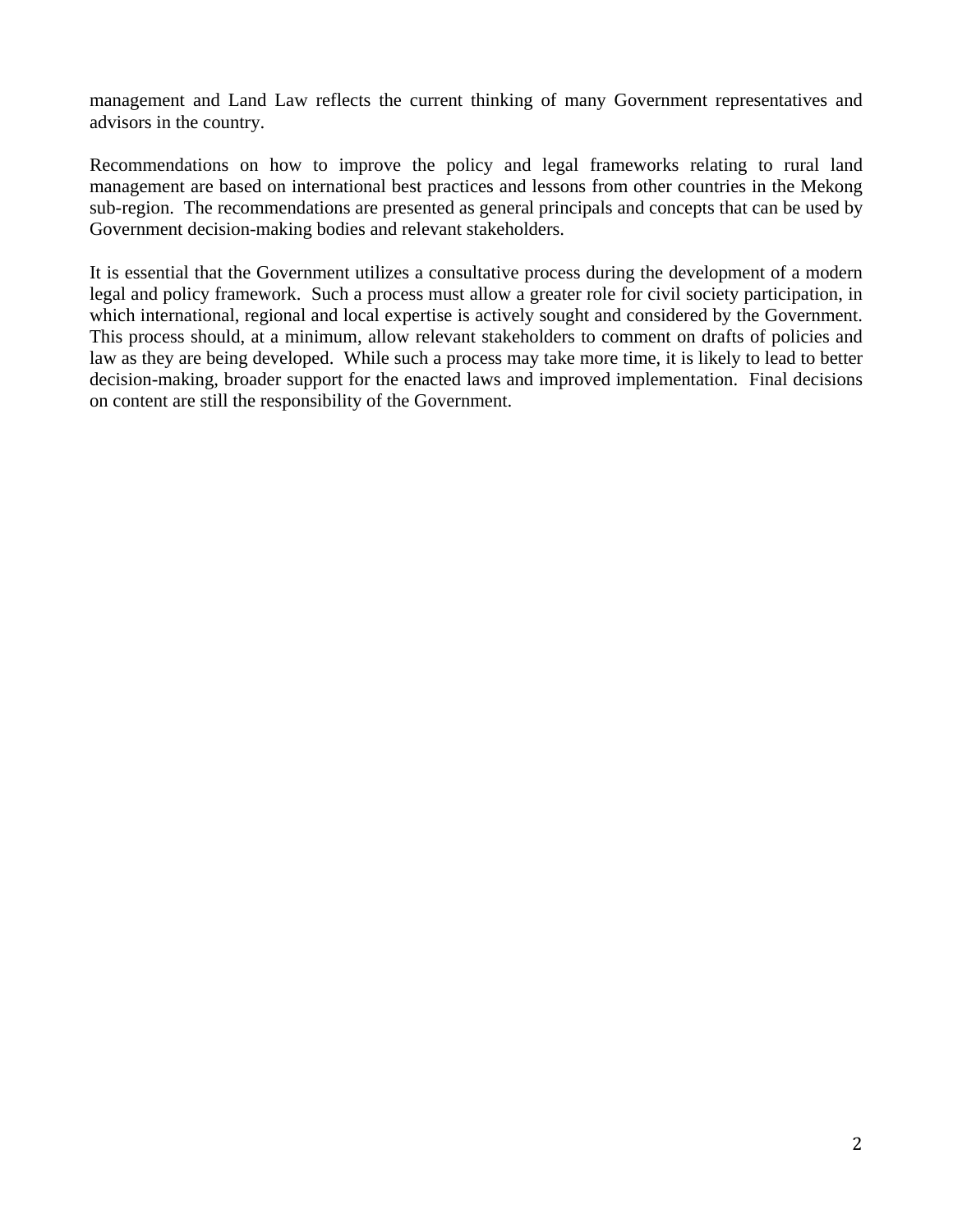# **National Land Policy**

#### **Changes in Land Tenure Policy**

Post-independence and through the socialist era (1947-1988), the de-facto land policy was for protection of peasant farmers' right to cultivate and hold use rights to land they cultivate while the State maintained ultimate ownership of land. This was based on the socialist concept of centralized ownership of the means of production and co-operative management of the economy. Laws implemented to reflect this policy, amongst other things abolished landlordism, established a system of land re-distribution through leases to small-farmers, protected farmers from losing their land in distress sales due to debt; and prioritized allocation of tenancies to poorer farmers.

From 1988 onwards the government adopted a new and radically different policy that targeted economic growth through market reform. Under this policy socialist controls were relaxed and domestic and foreign investment encouraged. In relation to land this policy was implemented in part through the "Wasteland Instructions" in  $1991<sup>1</sup>$ , which enabled both domestic and foreign investment in large-scale commercial agricultural enterprises. This was mainly achieved through transfer of use rights to designated "wasteland" (or "vacant, fallow and virgin land") - often with no recognition of customary law or actual user-right - to private individuals and companies for development as largescale export-oriented plantations. Over the last two decades, the implementation of this instruction, the intent of which was largely re-affirmed in the Vacant, Fallow and Virgin Land Law, has significantly increased the scale and scope of land appropriation and conflict across the country and especially in the uplands.

Myanmar currently has no written policy on land use and tenure. However it is clear that some members of the Government recognize the increasing importance of land issues and the need to find equitable solutions to land disputes. Recently enacted legislation which is analysed in detail later in this report gives some cause for optimism as it does reduce state control over some decisions and allow increased freedoms for farmers. At the same time much of the intent of recent legislation remains essentially unchanged and points to continued thinking of some people in Government who see only one way to create growth in the rural economy, through promotion of large-scale plantation agriculture.

#### **Developing a Comprehensive Policy on Land Use Planning and Management**

The difference between policy and legislation are at times confusing. Policy documents represent a guiding course of action or vision that a government has adopted, while legislation sets out specific mandates, rights and responsibilities on a subject within a rigid format of chapters and articles. Policy documents are often adopted to direct the drafting, enactment and implementation of legislation, but can also be written to assist in the interpretation of legislation by those responsible for its enactment. For policy to be truly effective, courses of action to be taken by specific government actors have to

<sup>&</sup>lt;sup>1</sup> The full title is 'Duties and Rights of the Central Committee for the Management of Culturable Land, Fallow Land and Waste Land'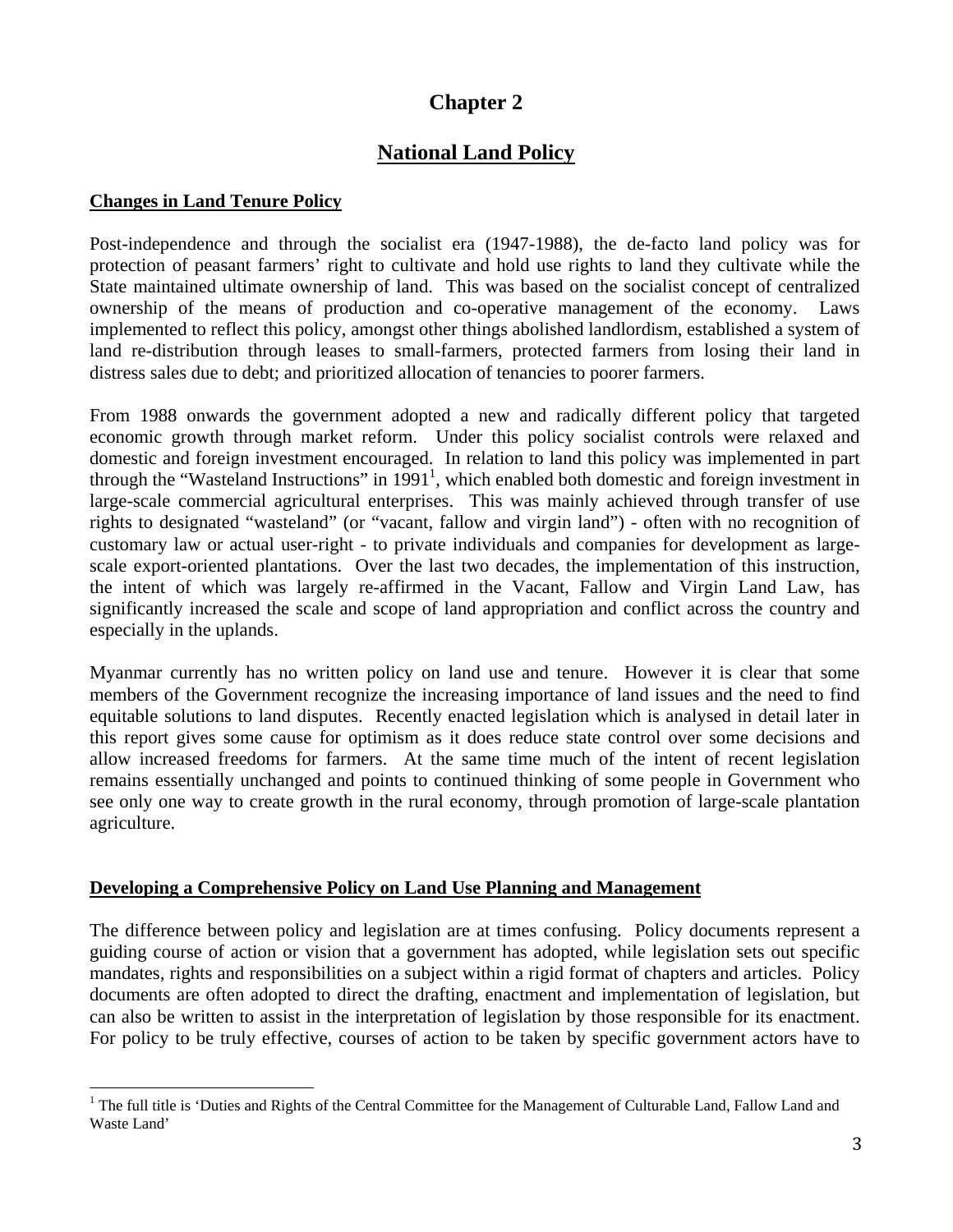detailed and be both measurable and allow for monitoring by independent civil society actors. Properly written policy documents compliment and link to legislative documents.

This review has a primary focus on analysing existing land laws through a lens that balances the needs of smallholders and industrial agriculture. However, it is essential that formulation of these laws is underpinned by well thought out and clear Government policy on land use and tenure that articulates the vision which the government has adopted for Myanmar and adequately addresses issues relating to sustainable management of land resources and land tenure security of rural communities in Myanmar.

To formulate the policy, the Government should adopt a consultative process that is open to review and comment by civil society and farmers representatives and designed and agreed upon prior to drafting a comprehensive policy. The process should be open and transparent, to allow free-flow of information, and when necessary include translation into ethnic languages. Dissemination of relevant policy materials in a timely manner and a systematic series of consultations in the states and regions with participation of women, civil society and farmers is essential, as is incorporation of the results of consultations into new policy instruments. The policy must be based on the results of sound comprehensive research into current status of land and land use, land use and tenure conflicts, and analysis of sustainable national land and development options.

#### **Recommended Principles of a Land Policy for the 21<sup>st</sup>Century**

The underlying principle of a land tenure policy for Myanmar is that it recognize, the key role of smallholder farmers in national economic development, and thus balance their development needs with those of industrial agriculture. A land policy will ensure the rights of smallholder farmers and their land tenure security are protected and will also ensure equitable distribution of farmland to ensure sustainable development.

The policy recognizes that **smallholder farmer land tenure security contributes to national economic growth,** including increased agricultural productivity<sup>2</sup> and food security. Research shows that under supportive conditions small-scale farming can be efficient and profitable<sup>3</sup>, more productive than industrial agriculture, provide secure employment, and contribute significantly to local and national food production and economic development<sup>45</sup>. Supportive conditions include appropriate agriculture policies and incentives such as access to inputs and credit at reasonable rates, technical extension support, stable markets, and strong distribution, marketing and trade channels.

The policy recognizes that **smallholder land tenure security can improve social stability**, reduce conflict and promote participation of ethnic groups<sup>6</sup> and women in sustainable development. Strong rural economies based on productive small-scale farming reduce the risk of broad-based discontent.

<sup>2</sup> EU Task Force on Land Tenure, *EU Land Policy Guidelines: Guidelines for support to land policy design and land policy reform processes in developing countries*; November 2004<br><sup>3</sup> Ian Scoones, Nelson Marongwe, Blasio Mavedzenge, Felix Murimbarimba, Jacob Mahenehene and Chrispen Sukume. *Zimbabwe's* 

*Land Reform: Myths and Realities*, James Currey; 2010<br><sup>4</sup> FAO, *FAO's Land Tenure Service, Rome; 2007*<br><sup>5</sup> DFID, Land: *Better access and secure rights for poor people*; 2007

EU Task Force on Land Tenure, *EU Land Policy Guidelines: Guidelines for support to land policy design and land policy reform processes in developing countries*; November 2004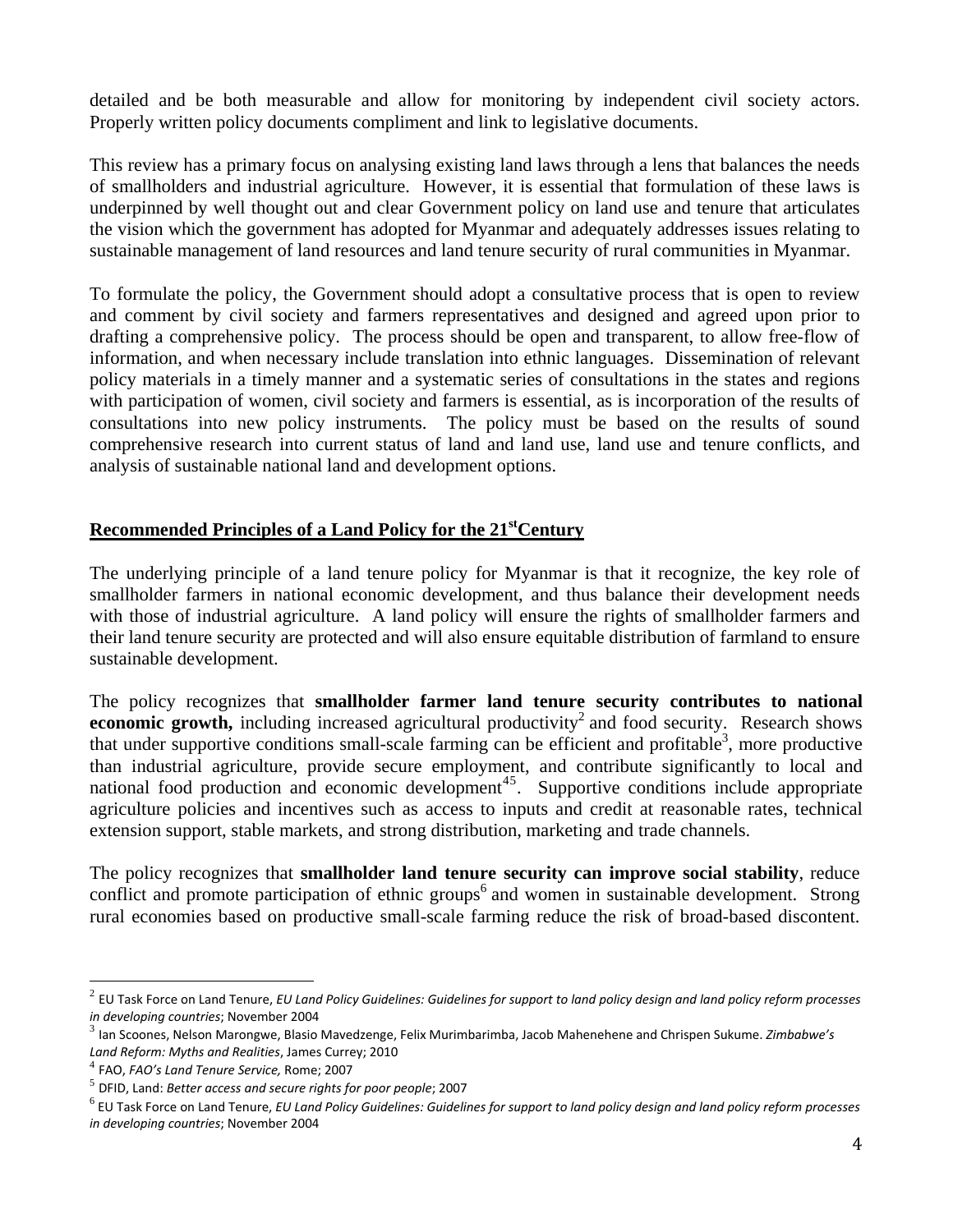When policy acknowledges local practices it can help different social and ethnic groups to live in harmony.

The land policy recognizes that secure **access to land for the rural poor promotes environmental**   $s$ ustainability, as farmers conserve natural resources<sup>7</sup> and prevent further climate change. People with secure titles are more likely to manage their resources carefully and make investments, which improve yields on existing land rather than expanding cultivation into marginal or forest areas.

- *Recognition of Customary Law* needs to be clearly stated in Government policy. Customary law varies across different ethnic groups and geographic areas and this diversity must be recognised in any policy instruments. Customary law must be afforded the same status as statutory law.
- *Recognition of the Value of Rotational Agriculture Systems* and their tenure needs to ensure productive land use. Rotational fallow systems reflect indigenous knowledge, and when the natural and institutional environment is supportive, they have ecological resilience, contribute to soil and water conservation, as well as to cultural integrity, social security<sup>8,9</sup>and increased food production<sup>10</sup>. These systems operate under customary and informal tenure which can be based on individual or collective rights, and across land categorized as either agriculture or forestry. Government must recognise rotational fallow systems as valuable agricultural practices and protect their specific land tenure regimes under the law, by creating new tenure mechanisms that support sustainable upland agricultural systems.
- *Freedom To Farm* adopt these principles in national policy, so farmers may use land for any productive agricultural purpose as long as the use does not negatively impact the public interest and the environment, or severely damage potential of the land to be productive. Remove rigid sub-classifications of land to allow farmers to choose most appropriate crops.
- *National Land-Use Planning* a clear process for comprehensive and participatory land use planning throughout the country needs to be outlined. This process must balance the needs of all land users in Myanmar whilst reducing social, environmental and economic impacts.
- *Flexibility in Categorization of Land* policy should recognize that current land classification boundaries and systems are in some cases no longer useful or practical and do not reflect on the ground reality. There needs to be a comprehensive process of re-classifying land in the country to reflect land-use changes which have resulted from conversion of forests and VFV land into agricultural land, loss of agricultural land due to development projects and urban expansion and population growth. Furthermore land classifications need to encompass the range of rotational fallow systems currently used in upland areas.

<sup>7</sup> Miguel A. Altieri, *Agroecology, Small Farms, and Food Sovereignty*, Monthly Review / July-August 2009

<sup>8</sup>Cairns, M. and Garrity, D. P. *Improving shifting cultivation in Southeast Asia by building on indigenous fallow management strategies,*  Agroforestry Systems47: 37–48, 1999. Kluwer Academic Publishers; 1999

<sup>9</sup>Warner, K.,*Shifting cultivators; Local technical knowledge and natural resource management in the humid tropics*, FAO; 1991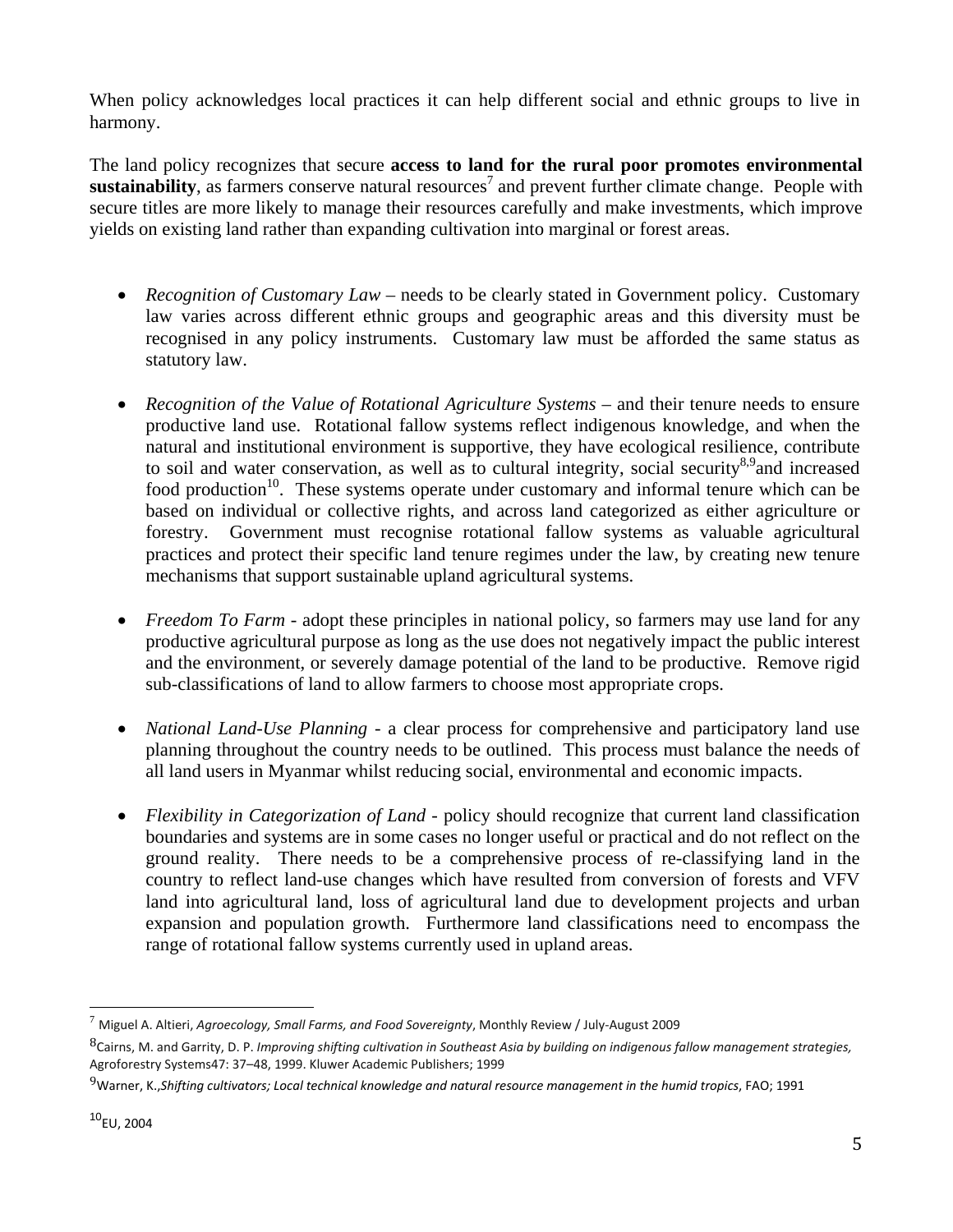- *Protect Land Use Rights* the Government should recognize that it may only rescind land use property rights for a public purpose and the process for this to occur must be open and transparent. The international standards on involuntary resettlement which includes provisions for fair compensation should be incorporated into the land policy, which can then be incorporated into land Law (refer to Annex 1).
- *Recognition of the Equal Rights of Women to Own, Sell and Inherit Land Women's* independent access and right to land should be a key driver of land policy because providing women with equal access to land can lead to increased productivity, economic empowerment and enable them to challenge and change gender-based social and political inequalities. The Convention for the Elimination of All Forms of Discrimination against Women (CEDAW) should be one foundation of national land policy: Myanmar is already a signatory. CEDAW obliges governments to guarantee women equal access to land and other resources.
- *Free Prior and Informed Consent (FPIC)* as a building block for all land policy. FPIC affirms local peoples' rights to their land and ensures they can exercise their own decision making processes, including the right to say no to projects and the right to set terms and conditions for negotiations on utilisation, management and development of land. Gaining the consent of affected communities before starting agro-industrial plantations or infrastructure projects establishes positive relationships and prevents conflict which can result in loss of company profits and loss of Government revenues $^{11}$ .
- *Public Access to Information* on land, and establish notice and comment mechanisms for Government actions relating to land.

<sup>11</sup> Oxfam, *Land and Power: Oxfam Briefing Paper, September 2011*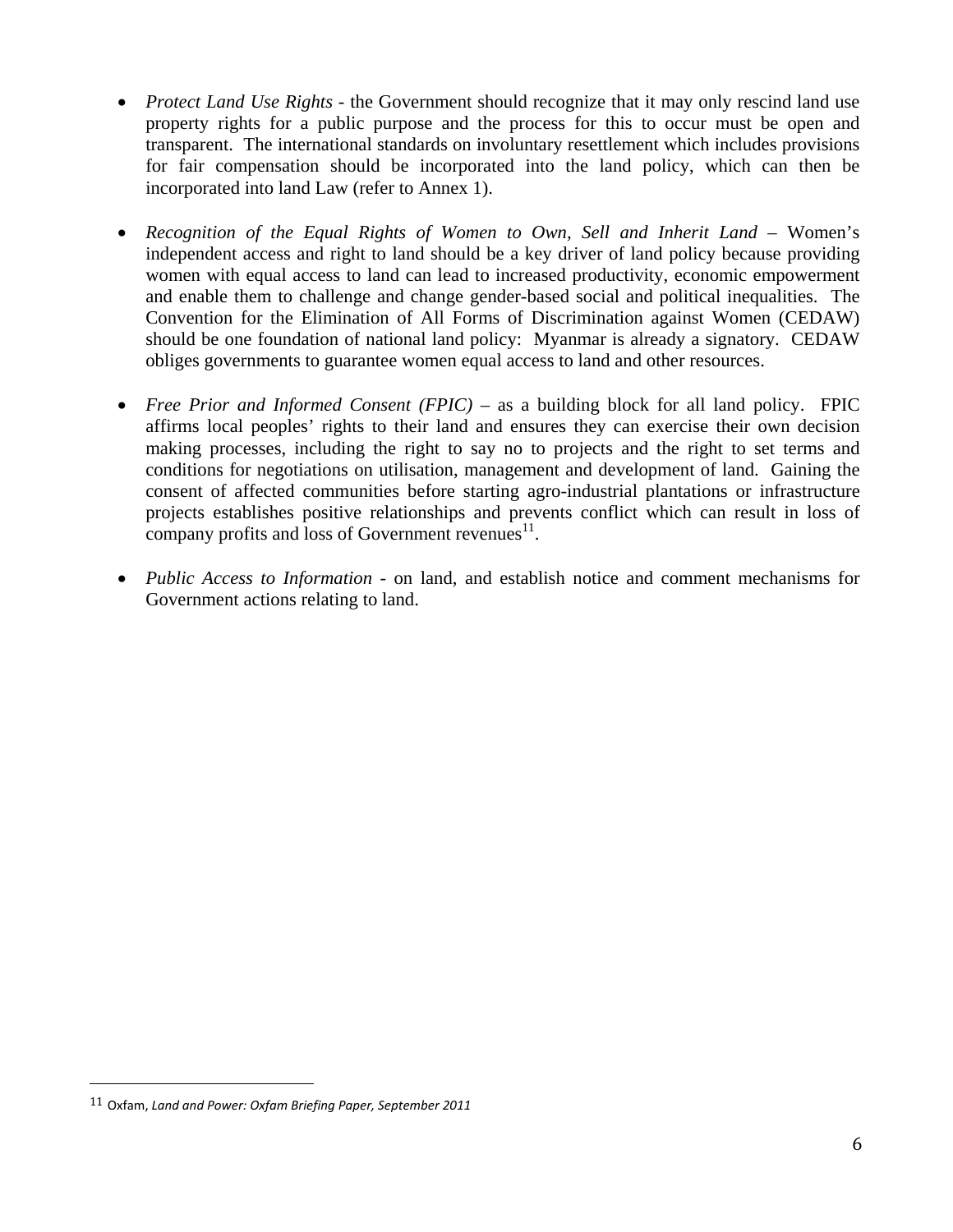# **Overview of Rural Land Classification, Management and Conflict Issues**

Much attention is now being given to the growing issue of land conflict in Myanmar. Land conflict has had a long history in the country. Land conflict relates to how land is classified, used, and managed by Government authorities, ceasefire and non-ceasefire administrations with overlapping responsibilities. The following overview is provided to improve understanding of the issue. Table 1, presented below, illustrates how land classification, conflict and tenure security relate to each-other.

#### **Statutory Law Rural Land Classification**

In order to understand the risks associated with a rise in land conflict in Myanmar, one must fully understand how the statutory systems of rural land classification operate. Rural land classifications in the country often do not match with, or take into account, the actual land use on the ground.

Unfortunately, the various classifications of land in the country are often poorly defined in the existing legal framework, which can lead to land conflict and the unsustainable management of land resources in the future. Adding to the confusion is the fact that there are many old and conflicting laws relating to land classification and management in the country, which makes the administration of land resources difficult and confusing for all stakeholders. This can be described as a lack of law harmonization in the country.

The following is a basic overview of how rural land is classified under the existing legal framework in the country.

#### *Reserved Forest Land*

Reserved Forest lands fall under provisions found in the Forest Law (1992). It is a protected class of forestland that is intended primarily for the production of forest products. Under existing law, it may be used for various types of local village production or Community Forestry.

Many areas of Reserved Forest land in the country have been converted to agricultural production by smallholder famers or village settlement without a change in the classification of the land. In many areas, land classified as Reserved Forest land on existing maps does not match current use. Rural populations that have traditionally used areas of Reserved Forest land for generations are technically in violation of the Forest Law, though local authorities have often granted permission to use these lands in the past.

The new Farmland Law and VFV Law do not make mention of Reserved Forest Lands, and do not apply to areas of land that are classified as Reserved Forest Lands. There is no clear mechanism in the Farmland Law, or other legal texts reviewed for this report, to convert areas of Reserved Forest land to farmland.

#### *Protected Public Forest Land*

Protected Public Forest Lands fall under provisions found in the Forest Law (1992) and the Protection of Wildlife and Conservation of Natural Areas Law (1994). As opposed to Reserve Forest Areas, these areas of forestland are intended primarily for conservation purposes. These areas tend to be well demarcated, so the problems related to actual use of land not matching with the official land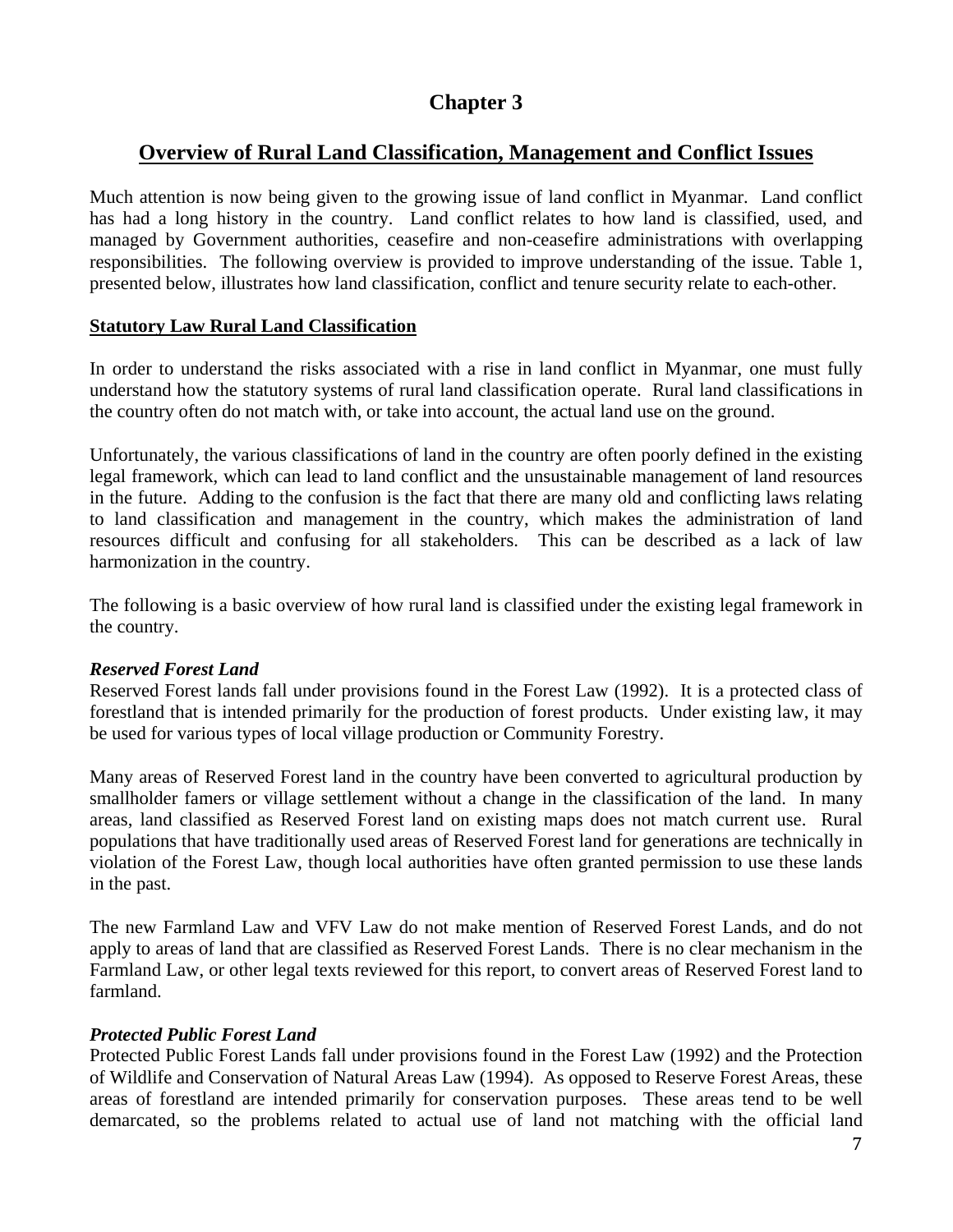classification is not as prevalent as with Reserve Forest land. Encroachment on these lands is an issue, and establishment of new Protected Public Forest Lands where there are already communities who have established traditional livelihoods could lead to conflict.

The new Farmland Law and VFV Law do not make mention of Protected Public Forest Land, and do not apply to areas of land that are classified as Protected Public Forest Land. There is no clear mechanism in the Farmland Law, or other legal texts reviewed for this report, to convert areas of Protected Public Forest Land to farmland.

#### *Public Forest Land*

Public Forest lands fall under provisions found in the Forest Law (1992) and the VFV Law (2012). Areas of Public Forest land fall within the definition of virgin land under the VFV Law. The Central Committee for the Management of Vacant, Fallow and Virgin Lands, headed by the Minister of the Ministry of Agriculture and Irrigation (MoAI), may make a request from the Ministry of Environmental Conservation and Forestry (MoECaF) that these lands be used for State economic development under the VFV Law. Currently the most common land use in public forest land is by smallholder farmers in the uplands practicing rotational fallow agriculture.

#### *Farmland*

"Farmland" is a classification of land defined in the Farmland Law. Article 3 of the Farmland Law states that "farmland is areas of land designated as paddy land, ya land, kiang land, perennial plant land, taungya land, dhani land, garden land, land for growing of vegetables and flowers, and alluvial island land." The Law further states in this definition that farmland "does not include land situated within any town or village boundary used for dwelling, religious buildings and premises, and publicowned land which is not used for agriculture purposes".

The Farmland Law specifically defines paddy land in Article 3 as "land mainly for growing irrigated or rain fed rice paddy." The Law also specifically defines alluvial island land in the same Article as "land flooded yearly whose character and location varies in relation to the water channel." The Farmland Law does not further define the other sub-classifications of farmland mentioned.

The sub-classifications of farmland have historically been used in order to control agricultural outputs of farmers and provide a basis for calculation of taxes (tax rates based on agricultural land classifications). This classification system does not recognize customary land use and agricultural practices of many communities on what is commonly referred to as taungya (upland cultivation). It should be noted that the term used for 'taungya land' in the Farmland Law specifically refers to this land-use when it is not in a rotational fallow system.

Areas of farmland currently included in land surveys conducted by the Settlement and Land Records Department (SLRD) within the MoAI have some level of land tenure security due to formal recognition of land use rights by the Government. However in practice even when smallholder farmers have legal land tenure documents, their land is still often appropriated in the interests of the nation or the public as prescribed in the Farmland Law. Many farmers possess records that clearly show they have been cultivating and paying taxes on these lands for some time. Some farmers possess what are classified as permanent land use rights to these lands, which appear to be primarily for areas of irrigated paddy lands. Other areas of land often have land use rights classified in tax payment documents as being "non-permanent". The non-permanent designation has made the land tenure security of these lands less certain.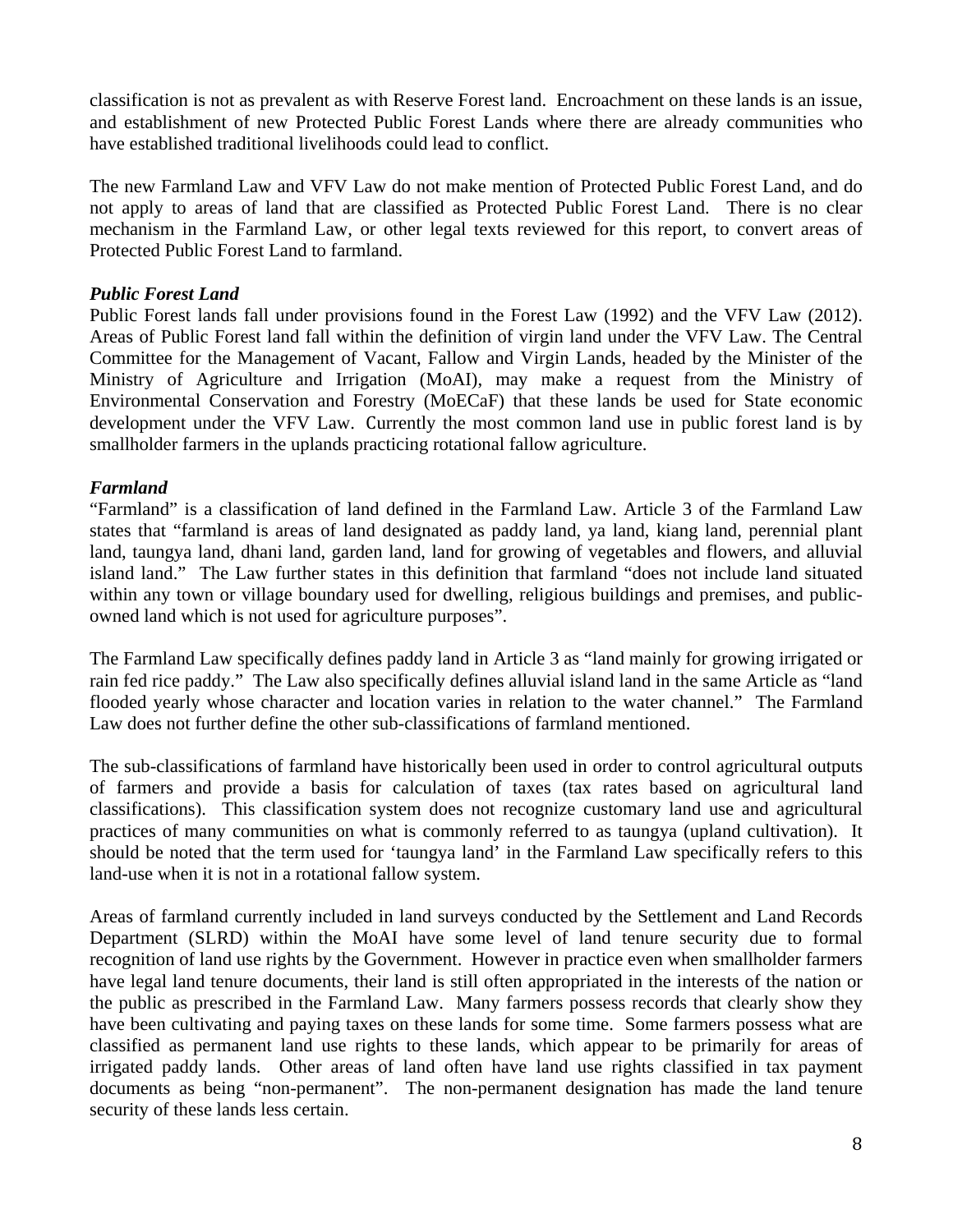#### *Virgin Land*

"Virgin land" is defined in Article 2 of the VFV Law as "new land or other woodland, in which cultivation has never been done before." The land may or may not be covered in forest, and includes land that has been "cancelled legally from Reserved Forest land, Grazing land and Fisheries Ponds." These areas fall outside of the land surveys conducted by the SLRD. There are mechanisms by which Community Forestry arrangements can be secured for these areas of land. The Forestry Department of MoECaF and the MoAI currently have overlapping authority over these areas of land.

The access and land use tenure claims to these areas of land generally do not appear to be very secure, due to the lack of documentation to back up land use claims.

#### *Vacant and Fallow Land*

These are areas of land defined in Article 2 of the VFV Law as "land which was cultivated by the tenant before, and then that land was abandoned by the tenant for any reason, not only the State designated land but also for agriculture or livestock breeding purposes." The majority of these areas of land fall outside of the land surveys conducted by the SLRD. Due to the way that "vacant and fallow" land is defined, many areas of land that are under active cultivation by farmers and community groups utilizing these lands in a traditional or customary manner could be classified as "vacant and fallow".

The land tenure claims to these lands are very weak, due to the lack of documentation to back up land use claims.

#### *Grazing Land*

Classification and management of grazing lands in Myanmar is set out in the Upper Burma Land Revenue Regulations (1889). Grazing land is not mentioned in the Farmland Law, though brief mention is made of these lands in the definition of "virgin land" under the VFV Law.

| <b>Land Classification</b>                 | <b>Delegated Government</b><br><b>Trustee Authorities</b>                             | <b>Nature of Land</b><br><b>Conflicts</b>                                                                                     | <b>Tenure Security</b>                                                                                                                                                             |
|--------------------------------------------|---------------------------------------------------------------------------------------|-------------------------------------------------------------------------------------------------------------------------------|------------------------------------------------------------------------------------------------------------------------------------------------------------------------------------|
| <b>Reserved Forest Land</b>                | Department of Forestry<br>MoECaF                                                      | Agro-industrial crop<br>developments (forest<br>related and non-forest)                                                       | Weak tenure security of<br>rural populations farming<br>or otherwise traditionally<br>using these lands.                                                                           |
| <b>Protected Public Forest</b><br>Land     | Department of Forestry<br>MoECaF                                                      | Non-recognition of<br>customary communal use<br>of Protected Forest lands,<br>encroachment.                                   | Weak tenure security of<br>rural populations farming<br>or otherwise traditionally<br>using these lands.                                                                           |
| <b>Public Forest Land</b><br>(Virgin Land) | Department of Forestry<br>MoECaF<br>MoAI<br><b>CCVFV</b><br><b>SLRD</b><br><b>GAD</b> | Agro-industrial<br>developments, non-<br>recognition of customary<br>communal use of Public<br>Forest-lands,<br>encroachment. | Weak tenure security of<br>rural populations farming<br>or otherwise traditionally<br>using these lands which<br>are often in upland areas.<br>No tenure or tax records<br>issued. |

|  | Table 1: Rural Land Classification, Control, Conflict and Tenure Security |
|--|---------------------------------------------------------------------------|
|--|---------------------------------------------------------------------------|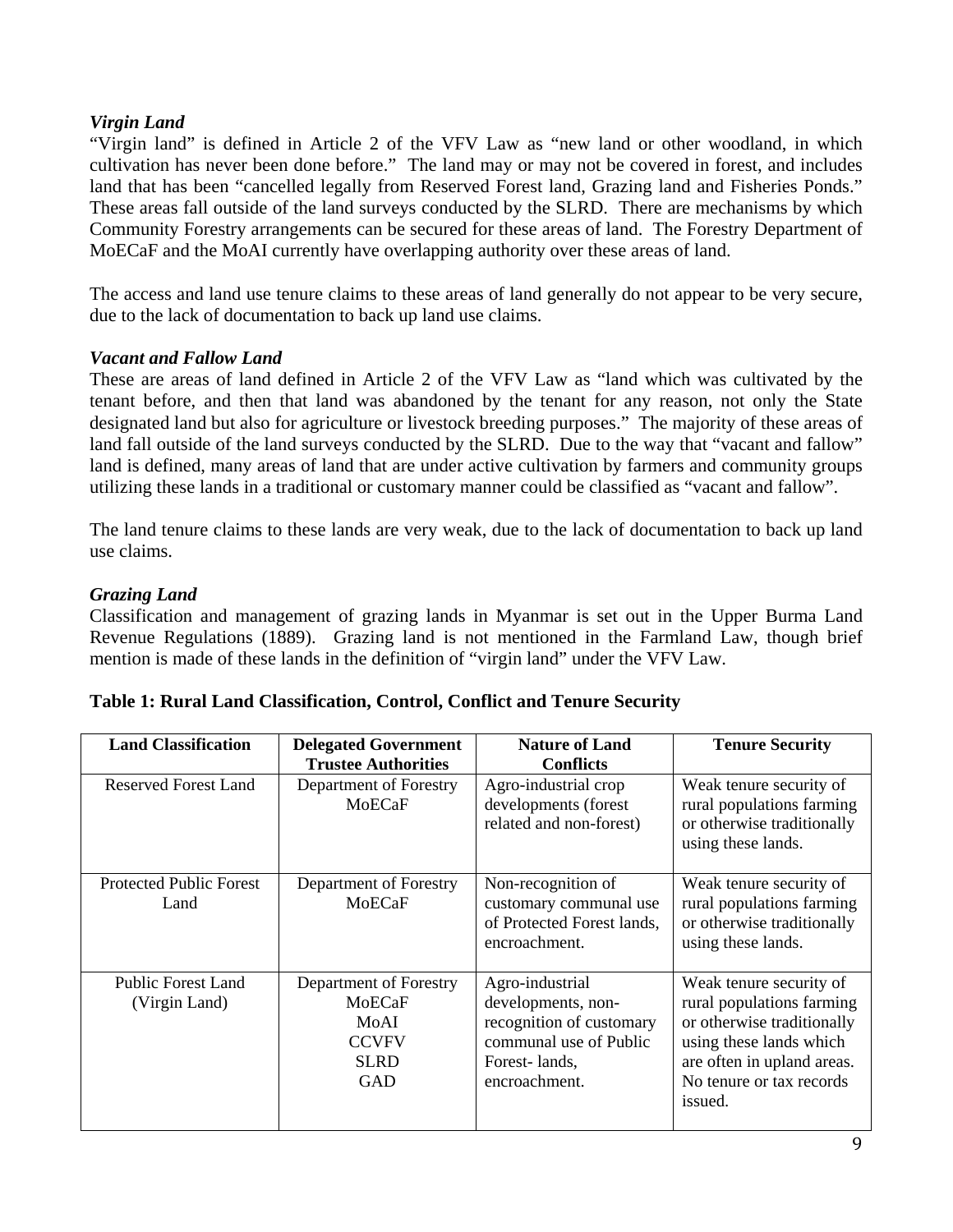| Vacant and Fallow Land | MoAI<br><b>SLRD</b><br><b>CCVFV</b><br><b>GAD</b> | Agro-industrial<br>developments, non-<br>recognition of customary<br>communal land use,<br>conflict between grazing<br>land use and agriculture.                                                                        | Weak tenure security of<br>rural populations farming<br>or otherwise traditionally<br>using these lands which<br>are often in upland areas.<br>No tenure or tax records<br>issued.                                                                                                                                                                                                               |
|------------------------|---------------------------------------------------|-------------------------------------------------------------------------------------------------------------------------------------------------------------------------------------------------------------------------|--------------------------------------------------------------------------------------------------------------------------------------------------------------------------------------------------------------------------------------------------------------------------------------------------------------------------------------------------------------------------------------------------|
| Farmland               | MoAI<br><b>SLRD</b><br><b>GAD</b><br>FAB          | Agro-industrial<br>developments, non-<br>recognition of customary<br>communal land use,<br>buying and selling of land<br>outside of prescribed<br>rules or procedures, land<br>conflicts between<br>individual farmers. | Greater land tenure<br>security than on other<br>land classifications due to<br>existing records of land<br>use rights. Land tenure<br>still weak due to lack of<br>information on land<br>valuation, poor record<br>keeping, ability of<br>Government to easily<br>rescind land use rights or<br>acquire land for other<br>purposes, including non-<br>public purposes (business<br>promotion). |

#### **Primary Statutory Government Entities Related to the Farmland and VFV Laws**

The following is a brief overview of statutory Government entities directly related to Farmland and VFV Laws implementation. In addition, a description of recently created executive and legislative branch fact finding bodies that are examining issues of land classification and land acquisition is discussed. Their findings will directly impact on the implementation of the Farmland and VFV Laws, and drafting and enactment of a comprehensive Land Management Policy and Land Law in the future.

#### *Ministry of Agriculture and Irrigation*

The MoAI is responsible for implementing national agriculture policy (excluding forestry), providing irrigation infrastructure for rice production, and agricultural extension services. Government line agencies established within the MoAI are responsible for implementation of both the Farmland and VFV Laws.

#### *State Land Records Department*

This Government line agency located within MoAI is responsible for updating and maintaining land records, especially for lands used by farmers for agricultural and settlement purposes. With passage of the new Farmland and VFV Laws, this Department will be responsible for recording and registering interests in farmland and VFV land, and issuing Land Use Certificates to farmers who have received approval to use farmland from the Farmland Administration Body at the appropriate level.

#### *Ministry of Environmental Conservation and Forestry*

This Ministry is responsible for issues relating to protection of the environment, implementing rules relating to Environmental and Social Impact Assessments (ESIA), and management of forestlands and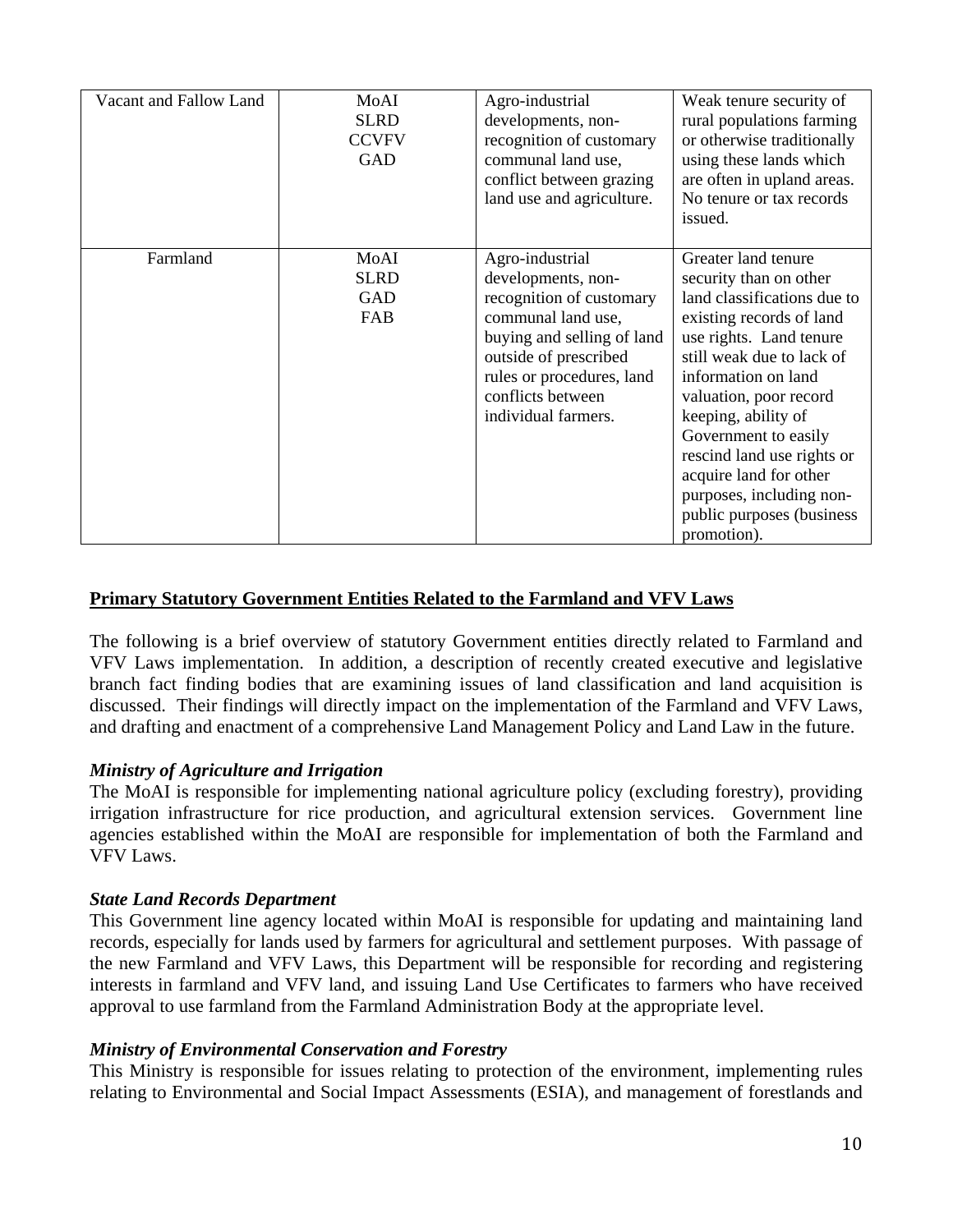forest resources in the country. MoECaF has overlapping authority over lands classified as Public Forest in the Forest Law, and Virgin Land under the VFV Law.

#### *Forestry Department*

A line agency within MoECaF, the Forestry Department is the primary authority responsible for administering Reserved Forest lands. The Forestry Department also has delegated authority over areas of land classified as Protected Public Forest and Public Forest.

#### *Farmland Administration Body*

The Farmland Administration Body (FAB) is a line agency within the MoAI designated under the Farmland Law (2012). This replaces the former Land Committee which had a similar mandate. The structure of the FAB at Central level is described below.

The Minister of MoAI is the chairperson; the Deputy Minister of MoAI is deputy chairperson; the Director General of Settlement and Land Record Department is the secretary. This structure is replicated at the State / Region level where the Chief of the State / Region is the chairperson of the Committee; and the head of SLRD at the State / Region level is the secretary. At both the district and township level the head of General Administrative Department is the chairperson and the head of SLRD will be the secretary. All other departments associated with land are part of FABs at different levels.

The precise roles and responsibilities of FABs at various administrative levels of Government (Ward, Village Tract, Township, District, Region, and State) are not clearly defined. However duties of the FAB at the Central level are listed in Article 17 of the Farmland Law.

It will be the responsibility of the FAB at the Central Level to delegate specific roles and responsibilities to lower level FABs. FABs are responsible for:

- Reviewing applications for the use of farmland;
- Formally recognizing/approving rights to use farmland;
- Submitting approved rights to use farmland to the SLRD for registration;
- Conducting valuations of farmland for tax and acquisition compensation purposes;
- Issuing warnings, imposing penalties or rescinding use rights if conditions for use of farmland are not met; and,
- Resolve disputes that arise over the allocation and use of farmland use rights.

#### *Central Committee for the Management of Vacant, Fallow and Virgin Lands*

The Central Committee for the Management of Vacant, Fallow and Virgin Lands (CCVFV) is a national level multi-ministerial committee formed at the President's discretion, in accordance with Article 3 of the VFV Law. The Minister of MoAI shall be appointed as Chairperson of the CCVFV; and the Director General of the SLRD acts as the Secretary of the CCVFV. The President may appoint individuals from various Government organs, or other suitable persons of his choosing, as members of the CCVFV.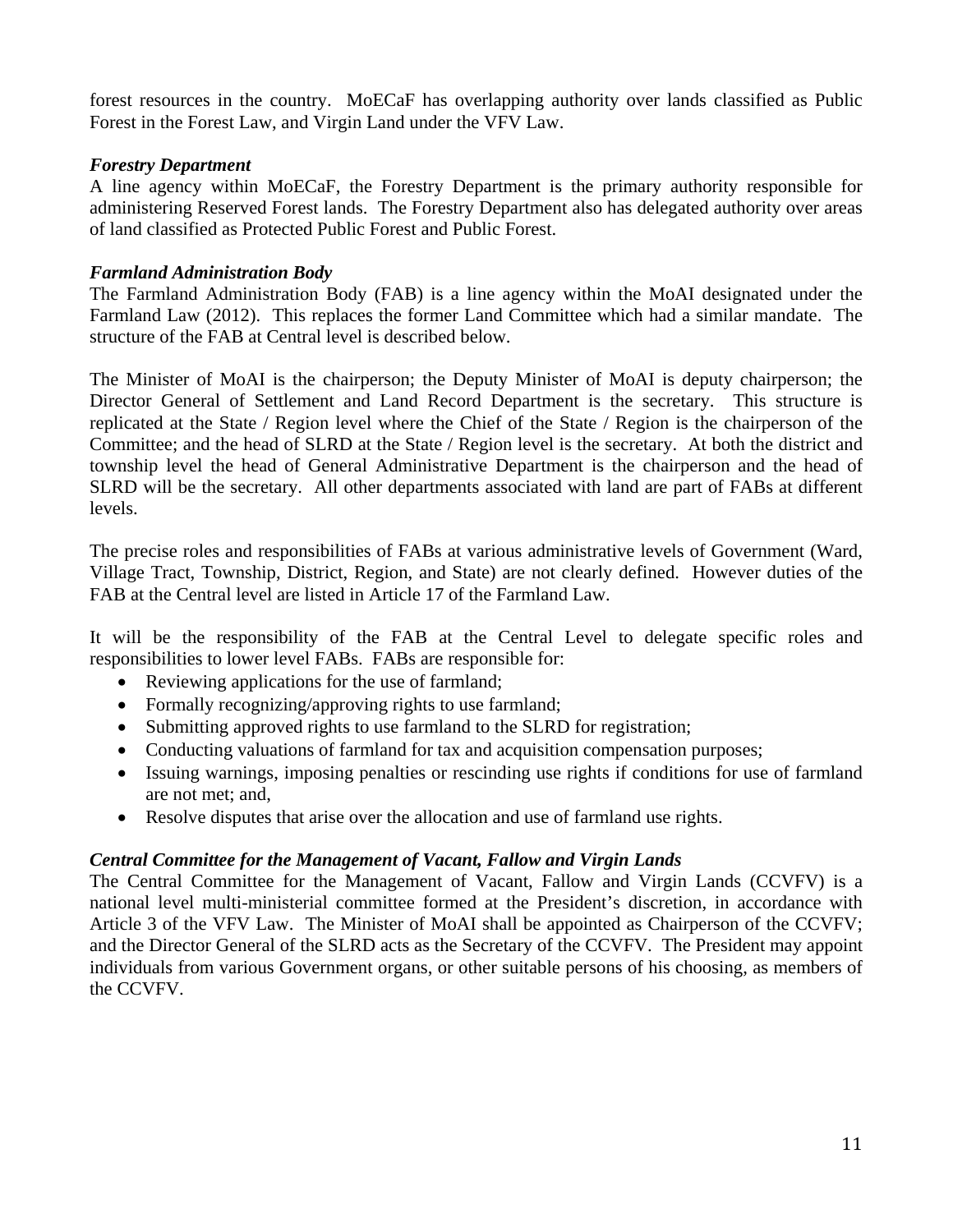The CCVFV overseas the granting and monitoring of use rights over VFV lands in the country for agriculture, mining and "allowable other purposes" under the law, in coordination with concerned Ministries and Regional or State Governments. The CCVFV is specifically responsible to:  $12$ 

- Receive recommendations for the use of VFV land from various Ministries and Regional or State Governments;
- Receive applications for the use of VFV land from public citizens, private sector investors, government entities and NGOs;
- Reject applications or Grant "Permission Orders" for the use of VFV lands;
- Rescind or modify rights to use VFV land;
- Coordinate with MoECaF and other Ministries to prevent damage or destruction to forest lands and conserve natural regions, watershed areas and natural fisheries;
- Submit semi-annual monitoring reports on the use of VFV to the Cabinet of the Union Government;
- Provide input on the formulation of National Land Policy;
- Fix the rate of security fees to be deposited for use of VFV land;
- Fix the annual land revenue rate and suitable period for tax exemption in connection with the use of VFV land;
- Organize and delegate responsibilities to Task Forces and Special Groups for use of VFV land at the Regional and State level of Government;<sup>13</sup>
- Help those with rights to VFV land secure assistance upon request (technical assistance, inputs, loans etc.):
- Resolve disputes related to the use of VFV land in coordination with other Government departments and agencies;<sup>14</sup>

#### *Cabinet Level and Parliamentary Committees / Commissions on Land*

The Legislative and Executive branches of Government have recognized that there are serious issues relating to land classification, land tenure security and land conflict in the country. In response, one committee and one commission have been established. While these bodies do not have authority to directly address the problems they are examining, the information they acquire will hopefully be used to inform and further develop the legislative and policy frameworks relating to land management in the country. Information gathered will also help Parliament to provide recommendations for resolving land grab issues to the executive branch of Government.

- Land Allotment and Utilization Scrutiny Committee (established July 2012): This is a cabinet level committee within the executive branch of Government, lead by the
	- Ministry of Environmental Conservation and Forestry. The Committee's work will focus on issues related to national land-use policy, land-use planning and allocation of land for investment including in agricultural projects in the country.
- Land Confiscation Inquiry Commission (established July 2012):

 $12$  Roles and responsibilities of the CCVFV are not clearly defined within a specific article or chapter of the VFV Law, but spread throughout various articles in the Law.

There is only brief mention of the Task Force and Special Groups made in Article 3

<sup>&</sup>lt;sup>14</sup> According to Article 25 of the VFV Law, the CCVFV must work with relevant Government departments and organizations in order to protect the interests of farmers that are already utilizing lands, whether formally recognized or not, in areas where a right to use VFV land has been granted.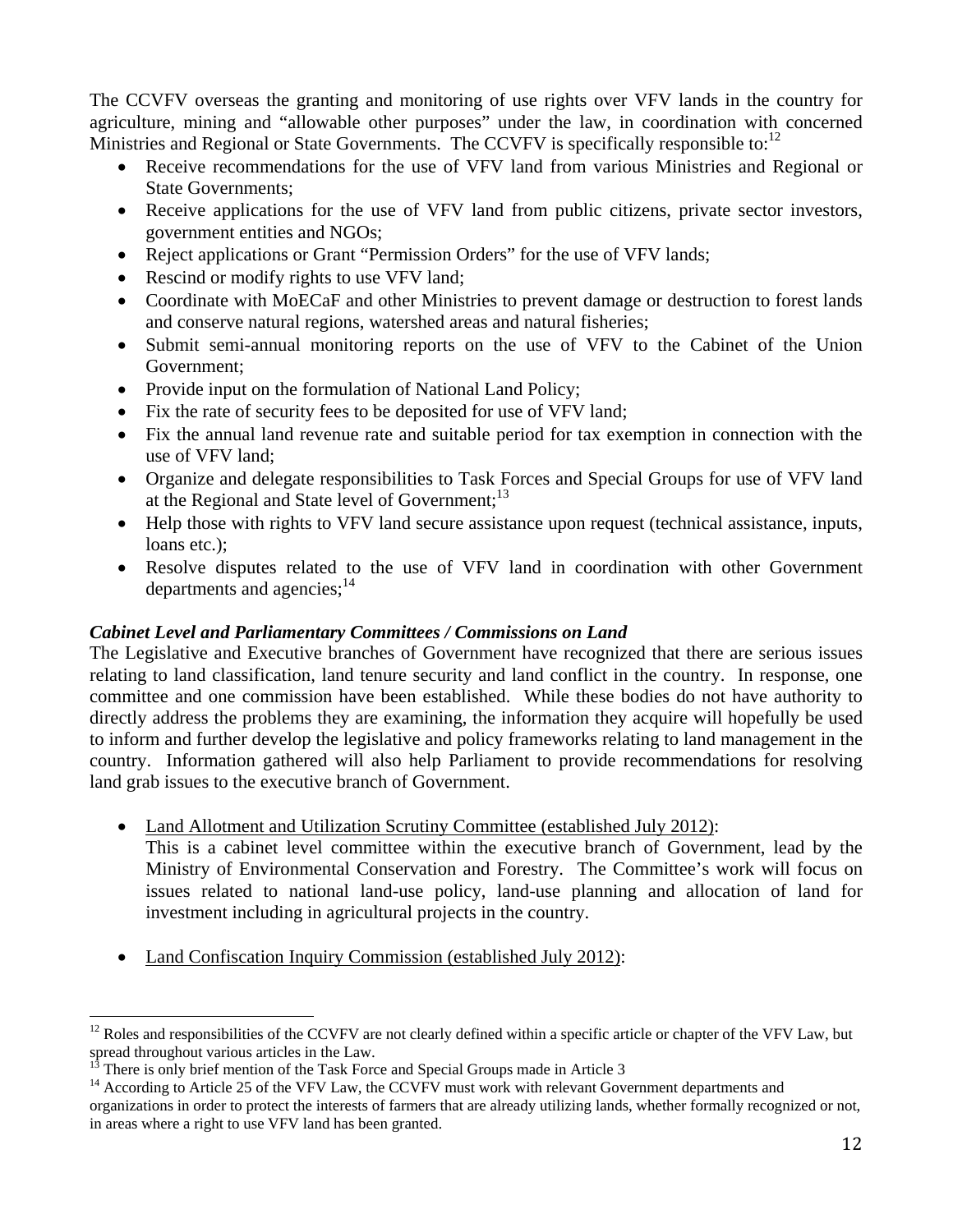This Parliamentary commission's work will focus on issues relating to land confiscation in the country, specifically whether land confiscation has been carried out in compliance with existing law, if land acquired has been utilized for its intended purpose, and if adequate compensation was paid to those whose land was acquired.<sup>15</sup>

#### **Land Confiscation**

Much of the existing and emerging land conflicts in the country are due to what this report refers to as "land confiscation." Land confiscation is the action of taking or seizing someone's land property through legal or other means. Land confiscation can occur as a result of the buying or leasing of land property rights by domestic and transnational companies, Government authorities, the military and individuals. Land confiscation can also occur when the Government takes land for a public or business purpose, such as development of a public infrastructure project or other development.<sup>16</sup> It is important to understand this phenomenon and the impacts it is having in the Myanmar context. Safeguards can be put in place to effectively protect against the worst aspects of land confiscation, while still allowing for sustainable economic development in the country that protects the rights of all citizens.

The following is a brief overview of the various types of rural land confiscation being reported in the country, which are impacting on smallholder farmers' land tenure security. Uncontrolled land confiscation will likely lead to a rise in land conflict in the country, which if not carefully managed could negatively impact on social stability and economic development.

#### *State Sponsored Agriculture Projects*

While often initiated with good intention, there has been a long history of State sponsored agriculture projects that have resulted in farmers being dispossessed from lands they have used productively for generations. These projects have been promoted for a range of agricultural products, including coffee, mulberry, rubber, timber, cassava, palm oil, jatropha, etc. Projects have often not been developed according to the original purpose, have had few if any benefits for local communities and project developers have been known to redistribute land allocated for other purposes to other parties. Land acquired for State sponsored projects sometimes ends up lying fallow, in violation of the terms and conditions of the project.<sup>17</sup> This type of land confiscation has historically been quite common.<sup>18</sup>

#### *Establishment of Agro-Industrial Plantations by Private Entities*

Legal mechanisms to establish agro-industrial plantations on land under lease arrangements from the State have existed in Myanmar since the mid-nineteenth century.<sup>19</sup> In recent years, establishment of these agriculture enterprises have been accomplished through the *Prescribing Duties and Rights of the Central Committee for the Management of Cultivable Land, Fallow Land and Waste Land (1991).*  The rules for allocating agricultural land for agro-industrial plantation development have now been incorporated into the VFV Law (2012), which is discussed in detail below. As with State sponsored agriculture projects, many of these agro-industrial plantation leases are not developed according to the

 $\overline{a}$ <sup>15</sup> The legislative branch of government has recently formed a number of Parliamentary committees, many of which appear to have overlapping mandates or focus of interest.<br><sup>16</sup> This is commonly referred to as "land acquisition," as defined by the Land Acquisition Act (1894).

<sup>&</sup>lt;sup>17</sup> According to Article 22 of the VFV Law (2012), failure to comply with the terms of a land use grant shall lead to forfeiture of any security fees deposited, and the right of land use granted shall be revoked.

 $^{18}$  It should be noted that conditions outlined in Article 22 of the VFV Law (2012) shall be applied retroactively to any projects on VFV lands initiated prior to 2012.

<sup>&</sup>lt;sup>19</sup>Rules for the Grant of Waste Land was initially enacted in 1861.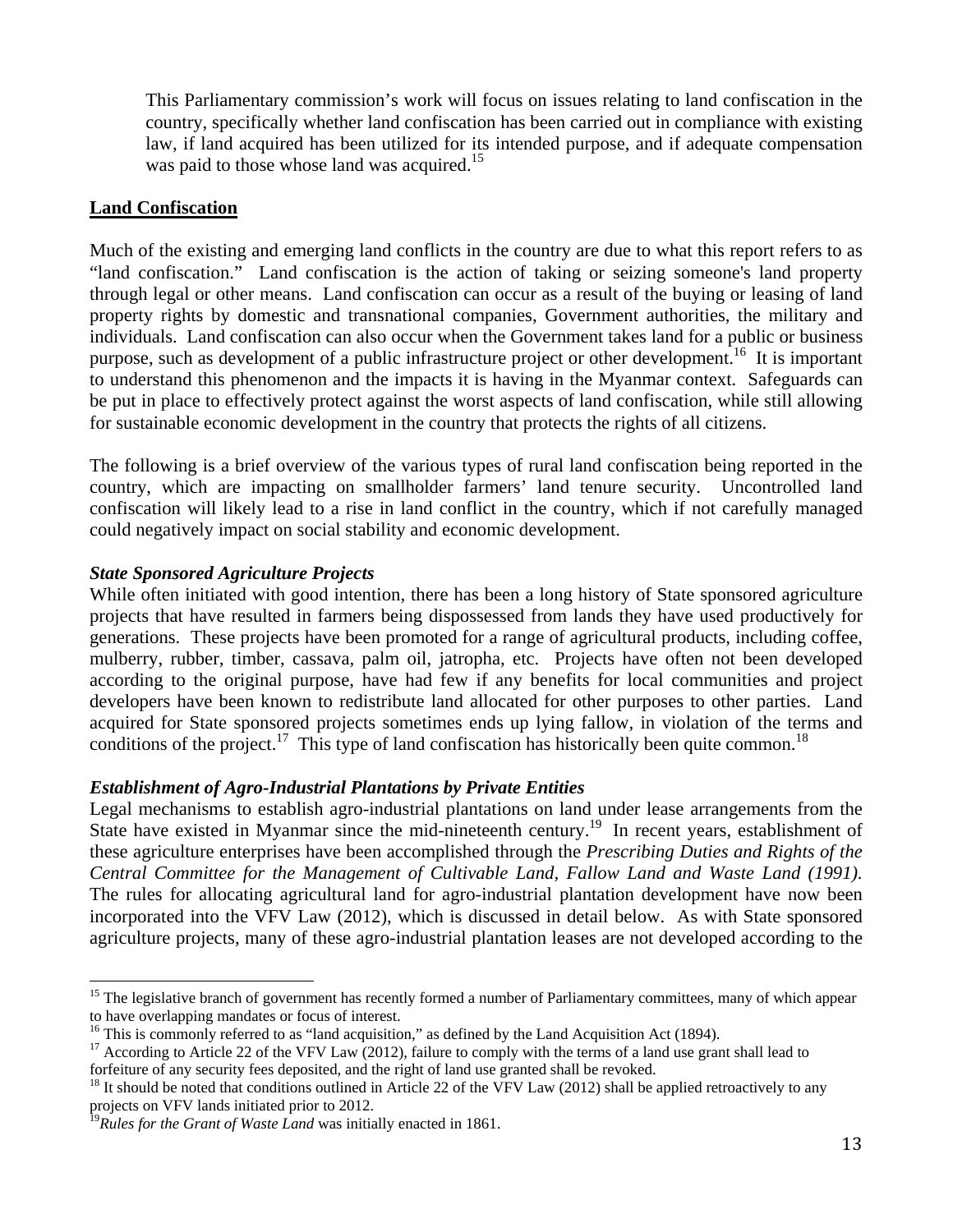terms of their lease agreements, or lands within development areas lie fallow. Smallholder farmers, whose land use rights were not adequately protected under the weak tenure arrangements of the old legal frameworks<sup> $20$ </sup>, are often already productively utilizing the lands identified for use in these agricultural developments. These developments result in land being confiscated with little or no regard for existing customary land tenure arrangements. Without proper safeguards in place, these types of developments are likely to lead to a rise in land related conflicts, leading to social instability and presenting a political liability for the Government.

#### *Large Industrial Development Projects*

The development of State sponsored industrial projects can lead to smallholder farmers' land being confiscated. While historically less common than other forms of land confiscation, it is likely that there will be an increase in the development of such projects in the future as the country is integrated into regional and global economies, and Special Economic Zones are developed.

#### *Military Settlements*

Acquisition of land for military purposes has historically been common. These settlements have been established for a variety of purposes. Establishment of such settlement often leads to land confiscation in rural areas.

#### *Large Public Infrastructure Projects*

While land conflicts associated with these types of projects have been limited in the past, it is likely that there will be an increase in the development of such projects in the future. Roads, pipelines, hydropower and other development projects are already being planned and developed, so this is an area where conflict associated with land confiscation is likely.

#### *Urban Expansion*

 $\overline{a}$ 

As the country's population increases, and industrial and service economies develop over time, it is inevitable that there will be an increase in urban and peri-urban expansion and development. This will lead to changes in land use and the loss of agricultural land currently used by small-holder farmers.

#### *Land Speculation by Individuals*

Often tied to other land developments listed above, land speculation by individuals in the country is an increasing problem that can lead to conflict if not properly managed and controlled. Clear rules relating to the buying, selling and registration of land, mechanisms used to tax land transfers and speculation, and the recognition of communal lands need to be put into place to address this issue.

<sup>&</sup>lt;sup>20</sup> Particularly the Land Nationalization Act (1953) and the Disposal of Tenancies Law (1963).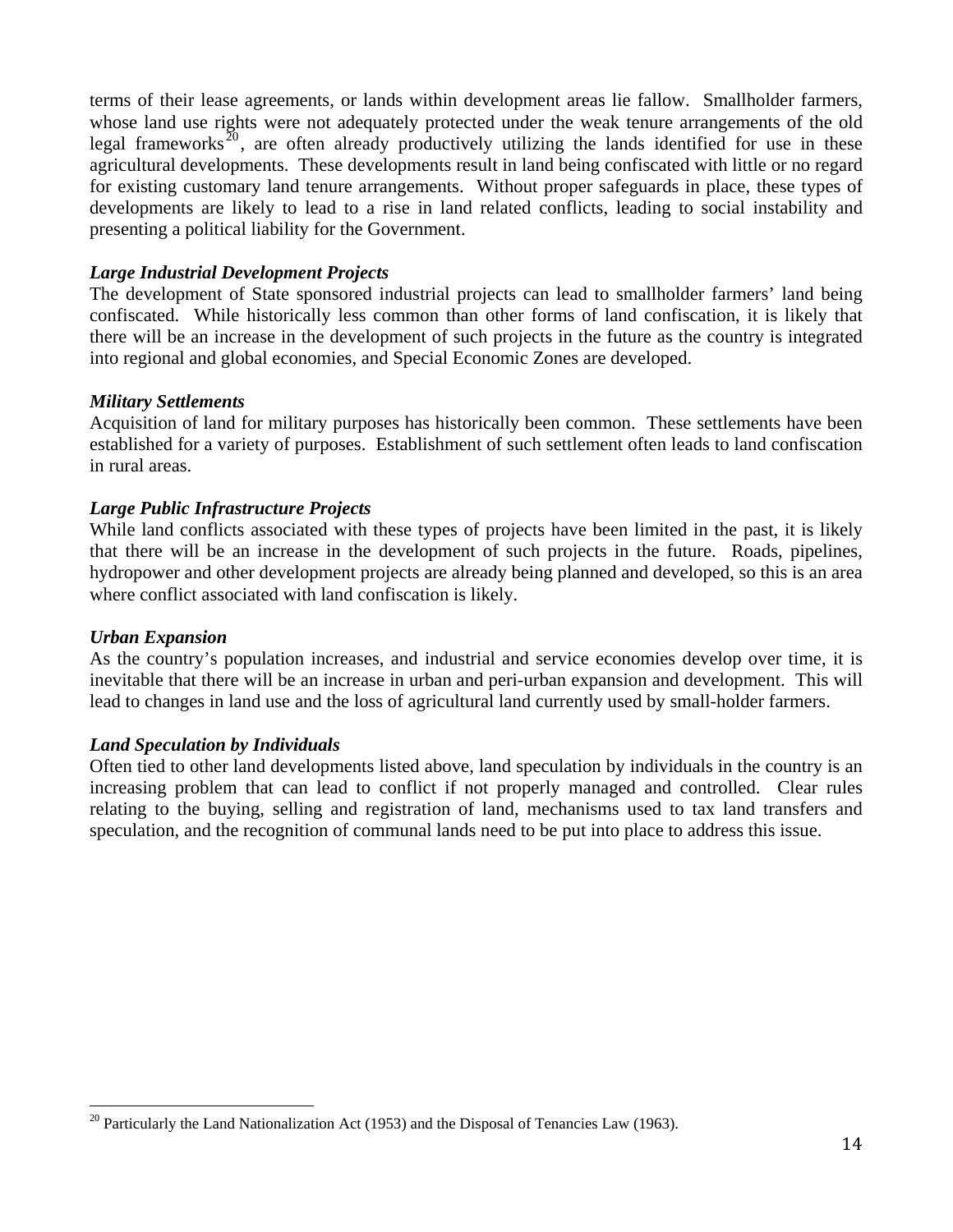# **Overview of Laws Relating to Rural Land Management in Myanmar**

In addition to the recently enacted Farmland Law and Vacant, Fallow and Virgin Lands Management Law (VFV Law), there are a number of other laws in Myanmar that directly impact rural land management in the country. This section provides a brief overview of some of the most relevant pieces of legislation and describes why they are relevant to this analysis.

It should be noted that enactment of the new Farmland Law rescinded three previously existing laws. The previous system was essentially defined by the State holding all land rights, under which leasehold rights could be granted to farmers (weak tenure security), or landlord-tenant farmer arrangements were established with those defined as farmers paying rent to Government. These legislative acts created a system where the Government could exert a high level of control over what crops farmers and farm laborers were allowed to grow on the lands allocated for their use. These legislative arrangements are briefly discussed below.

#### **Laws Recently Rescinded**

These include the following laws, (fuller details are in Annex 2).

*Foreign Investment Law (1988)* which provided the framework for foreign investment in Myanmar, including investment in business projects involving land.

*Land Nationalization Act (1953)* which was established to abolish landlordism by those who had acquired large tracts of land by nationalizing this land and establishing a system of land distribution in the country.

*Disposal of Tenancies Law (1963)* which created a landlord and tenant system for the management of agricultural land in the country that was not distributed under leasehold arrangements.

*Law Safeguarding Peasants Rights (1963)* which was intended to protect farmers from creditors attempting to foreclose on land use property that had been used to secure debts.

#### **Relevant Laws Currently in Effect**

#### *Customary Land Law*

Access to land for the rural poor is often based on informal institutions and custom which together are known as customary law. Customary law is the written and unwritten rules which have developed from the customs and traditions of communities. These customs and traditions are known to community members; followed by community members and enforced by them. Customary law in regard to land, usually incorporates the rights of community members in respect of land tenure, landuse, sale and inheritance of land. Customary law varies between communities and needs to be recognized and given equal status as statutory law.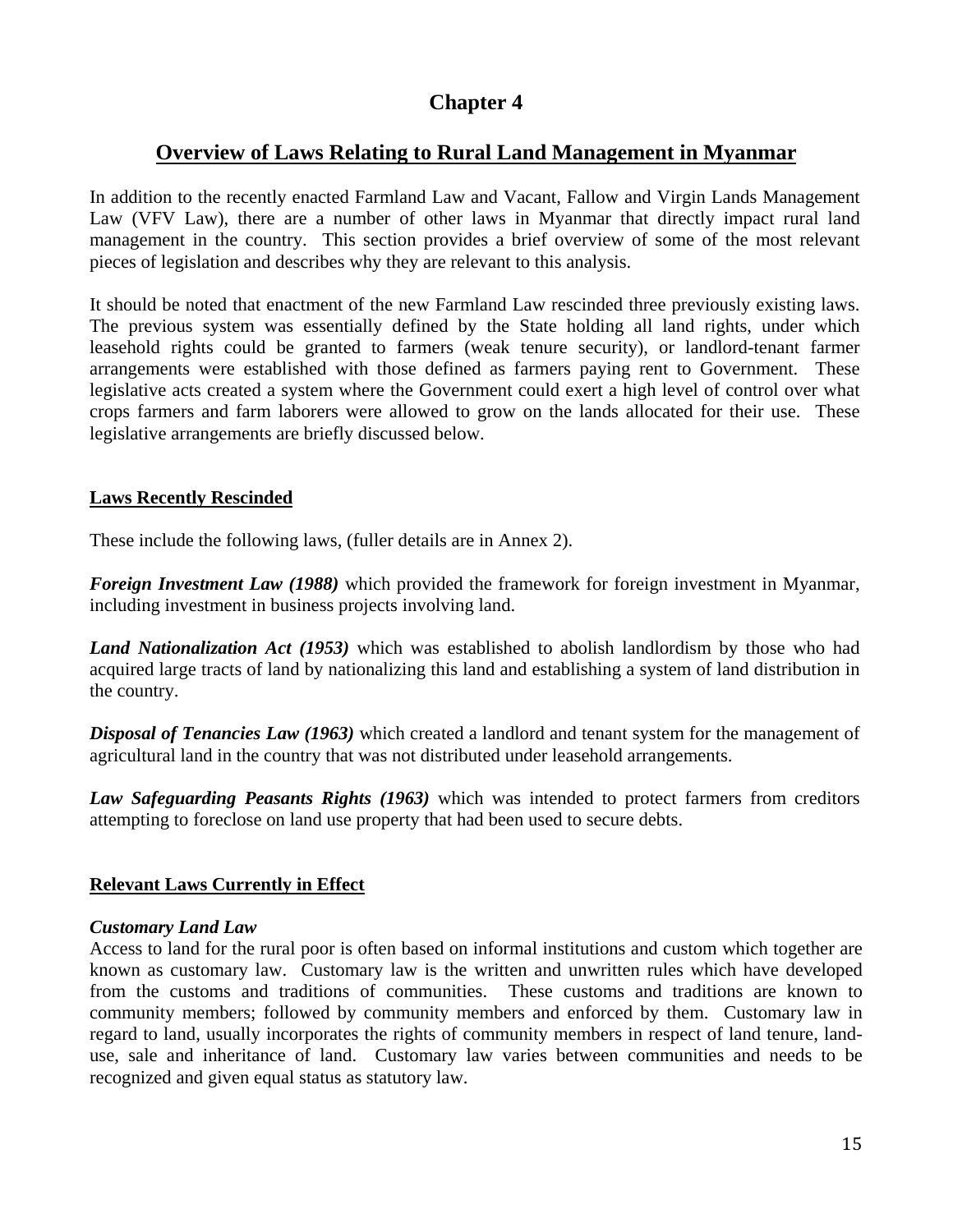Tenure systems may be collective, as when a village or household (clan) group works together to prepare a large contiguous area of land for cultivation each year, or manages a collective forest. Tenure may be based on hereditary ownership in which each household has rights to a set of fields or forest area, and decides on their own each year which fields they will cultivate. Or, the tenure system may be a combination of collective and individual. Reflective of the diversity of upland production systems, tenure institutions apply not only to agricultural lands. A village may organize a rotational grazing system, protect its watershed forests from cutting, or regulate valuable seasonal resources such as bamboo shoots.

Aspects of customary law, including traditional tenure systems can be explicitly allowed for in statutory law and were upheld under the British Frontier Areas Administration. Laws were enacted which detailed the specific regulations applying to each area. The 1960 reprint of the Kachin Hill Tract Manual (1895), stated "that there were two kinds of laws applicable in the Hill Tracts in the Myitkyina and Bhamo Districts. One set of laws applies personally to the races mentioned….and another set of laws extended by…the Government of Burma Act 1935 applies extra-territorially". This example shows that customary law was applicable to the specified ethnic groups in the designated geographic areas, while statutory law applied to non-members of these groups in the same areas.

#### *Constitution (2008)*

The Constitution is the supreme law of the land. All laws, rules, regulations and policies in the country must comply with the Constitution. The Constitution has several provisions that are highly relevant to recent concerns regarding land tenure security issues in the country. The most important of these are the adoption of a market economy, in which the ownership and protection of private land property rights are clearly recognized (*Articles 35, 37, 356 and 372*). In addition, it can be interpreted that the Constitution guarantees the right of citizens to appeal decisions made regarding land rights to an independent judiciary (*Articles 11 and 19*). It should also be noted that government is required to "enact necessary laws to protect the rights of the peasants" (*Article 23*). As such, subsidiary legislation should specifically state that persons affected by administrative decisions relating to land should have the right to appeal such decisions after administrative remedies have been exhausted.

A weakness in the Constitution regarding land tenure security is the provision that the government is the ultimate owner of all lands in the country (*Article 37*). This means that only land use property rights may be granted, and that the government reserves the power to rescind these rights. The Government's right to rescind land use property rights should be limited to takings that serve a clear public purpose in the subsidiary legal framework. This concept will be discussed in more detail in the recommendations section below.

Finally, those working on land tenure security issues should understand that the Constitution establishes a republic, in which states, regions, divisions and zones have all been granted legislative authority (*Articles 188 and 196*).<sup>21</sup> These Government bodies may enact laws that add additional safeguards to land tenure security, as long as they do not directly conflict with the laws, rules and regulations enacted at the national level of government, and the additional safeguards fit within the boundaries established in Schedules 2 and 3 of the Constitution.

#### *Foreign Investment Law (2012)*

 $\overline{a}$  $21$  States and regions are considered as existing at the same level in the overall governance hierarchy in the country.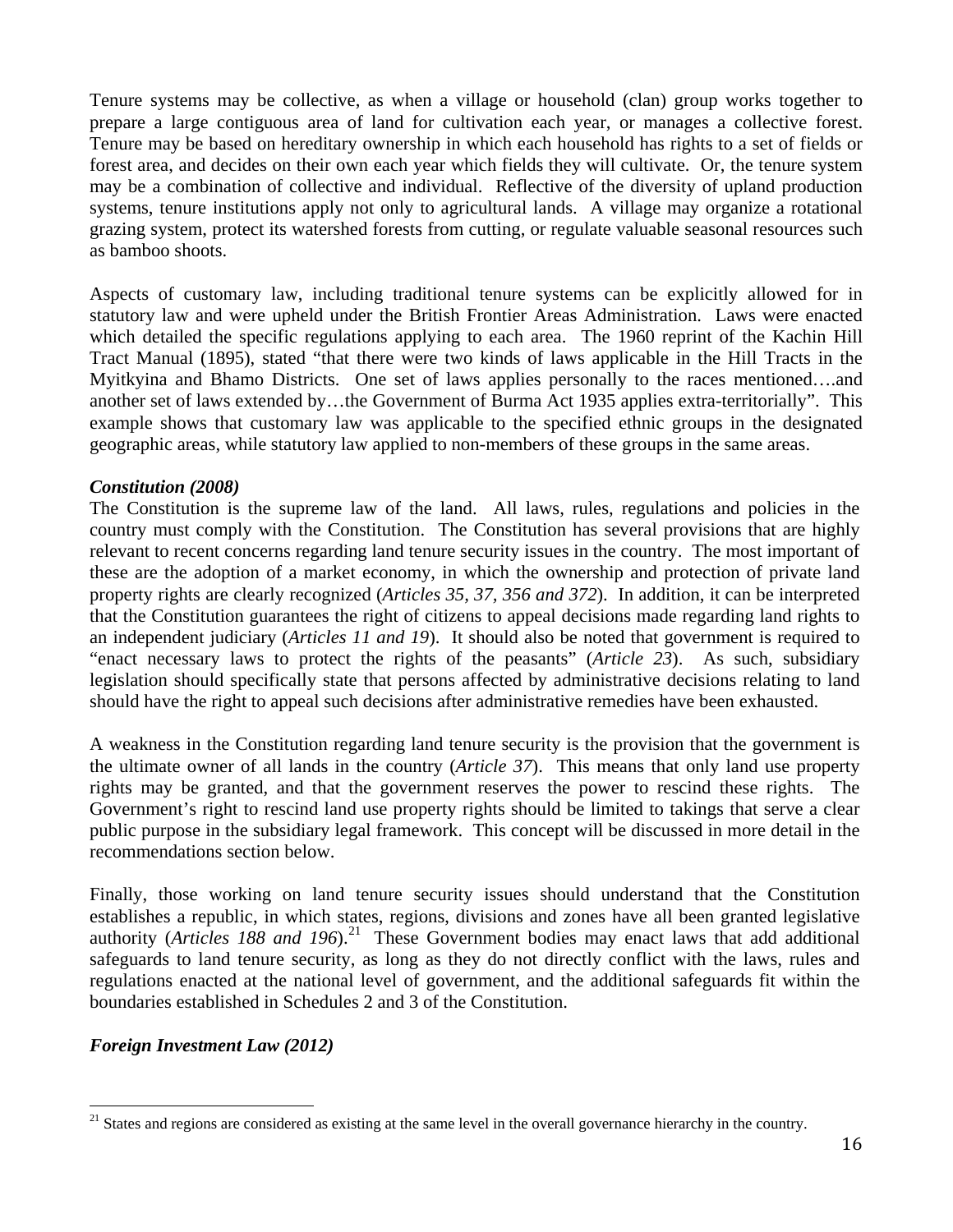This Law provides the framework for foreign investment in Myanmar, which includes investment in business projects involving land. The current Law allows for foreign investment to the extent of 100% of foreign capital with restrictions in some cases (*Article 9)*. The Law indicates that land may be utilized in investments for agriculture and livestock rearing in contracting partnership arrangements between local and foreign investors *(Article 35)*. If a joint venture is formed with a local business, then the ratio of foreign capital to local capital invested is to be agreed between the two parties. The Law defines land lease periods with foreign investors able to lease land from the government or from authorized private owners for up to 50 years, depending on the type and size of the investment, and the deal can be extended twice, for 10 years each time *(Article 31 & 32)*. Furthermore it is stated that leases longer than the standard 50 years may be granted for investments in areas of the country which are designated as less developed *(Article 36)*.

#### *Environment Conservation Law (2012)*

This Law is primarily concerned with the control of pollutants in the environment, and does not directly address land tenure security issues. The Law views land as a natural resource that should be used sustainably and protected from pollution and degradation. The Law does call for the development of an ESIA mechanism in the country, which could help to mitigate potential negative environmental or social impacts relating to loss of land tenure security as a result of any proposed development projects in the country (*Article 7*).

#### *Protection of Wildlife and Conservation of Natural Areas Law (1994)*

This Law is primarily concerned with the conservation of wildlife and their habitats, and compliance with relevant international treaties such as CITES and the Convention on Biological Diversity. It is important in that it provides a rudimentary land classification system for natural areas that are protected (*Article 7*). Natural areas fall under the classification of Public Protected Forest land found in the Forest Law (1992).

The Law provides a mechanism for designating land as a natural area. The Law also provides a mechanism for compensating individuals or businesses who have existing rights to the land under relevant land acquisition laws (*Article 8*), and allows the Director General of the Forest Department to "make provisions for reasonable rights and privileges in respect of the affected rights of the people in the region" where the natural area is established (*Article 11*). The Law also contains penalty provisions for anyone who causes damage to any ecosystems within a natural area (*Article 36*).

#### *Forest Law (1992)*

The Forest Law covers all forest resources in the country, including those that are protected (Reserved Forest land and Protected Public Forest land) and those that exist on Public Forest lands covered by the Vacant, Fallow and Virgin Lands Management Law (2012). While the law indicates that the Minister of the Ministry of Environmental Conservation and Forestry may change the classification of any area of Reserved Forest land to Public Protected Forest Land, with approval of the Government, there is no clear procedure as to how this would be accomplished or what standards are to be applied (*Article 8*). There also appears to be no mechanism in the existing law to declassify areas of Reserved Forest land so that they may be utilized for another purpose, such as agricultural land to be allocated for smallholder farmers. In fact, the Law clearly states that any areas of Reserved Forest existing under the Forest Act of 1902 shall remain as Reserved Forest lands (*Article 56*).

Various rights of use over forestlands may be granted under the Forest Law, such as for Village Firewood Plantations or Local Supply Plantation, but the procedure for how this is accomplished is not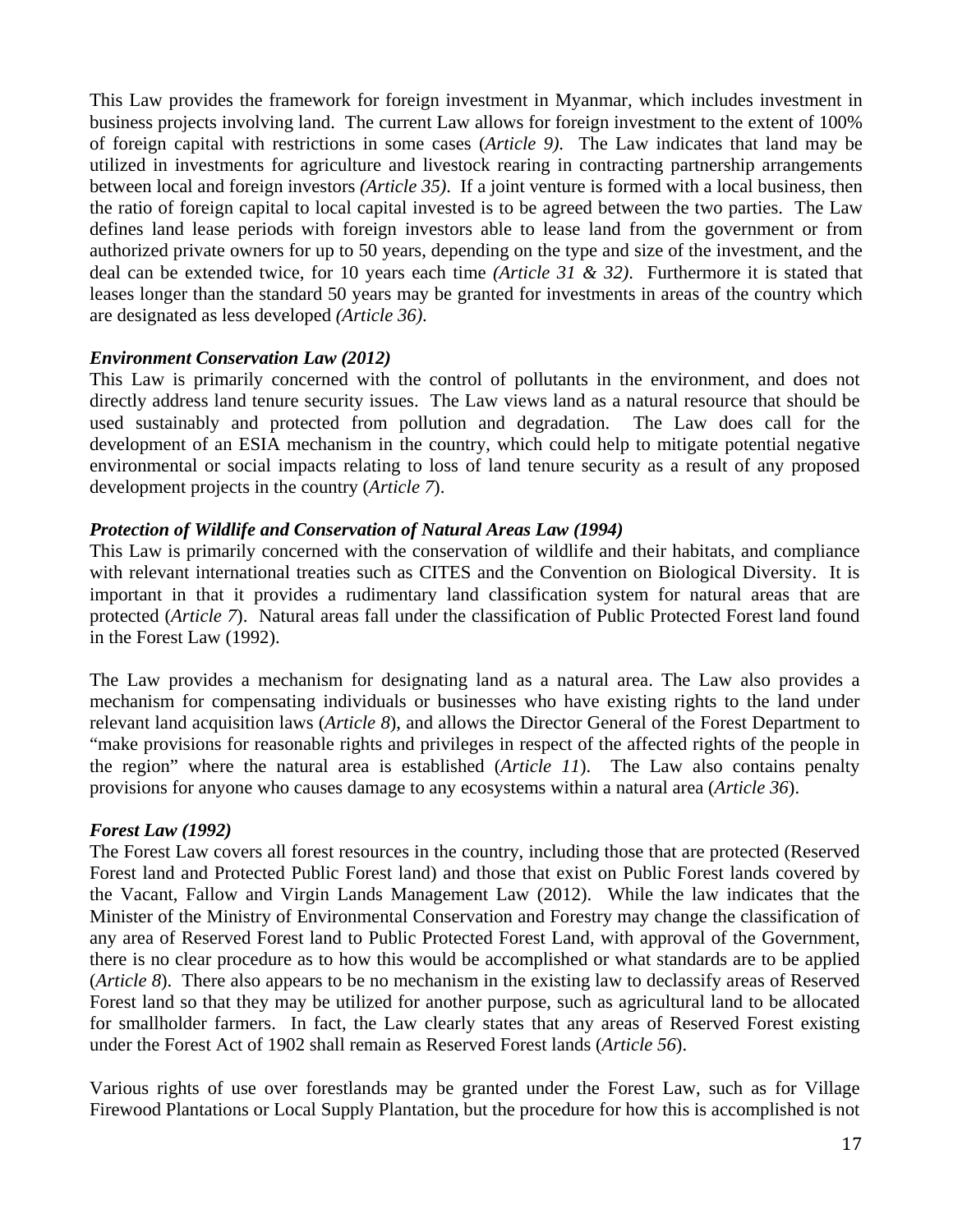clear in the current Law (*Chapter V*). There are also penalty provisions that may be applied against anyone that is found to be trespassing or encroaching on areas of Reserved Forest land (*Article 40*).

The current Forest Law will most likely be replaced with a new Law in late 2012 or early 2013. It is predicted that the new law will contain specific provisions for recognizing community forestry (CF).

#### *Duties and Rights of the Central Committee for the Management of Culturable Land, Fallow Land and Waste Land (1991)*

This instruction is primarily concerned with the promotion of large-scale commercial agricultural enterprises, including those established by State-owned economic organizations, cooperative societies, joint-ventures and private individuals. This brief instruction details support from government for these enterprises to obtain loans and to acquire technology and quality seeds *(Article 2)*. Limits on land grants are stated as up to 5,000 acres, for lease periods of up to 30 years *(Article 3)*.

No mention is made of customary land tenure regimes and it is unclear how land tenure rights detailed in other laws interface with this instruction. Provisions on maximum sizes for land grants in this instruction are not harmonized with those contained in the VFV Law (2012). The VFV Law (2012) is more comprehensive and it is not clear if this instruction has been formally repealed.

#### *Land Acquisition Act (1894)*

This law provides the basis for payment of compensation when land is acquired for a public purpose. The procedures and provisions in this Law are antiquated and are not well harmonized with the current governance frameworks in the country. The Law allows for the taking of land by the Government for a business purpose, as opposed to takings limited to a public purpose only, which raises concerns under the current Constitution. As discussed in detail later in this report, provisions and procedures relating to the acquisition of land for a public purpose should be incorporated into a comprehensive Land Law, and this existing Law should be repealed.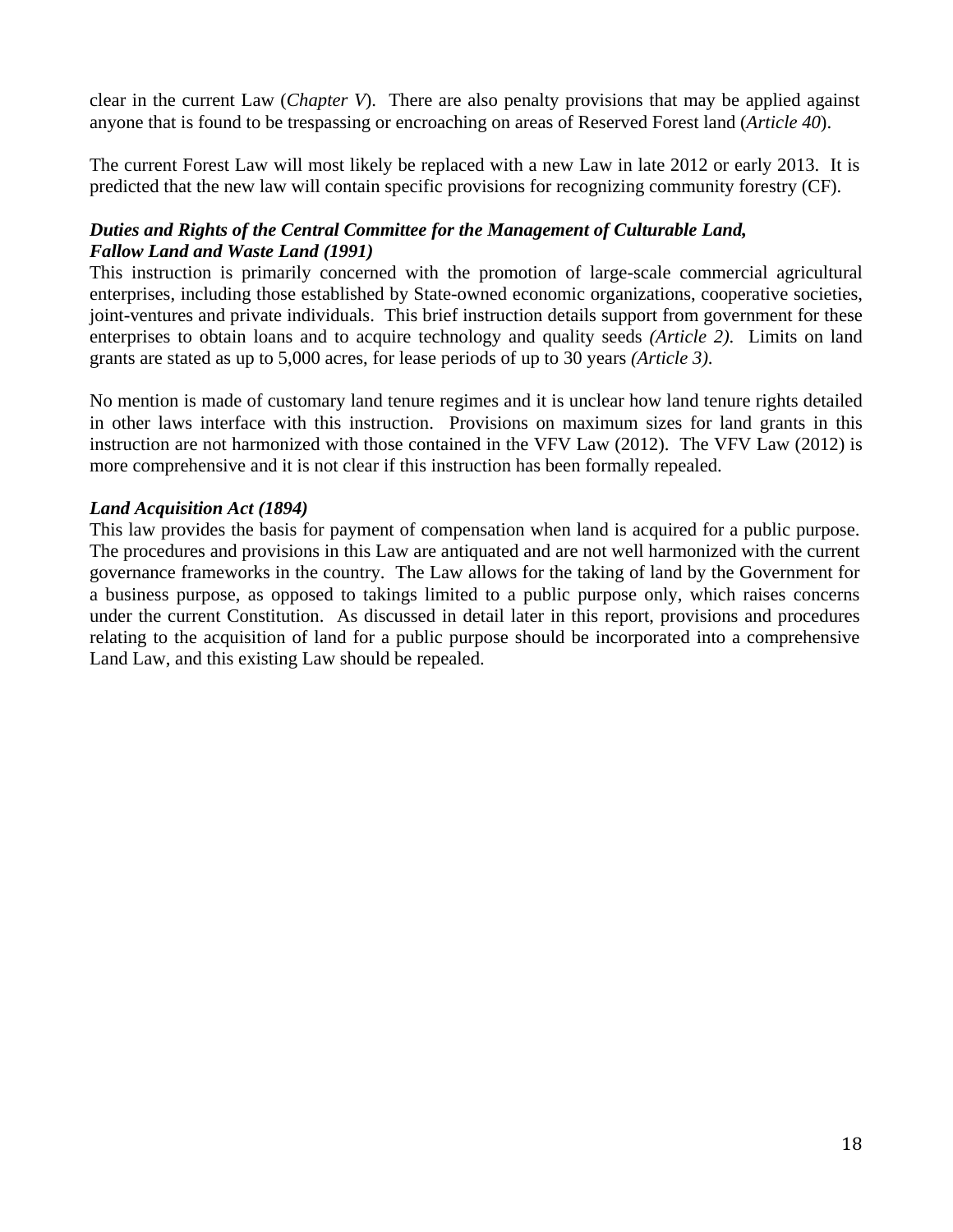# **Analysis of the Farmland Law (2012)**

The Farmland Law attempts to put in place a system of securing rural land tenure through a land use certificate and registration system. In creating this system, the legislative branch of Government has created a private land use property right. Included in this land property right are the right to sell, right to exchange, right to access credit (encumber land with debt), right to inherit, and right to lease.

Under the Law, Land Use Certificates (LUC) recognizing rights granted will be issued to farmers by the newly created Farmland Administration Bodies (FABs), and registered by the SLRD, after payment of required fees. The process of how a farmer applies for an LUC, has his rights registered, and pays fees for the issuance of the LUC and registration of the land use right is not clearly spelled out in the Farmland Law. The legislative branch of Government only provided a very basic description of the Government entities involved in the process, and left implementation details and procedures for the executive branch of Government to define. The Farmland Law states that any changes in the status of a land use right, such as when it is encumbered with debt, transferred or inherited, must be properly registered.

The Farmland Law (*Article 34*) does appear to link to the VFV Law, permitting VFV lands to be reclassified as farmland when it is determined by an FAB that the use of land is stable. The VFV law does include provisions that recognize and respect existing use of land by farmers, even if there has previously been no formal recognition of the use by the Government.<sup>22</sup> In addition, the VFV law does permit application by local farmers to secure a "Permission Order" from a CCVFV for use of VFV land not already being used, which could then be re-classified as farmland under the Farmland Law.<sup>23</sup>

The tenure security provided under the law is weak, due to the fact that the Government retains ultimate ownership of all land, and can rescind land use rights if the conditions of use are not met. If a farmer breaches conditions of use, such as by not informing the FAB of reasons for land remaining fallow or by building structures without permission, the FAB may impose fines, rescind land use rights, or forcibly remove any structures constructed.

Disputes relating to allocation and use of farmland are to be heard and settled by FABs. Decisions of FABs may be appealed to a higher level of the FAB structure, up to the State or Regional level. Decisions made by Regional or State level FABs on land disputes are final. While disputes relating to inheritance of land use rights may be heard by a court of law, there is no mechanism in the Farmland Law that allows disputes involving allocation or use of farmland to be heard by the judicial branch of Government.

The fact that decisions of the FAB may not be appealed to a court of law could be considered as unconstitutional, since the current Constitution does establish clear separation of powers between the legislative, executive and judicial branches of Government. It also means that the rights of smallholder farmers, including their right to an independent appeal process will be denied. The past history of the functioning of the former Land Committees demonstrates that in only a few cases did

 $\overline{a}$  $22$  Article 25, VFV Law (2012)

<sup>&</sup>lt;sup>23</sup> Article 10(a)(4), VFV Law (2012)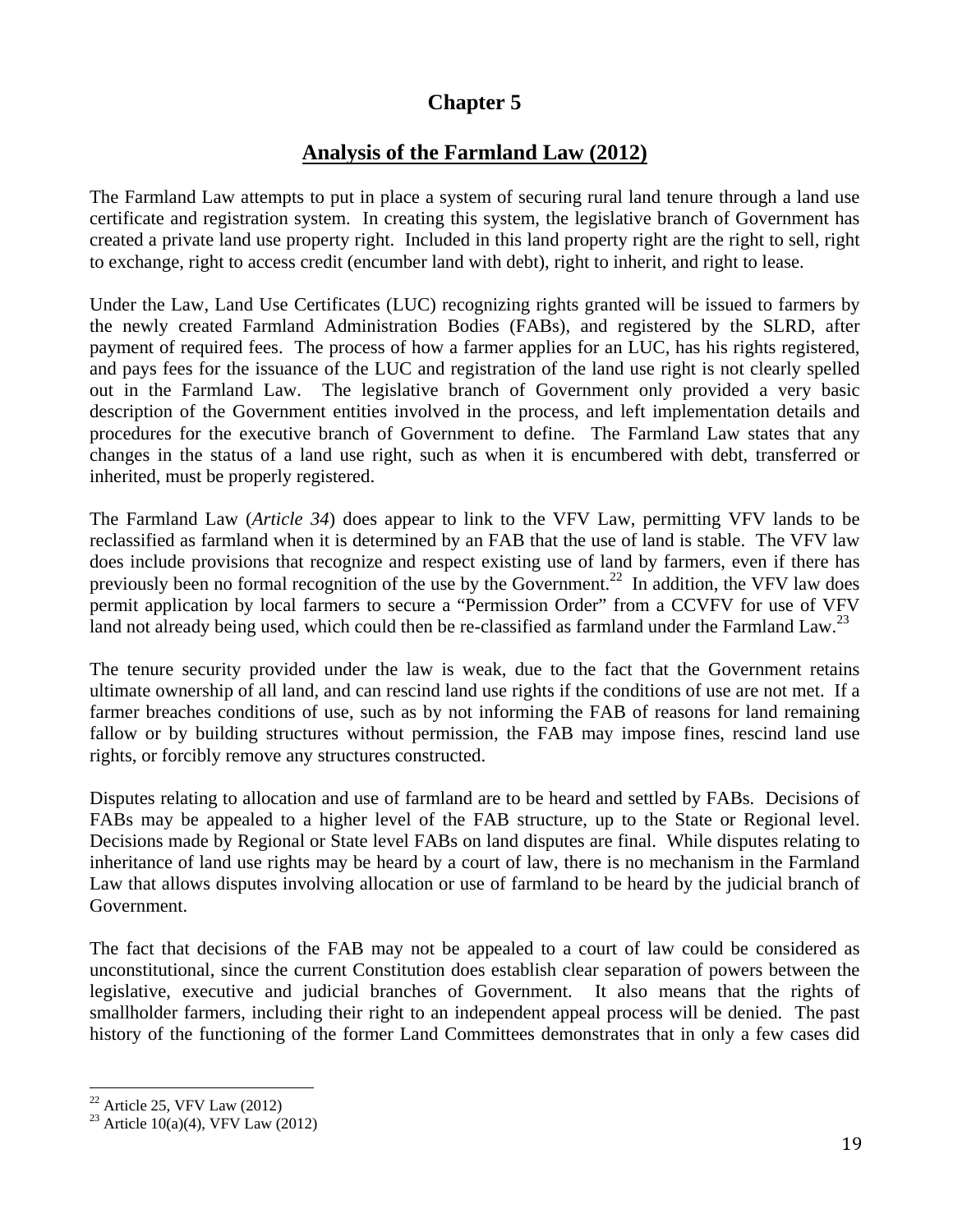they act as a mechanism to recognize the interests and rights of smallholder farmers and it is important that the new FABs fully embrace this role.

The Law does recognize that compensation must be paid if the Government takes land use rights for another purpose. It should be understood that the Land Acquisition Act (1894) and the subsidiary implementing rules and regulations under that Law ultimately control issues relating to Government takings, or acquisition, of land rights and the procedures for determining compensation. The Farmland Law does not appear to appeal or supersede any provisions of the Land Acquisition Act.<sup>24</sup>

#### **How to Improve Implementation of the Farmland Law**

Drafting and enactment of a comprehensive Land Law, incorporating concepts relating to private land property rights found within the Farmland Law, is the ultimate solution for harmonization of the legal framework relating to land management in Myanmar. However steps can be taken immediately to improve implementation of the existing Farmland Law. It is essential that the implementing rules and regulations under the Farmland Law are carefully analyzed and understood, since the legislative branch left the details on implementation of the Law up to the executive branch of Government. Implementing rules and regulations are easier to amend than Laws enacted by Parliament, so lessons learned can be more quickly incorporated.

The following concepts should be considered for incorporation into the rules and regulations implementing the Farmland Law:

#### *Overarching Principles:*

- Make implementing rules and regulations regarding ownership of land use rights which explicitly recognize the equal rights of women. Explicitly state a mechanism for joint ownership of land use rights between husband and wife.
- Recognize customary law in relation to land. Allow a mechanism for communal LUCs if desired by a group or community.
- Recognize farmer's freedom to farm. Only impose restrictions on what crop may be grown on lands where the Government provides irrigation systems for paddy cultivation.

#### *Independent Legal Redress:*

- Create an independent administrative body to hear land disputes. This body must be easily accessible to small-holder farmers especially from upland areas, both in terms of language used, cost, and location. This body should be located beneath the President's office, and separate from the sectoral Ministries responsible for management of land resources and must have branches in all states and regions.
- Develop adjudication mechanisms which allow equitable resolution of land conflicts between smallholder farmers, the State, private sector and investors wishing to take their land-use rights.

#### *Provide Legal Clarity:*

<sup>&</sup>lt;sup>24</sup> Issues relating to compensation for loss of immovable property rights taken by the Government should be addressed through the Land Acquisition Act, or incorporated into a comprehensive Law on Land. They should not be handled piecemeal through a number of potentially conflicting or poorly harmonized sectoral laws relating to land use rights.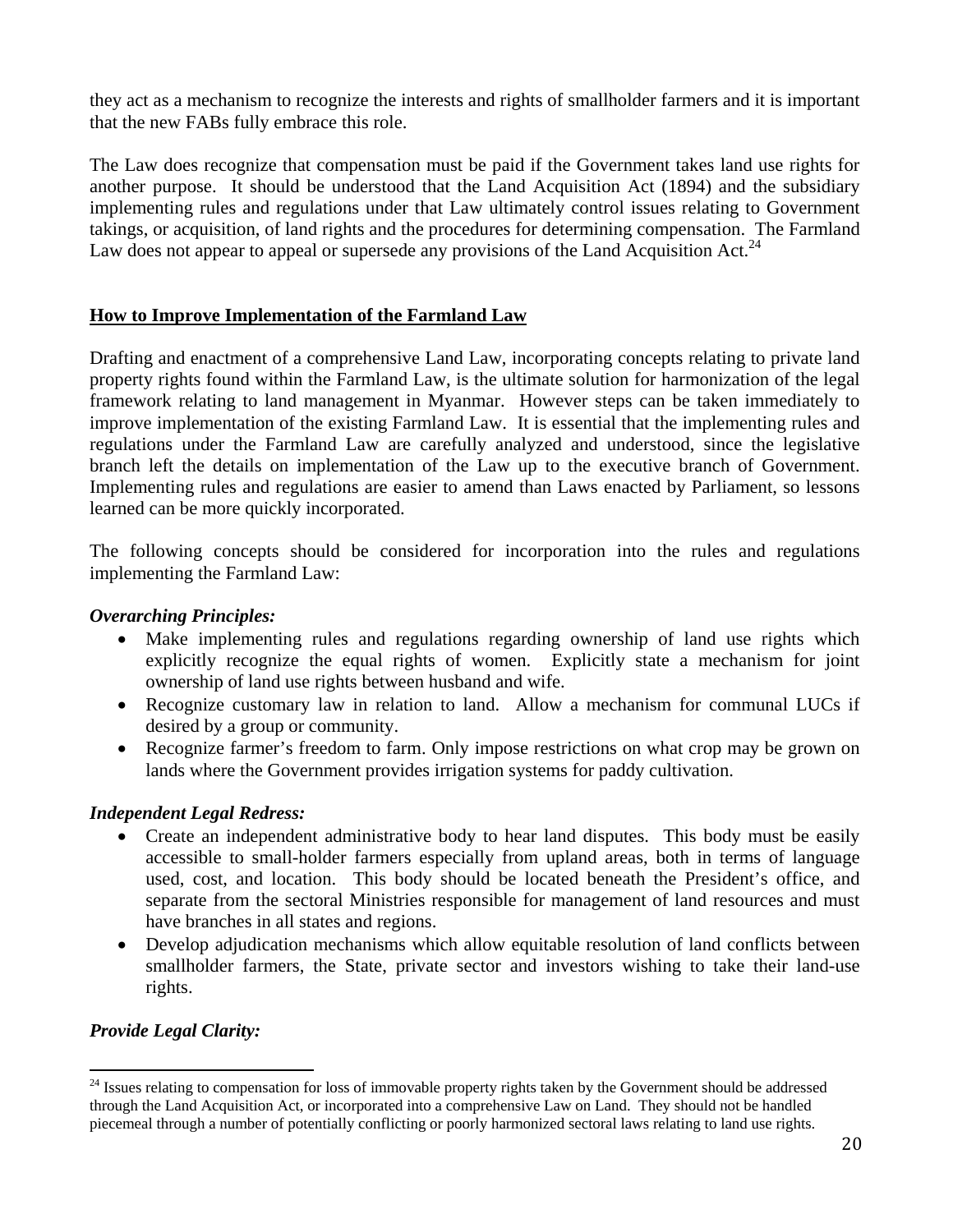- Clarify the roles and responsibilities of FABs at various levels of Government and ensure farmers and civil society are represented in these bodies and the rights of smallholder farmers are guaranteed.
- Clearly define sub-classifications of farmland. Only "paddy land" and "alluvial land" are currently defined in the Law. The Government should consider moving away from rigid land sub-classifications to allow greater freedom of farmers to grow crops they choose to grow.
- Clearly describe a process for changing the classification of land.
- Provide clear mechanisms for the acquisition of land by the Government for a public purpose, and how fair market compensation should be calculated and paid prior to the acquisition.
- Clearly detail penalty provisions.

#### *Streamline Procedures:*

- Provide a single Government interface (one window service) for filing applications, changes to registration and payment of fees at the lowest possible level of Government.
- Maximize use of appropriate available technologies for the delineation, demarcation, mapping and registration of land use rights in order to reduce costs for creation of a land registry and to minimize the amount of time it takes to properly secure land property rights of farmers.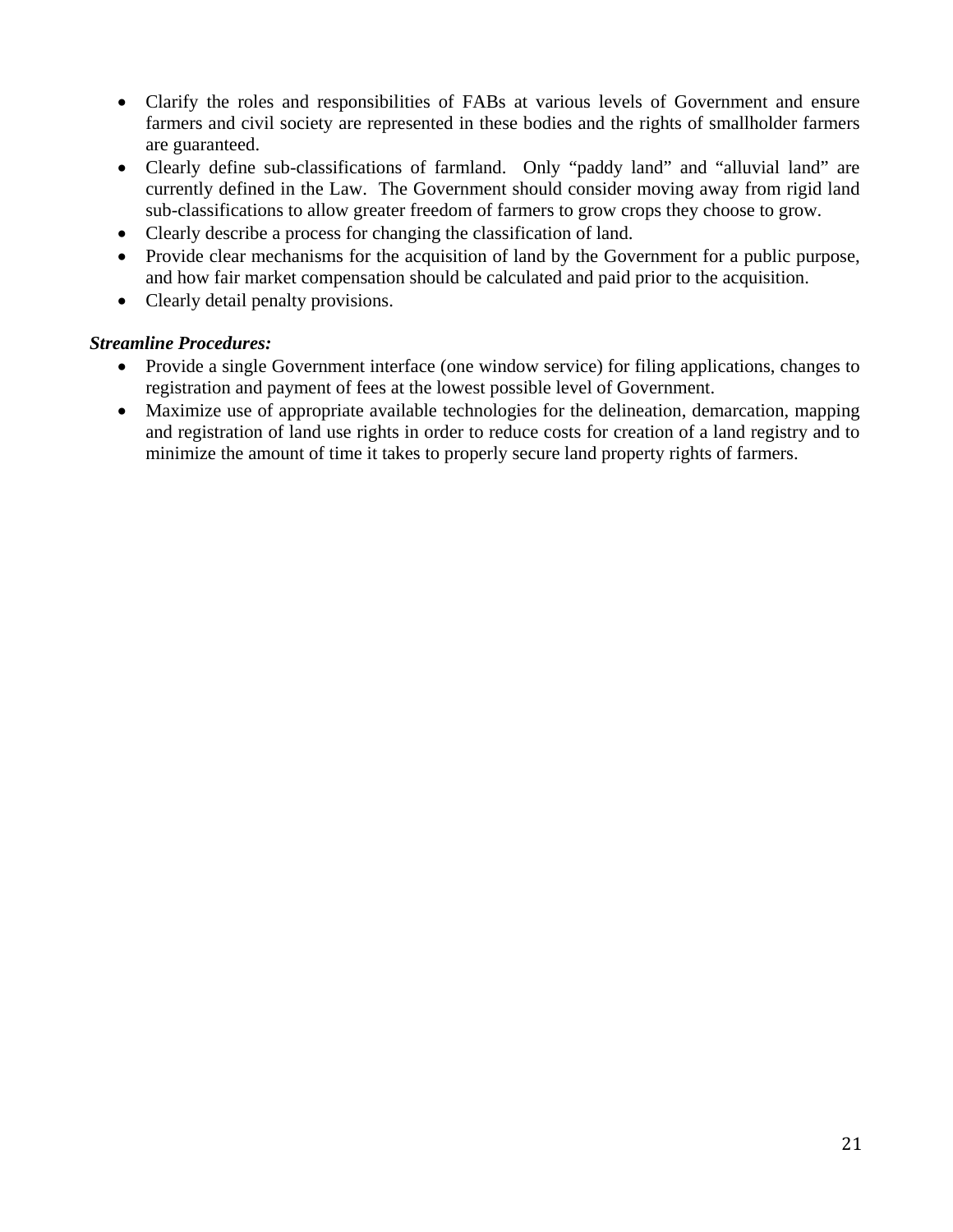# **Analysis of the Vacant, Fallow, Virgin Lands Management Law (2012)**

The VFV law is essentially a repackaging of the old Rules for the Grant of Waste Land (1861), and virtually identical to the more recent Prescribing Duties and Rights of the Central Committee for the Management of Cultivable Land, Fallow Land and Waste Land (1991). The Law creates a mechanism where public citizens, private sector investors, government entities and NGOs may submit an application to the newly created CCVFV to lease VFV lands for agriculture developments, mining, and other purposes allowed by law. The law allows the CCVFV to grant what can be considered as long-term leases on State land. VFV land that is leased may not be mortgaged, sold, sub-leased, divided or otherwise transferred without approval of the Government.<sup>25</sup>

The VFV Law allows leases of State land for a period of time up to 30 years.<sup>26</sup> The CCVFV may allocate 5,000 acres at any one time, up to a cumulative maximum of 50,000 acres.<sup>27</sup> A lease may be rescinded by the CCVFV if conditions of the lease are not met, such as when the State land granted is not developed in the time allotted.<sup>28</sup> The CCVFV may determine instances where an area of land greater than 5,000 acres may be granted at one time, but the Law only provides limited guidance on when such exemptions may be made.

*Article 12* of the VFV Law does permit areas of VFV land to be leased to foreign investors or organizations consisting of foreign investors. The VFV Law does, however, give a priority preference for lease of these lands to citizens.<sup>29</sup>

While the provisions are not entirely clear as written, *Article 25* of the VFV Law indicates that the CCVFV should work with relevant Government departments and organizations in order to protect the interests of farmers that are already utilizing lands, whether formally recognized or not, in areas where a right to use VFV land has been granted. *Article 25* does recognize that farmers are using VFV land without formal recognition by the Government. These provisions, in conjunction with language in the Farmland Law, allow for existing use of VFV land by farmers to be formally recognized by the Government, the land to be reclassified as farmland, and LUCs issued to farmers that have been using the land. $30<sup>30</sup>$ 

The law also provides a mechanism for rural farmer families to apply for the use of VFV land not already utilized. A maximum area of 50 acres may be granted, based on the ability of the farmer family to develop and manage the land.

 $\overline{a}$  $25$  Article 16, VFV Law (2012)

<sup>&</sup>lt;sup>26</sup> Article 10 of the VFV Law covers issues relating to duration and size limitations on lease of State VFV lands.<br><sup>27</sup> Grants of land for the development of orchards are limited to 3,000 acres at a time, with a maximum

<sup>75%</sup> of the area granted must be developed prior to additional areas of land being granted for use.  $^{28}$  The provisions in the VFV Law (2012) relating to rescinding rights to use State land due to non-compliance with conditions are found in Chapter VI and Article 21.

<sup>29</sup> Leases permitted under the Foreign Investment Law may be granted "*in areas in which land development operations are unable to be carried out by citizens.*" Article 12, VFV Law (2012), emphasis added.<br><sup>30</sup> Articles 8 and 34 of the Farmland Law (2012) appear to link to the VFV Law (2012), permitting VFV lands to be

reclassified as farmland when it is determined by an FAB that that use of land is stable.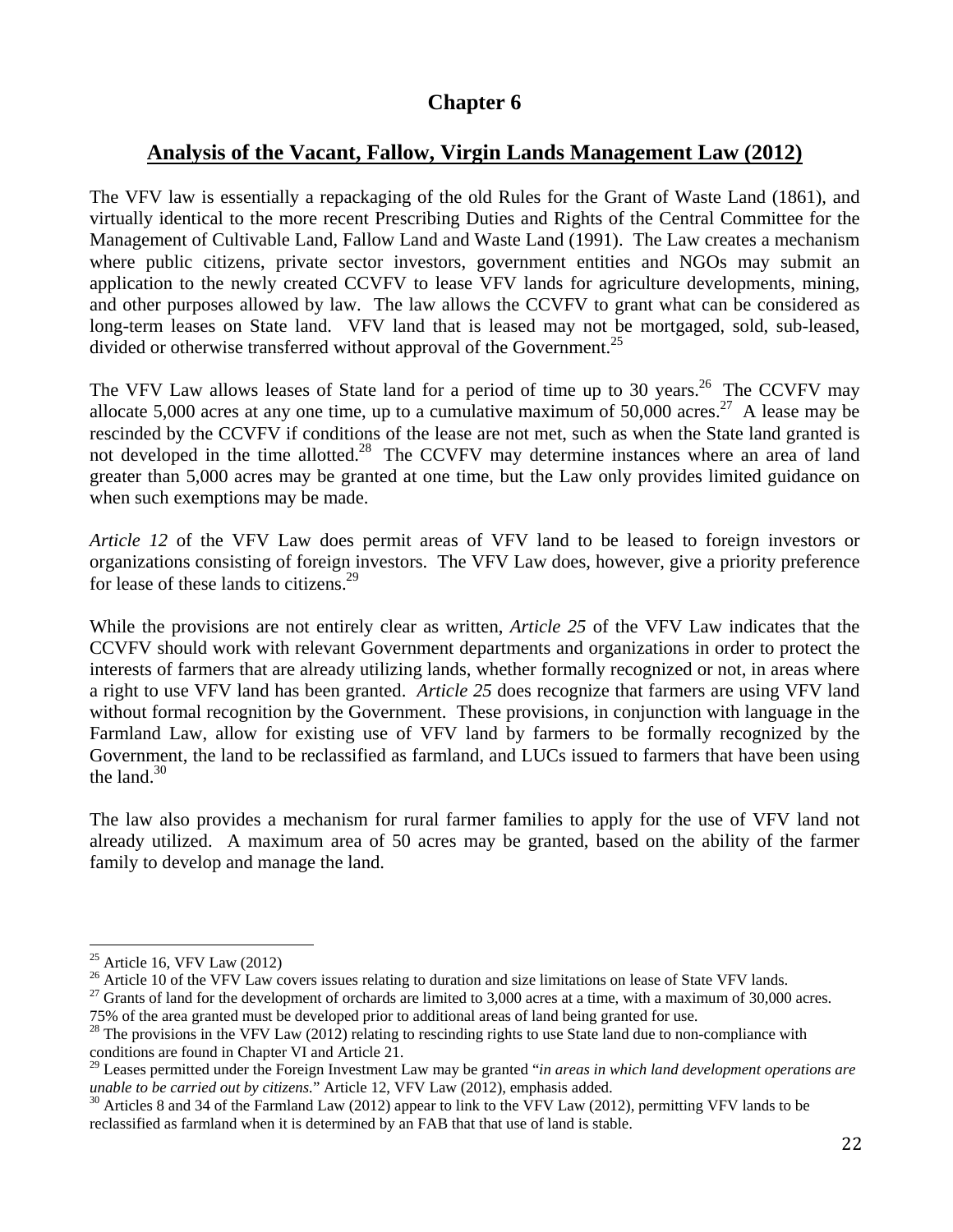The VFV law appears to give the CCVFV a role in facilitating the resolution of disputes that may arise. There is nothing in the VFV Law that restricts appeals of decisions made regarding the use of VFV lands to the judicial branch of Government.

#### **How to Improve Implementation of the VFV Law**

Drafting and enactment of a comprehensive Land Law, which incorporates concepts relating to the allocation and use of VFV lands, is the ultimate solution for harmonization of the legal framework relating to land management in Myanmar. Steps can be taken immediately to improve implementation of the existing VFV Law. It is essential that the implementing rules and regulations under the VFV Law are carefully analyzed and understood, since the legislative branch left many of the details on implementation of the Law up to the executive branch of Government. Implementing rules and regulations are easier to amend than Laws enacted by Parliament, so lessons learned can potentially be more quickly incorporated.

The following concepts should be considered for incorporation into the rules and regulations implementing the VFV Law:

#### *Overarching Principles:*

- Make implementing rules and regulations for rights to work on and utilize VFV land which explicitly recognize the equal rights of women.
- Protection of existing productive land use, including the recognition of customary use  $31$  as productive use.
- Prioritization of land allocation to those in rural areas with no land for livelihood purposes, and farmers with inadequate amounts of land for subsistence purposes which can be converted to agriculture land after five years. $32$
- Principles of Free, Prior Informed Consent must be applied to any lease of VFV lands that might possibly interfere with the existing land claims of any citizens or groups.

#### *Independent Legal Redress:*

- Create an independent dispute resolution mechanism in relation to the lease and use of VFV lands. This body must be easily accessible to smallholder farmers especially from upland areas both in terms of language used, cost, and location. This body should be located beneath the President's office, and separate from the sectoral Ministries responsible for management of land resources.
- Allow appeals of administrative decisions to the judicial branch of Government.
- Development of adjudication mechanisms which allow equitable resolution of land conflicts between smallholder farmers and the State, private sector and investors.

#### *Provide Legal Clarity:*

- Clearly define standards for allowing the lease of VFV lands greater than 5,000 acres at one time, as limited in *Article 10*, should be incorporated into implementing rules and regulations.
- Inclusion of requirements that Environmental and Social Impact Assessments (ESIA) be conducted for industrial crop developments or leases of VFV land for non-agricultural uses

 $31$  Refer to explanation of customary law in section on Relevant Current Laws

<sup>&</sup>lt;sup>32</sup> Strengthen language in Article 10(a)(4) and 25(b) in the VFV Law (2012), and strengthen linkages to Articles 8 and 34 of the Farmland Law (2012).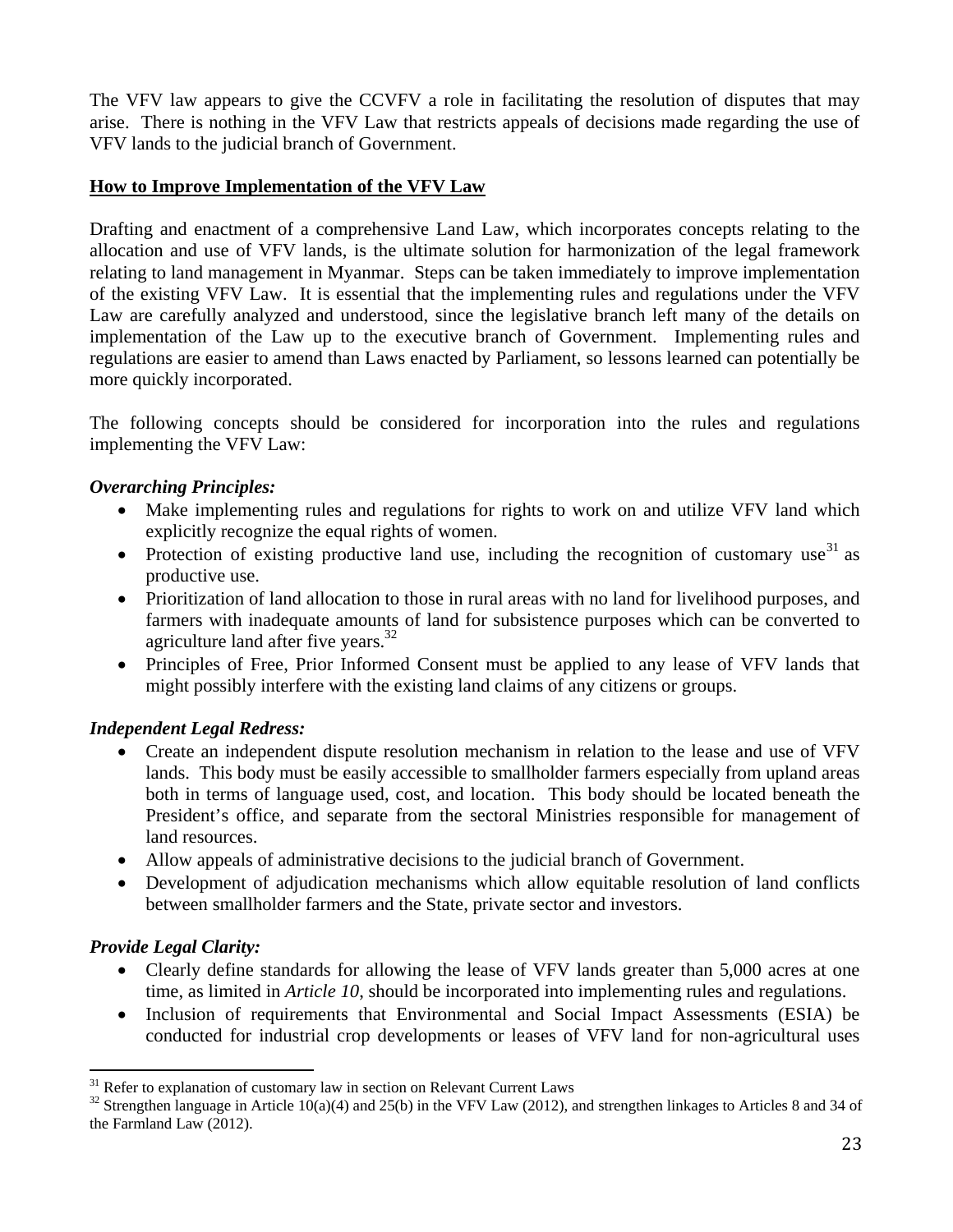such as mining projects.<sup>33</sup> The results of ESIAs need to be made public and the recommendations must be followed.

- Prioritization of the recognition of land that is already being farmed by smallholders under customary or communal land arrangements as farmland. There needs to be a clear method which allows such land (including rotational agriculture) to not be categorized as fallow/vacant/virgin.
- Formulate a by-law to clarify how the CCVFV will recognize current land use as per *Article 25* of the VFV Law.

#### *Transparency and Accountability:*

- Creation of a publicly accessible record keeping mechanism for all VFV land lease agreements.
- The VFVL law has been enacted, and thus the CCVFV should enforce penalties on leaseholders who do not use their leased land according to original purpose stated in their lease agreements.

<sup>&</sup>lt;sup>33</sup> The Environmental Conservation Law (2012), calls for the development of an ESIA mechanism. Separate sectoral ESIA mechanisms should not be developed in a piecemeal manner in order ensure proper law harmonization and equal due process under the law.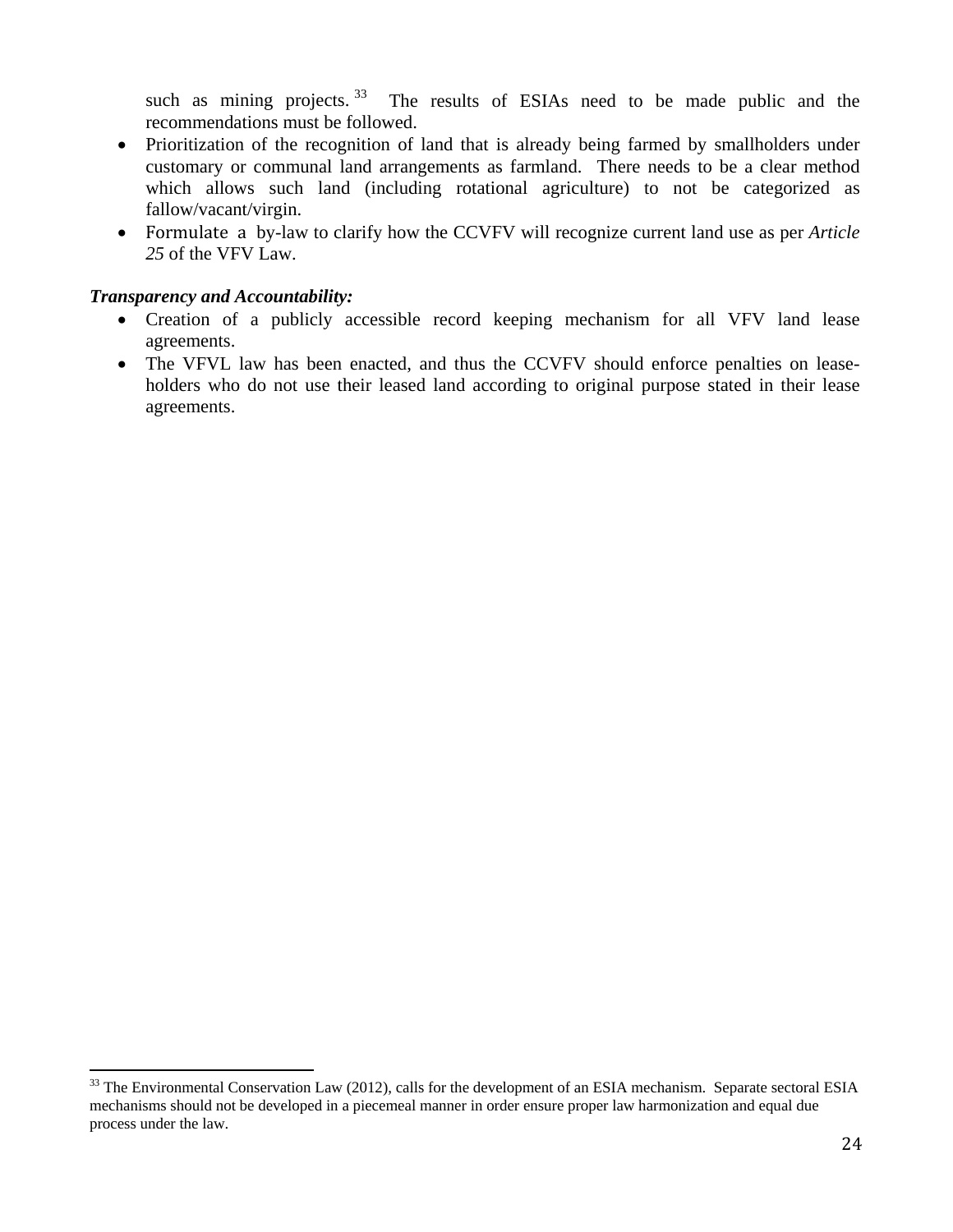# **Recommendations for Improving the Law on Land**

The Government of Myanmar realizes that it needs to study and adopt new methods for the management of land resources that are appropriate for the unique cultural, historical and political realities in the country. The Government must embrace new approaches to land management, tenure security and land conflict resolution. What is needed is a holistic approach to land management in the country. Policies and laws need to be properly harmonized with one another. Processes need to be clear and easy to understand, and access to information and citizen inclusion in decision making processes should be identified as rights enshrined in the law. Such an approach will facilitate effective implementation and enforcement of the law. It will also lead to better decision making regarding the sustainable use of land resources. Most importantly this approach will provide a stable political environment for all stakeholders and help ensure the peaceful coexistence of all people in the country.

In order to realize a holistic approach to land management, it is recommended that a comprehensive Land Law is drafted and enacted in Myanmar. It is clear from meetings with various Government stakeholders that the Government has embraced this concept, and is in the process of researching how best to move forward to meet this goal.

In developing a comprehensive legal framework on land for the country, Government decision makers should keep in mind that the rights of citizens and economic growth are not mutually exclusive. In the modern day realm of sustainable development, a country cannot have one without the other.

The following are general recommendations relating to land management in Myanmar that the Government and other stakeholders should consider as they move forward:

#### *Protection of Smallholder Rights*

- Protect against alienation or sale of communal land. Individuals in the community may have the right to leave communal arrangements, and be granted a portion of communal land for individual use or offered compensation for their share of the communal land use right.
- Protect land rights from foreclosure but allow land to be mortgaged in order to secure loans (debt secured by land, but cannot alienate land from owner of land use right; may only attach debt to fruits from the land, and impose restriction on any further encumbrance by debt until existing debt paid off. This mechanism encourages fiscal discipline combined with land tenure security).
- Prohibit civil courts from foreclosing on land in the interest of institutions or individuals holding debt instruments. Land property owner may sell land right in order to pay off debt if they so choose, but may not be forced to do so by any branch of the Government.
- Encourage use of tax mechanisms to discourage land speculation, discourage productive land sitting idle, and discourage accumulation of land. Adopt the use of a land transfer tax (paid by the entity purchasing land). Adopt the use of an idle land tax. Land property taxes could be scaled to amount of land owned by individuals or public entities.
- Utilise ESIAs as a mechanism for identifying and minimizing negative impacts of development projects, and for stopping projects when negative impacts are too great. Ensure the mechanism works effectively to reduce environmental risk by harmonizing with existing environmental laws and related regulations.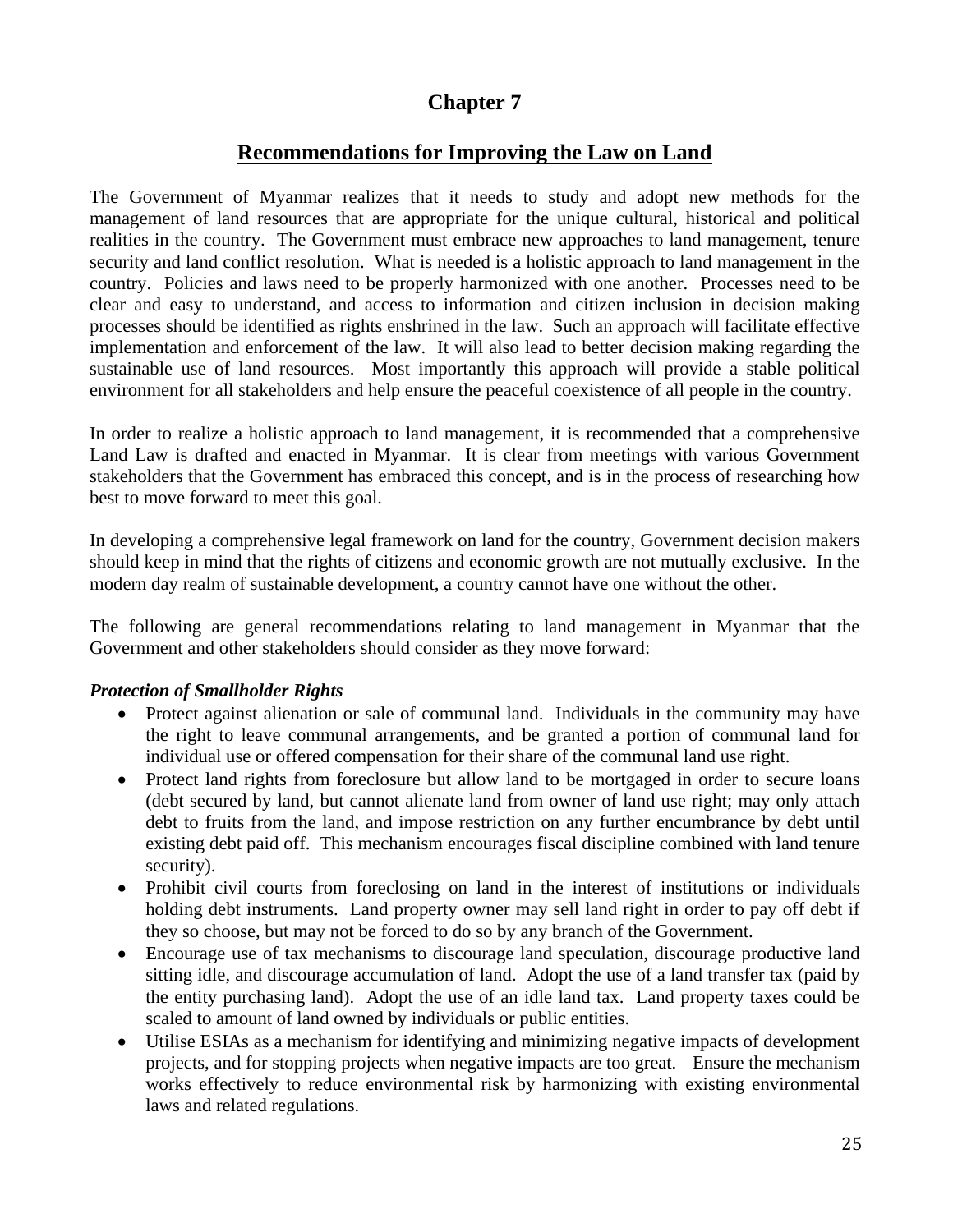#### *Improve Land Titling Procedures*

- Make illegal to buy or sell land that has not been properly registered (sale is not recognized under law, fines imposed for engaging in the purchase of land that has not been properly registered, placing due diligence burdens on those purchasing land rights).
- Develop separate systems for urban/peri-urban land titling, land allocation/registration of rural lands (land use certificates, communal title), and various mechanism for the long-term lease of State lands (community forestry, plantation developments, recreational or tourist facilities in rural areas, etc.).
- Nominal fess for initial registration of agricultural land and issuance of land certificates (allocation-registration procedure). Higher registration and title record fees would be charged for land transfers after this. Land registration fees should be the responsibility of the buyer.
- Embrace a system of single window government administrative services for land use allocation, registration, issuance of land use certificates, payment of land tax, payment of registration fees, etc. at the local level. This minimizes the chance for rent seeking, streamlines processes, and creates efficiency.
- Sectoral Land Agencies embrace this concept to have ministries with delegated trustee authority over areas of land, but which do not have 'ownership' of the land and do not have sole control over rents gained from land under their jurisdiction. They are delegated responsibility for management, monitoring, and conveying information on areas of land resources for the Union. Delegations of responsibility should be specific and clear. Delegations come from the National Parliament (legislative branch of Government) and the Cabinet (executive branch of Government).

#### *Recognise Existing Land Use*

- Recognize and respect customary land use and customary law related to such land use. Allow for communal land use certificates granted to a community that includes farmland, housing areas, grazing land and forestlands.
- Recognise and protect in the legal framework, areas of Public Forest Land already used under customary communal law arrangements in order to avoid land conflict.
- Respect current land use (issue Land Use Certificates and register issuance of communal titles). Existing land use rights should be respected, and adequate safeguards put in place to ensure land conflicts do not increase in the future.
- Respect systems of rotational agricultural; land at rest should not be considered as fallow or idle if there is justifiable reason for the fallow period, and fallow period is reasonable in duration. These systems should be recognized as sustainable farming that requires fewer inputs. Land may not be confiscated if idle. Wood lots, commercial tree plantations, grazing areas, cut-and-carry fodder land, and agro-forestry systems shall not be considered as idle.

#### *Improve System of Land Classification*

• Adopt a nationwide system of land classification/zoning based on participatory land use planning at National, State/Regional, District, Township and Ward/Village Tract level. Technical administrative bodies should conduct land use planning at higher levels; draft land use plans should be made available for review and comment by smallholder farmers, civil society, government representatives, and the private sector. Finalized land use plans should be made freely accessible to the public and government authorities.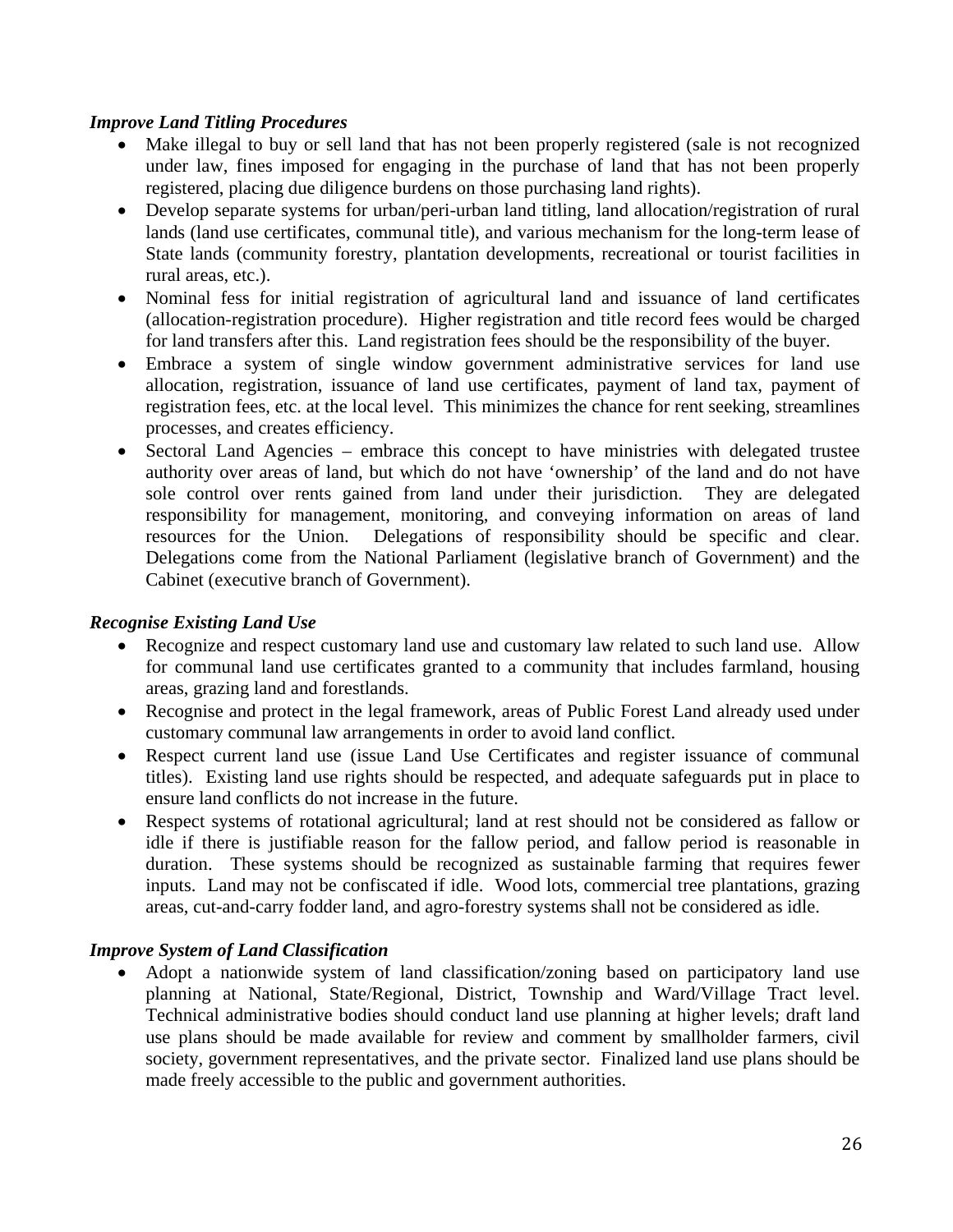- Establish a clear mechanism for reclassifying areas of land to match their actual use and protect existing land tenure claims of rural farmers.
- Recognise grazing lands as a specific land classification, incorporated into land use plans, properly registered, and managed by local authorities as State land.
- Emphasize land use allocation for landless farmers and communities, with priority given to those with no land, or with insufficient land for subsistence purposes (less than five acres).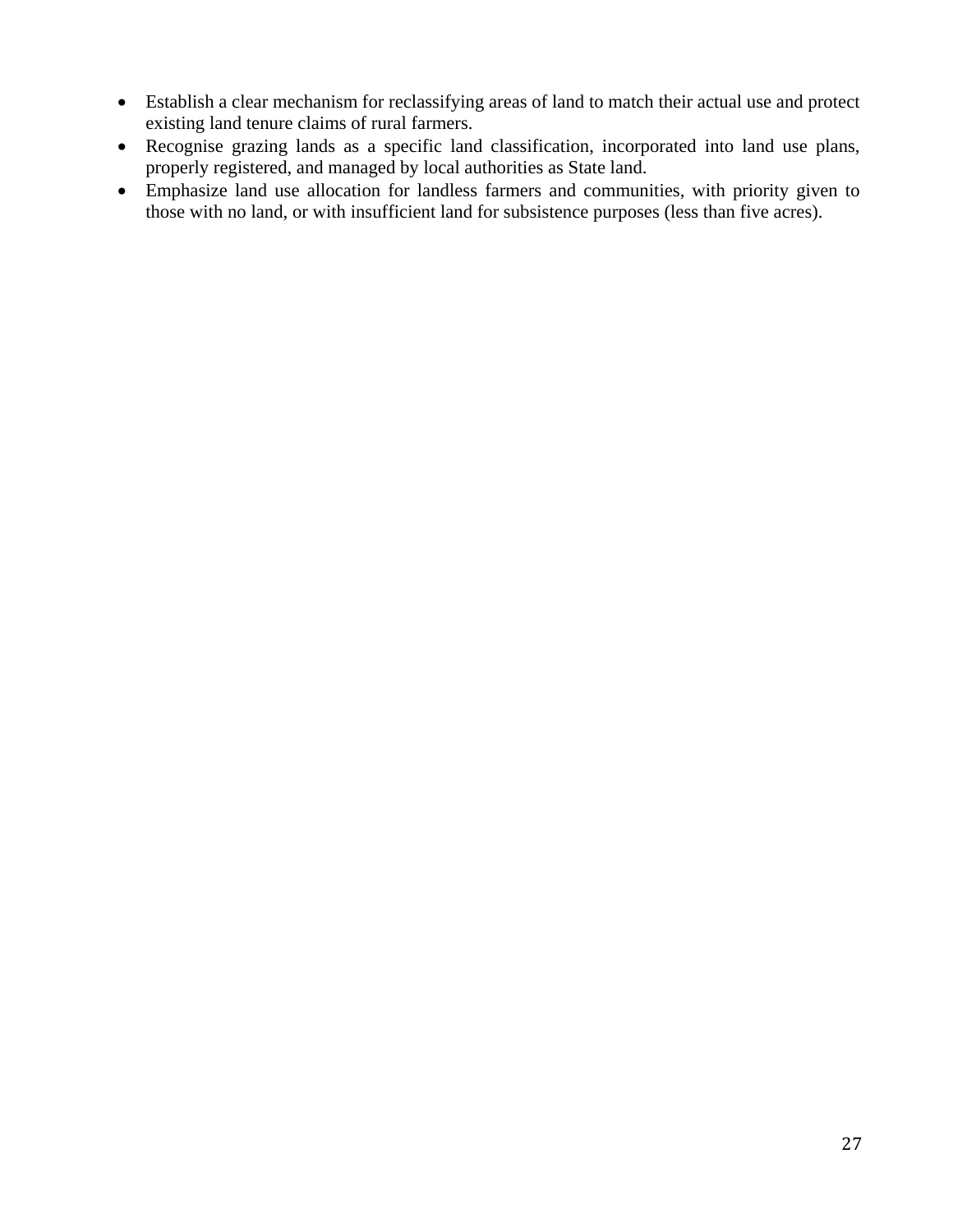#### **Conclusion**

Myanmar must take steps to improving its system of land management in the country after careful consultation with relevant stakeholders, including civil society. The land rights of smallholder farmers and communities must be respected in this process in order to avoid problems with land conflict and social instability, which could negatively impact on the economic and democratic development currently taking place in the country. It should recognize that there are weaknesses in the current versions of the Farmland Law and VFV Law that need to be addressed. While the drafting and enactment of a comprehensive policy on land and Land Law are strongly recommended, the Government should open up a process for improving the bye-laws for the Farmland and VFV Laws to an open consultative process.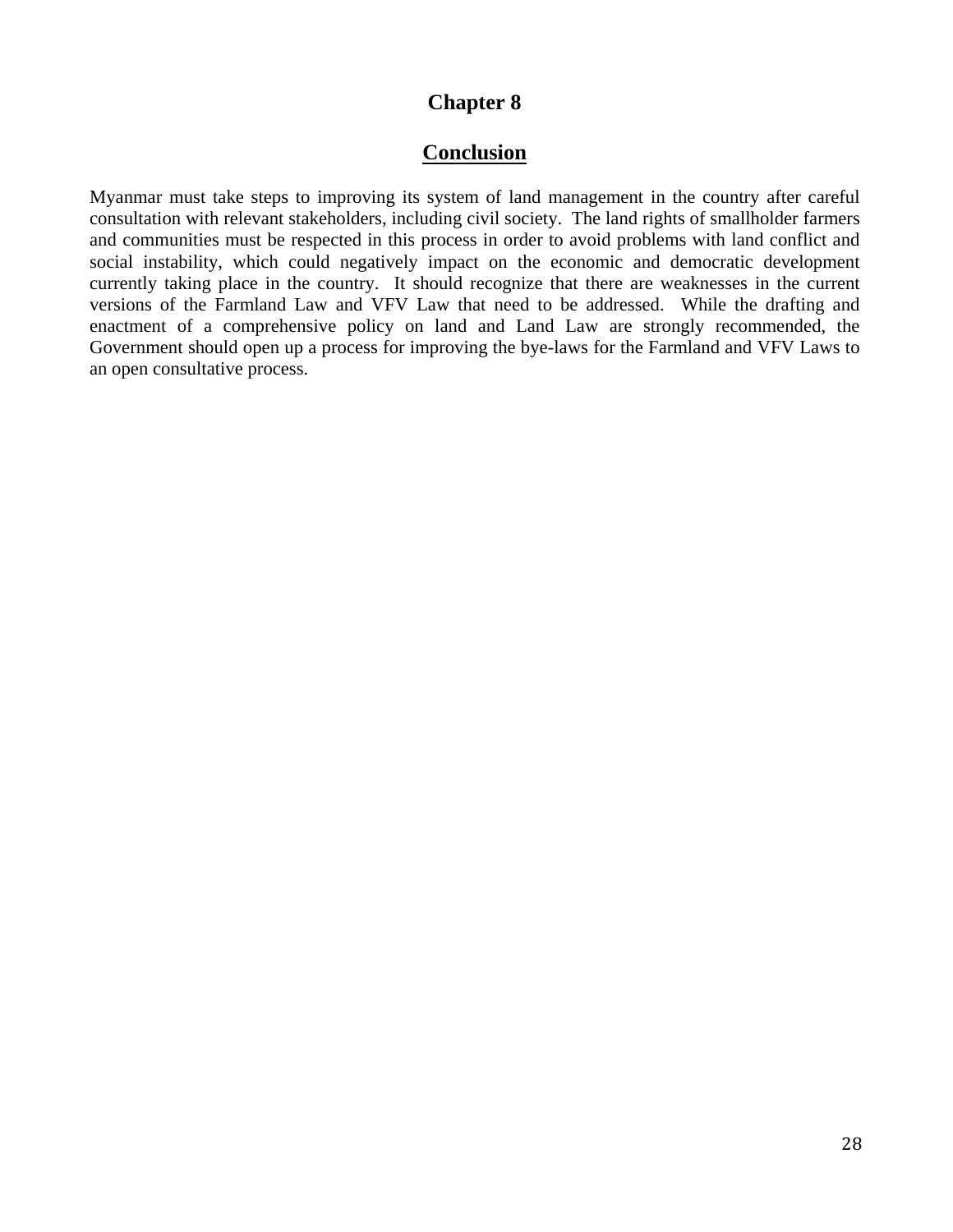### **Annex**

#### **Annex 1 - International Standards on Involuntary Resettlement**

(adopted from World Bank Group's Resettlement Policy)

Involuntary resettlement may cause severe long-term hardship, impoverishment, and environmental damage unless appropriate measures are carefully planned and carried out. For these reasons, the overall objectives of Myanmar's policy on involuntary resettlement should be as follows:

- (a) Involuntary resettlement should be avoided where feasible, or minimized, exploring all viable alternative project designs.
- (b) Where it is not feasible to avoid resettlement, resettlement activities should be conceived and executed as sustainable development programs, providing sufficient investment resources to enable the persons displaced by the project to share in project benefits. Displaced persons should be meaningfully consulted and should have opportunities to participate in planning and implementing resettlement programs.
- (c) Displaced persons should be assisted in their efforts to improve their livelihoods and standards of living or at least to restore them, in real terms, to pre-displacement levels or to levels prevailing prior to the beginning of project implementation, whichever is higher.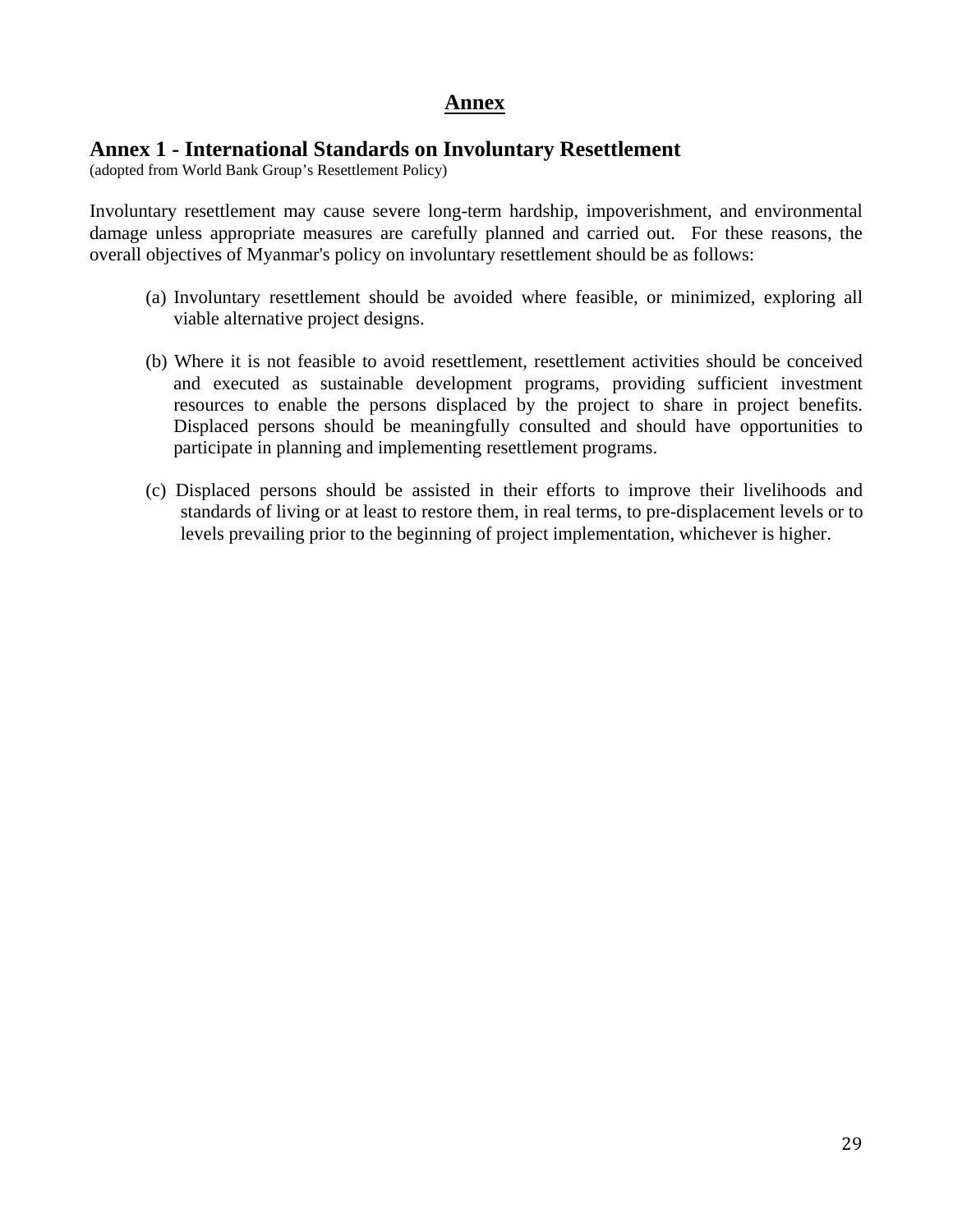# **Annex 2 - Laws Recently Rescinded**

#### *Foreign Investment Law (1988)*

This Law provided the framework for foreign investment in Myanmar, including investment in business projects involving land. The Law allowed for foreign investment to the extent of 100% of foreign capital. If a joint venture was formed with a local business, then foreign investment had to be at least 35% of the total capital invested. While the Law did not indicate that land may be utilized in investments, the procedures implemented under the Law clearly stated that proposed investments had to indicate the type and area of land required for the investment. There were no limitations stated on the use of land in the Law.

#### *Land Nationalization Act (1953)*

The Land Nationalization Act was established to abolish landlordism by those who had acquired large tracts of land by nationalizing this land and establishing a system of land distribution in the country. Land distribution by the Government was managed under a mechanism of lease, with the rate of lease based on the type of agricultural land that was distributed. The lease rate was essentially an annual tax that farmers had to pay, based on the type of land they leased. It was illegal to mortgage, sell or transfer leasehold rights to land under this act. The status of the lease of lands distributed and managed by the Government could be classified as temporary or permanent, but even permanent leasehold rights could be rescinded if the farmers holding the leasehold rights to land did not meet the terms of the lease. As such, the Land Nationalization act provided a weak form of tenure security for farmers.

The Law allowed for the establishment of Agriculturalist Associations, which were essentially trade associations currently established under the Myanmar Chamber of Commerce and defined by agricultural outputs (Peas & Bean Association, Cotton Association, etc.). The Law also established Land Management Committees to oversee the distribution and use of agricultural lands.

The Law specifically barred the Civil Courts from having authority to review decisions made under its provisions.

#### *Disposal of Tenancies Law (1963)*

This Law created a landlord and tenant system for the management of agricultural land in the country that was not distributed under leasehold arrangements described above. The Law stated that only the Government, or a party designated by the Government, could be designated as a landlord over land. The Law established a system for the allocation of land to "tenants" who could work the land as laborers (disposal of tenancy), and created a mechanism for the charging of rents that tenants would have to pay for lands "disposed" in this manner for their use. Priority for the allocation of land was given to poor laborers over rich laborers. Alluvial lands were included in this distribution scheme. Land Management Committees were responsible for overseeing the allocation of land to the tenants, the collection of rents and assuring that land was utilized in a productive manner.

This Government managed landlord-tenant system over agricultural land ran in parallel to the agricultural land lease distribution system established under the Land Nationalization Act (1953), and utilized the same system of Land Management Committees to oversee lands that fell under this arrangement.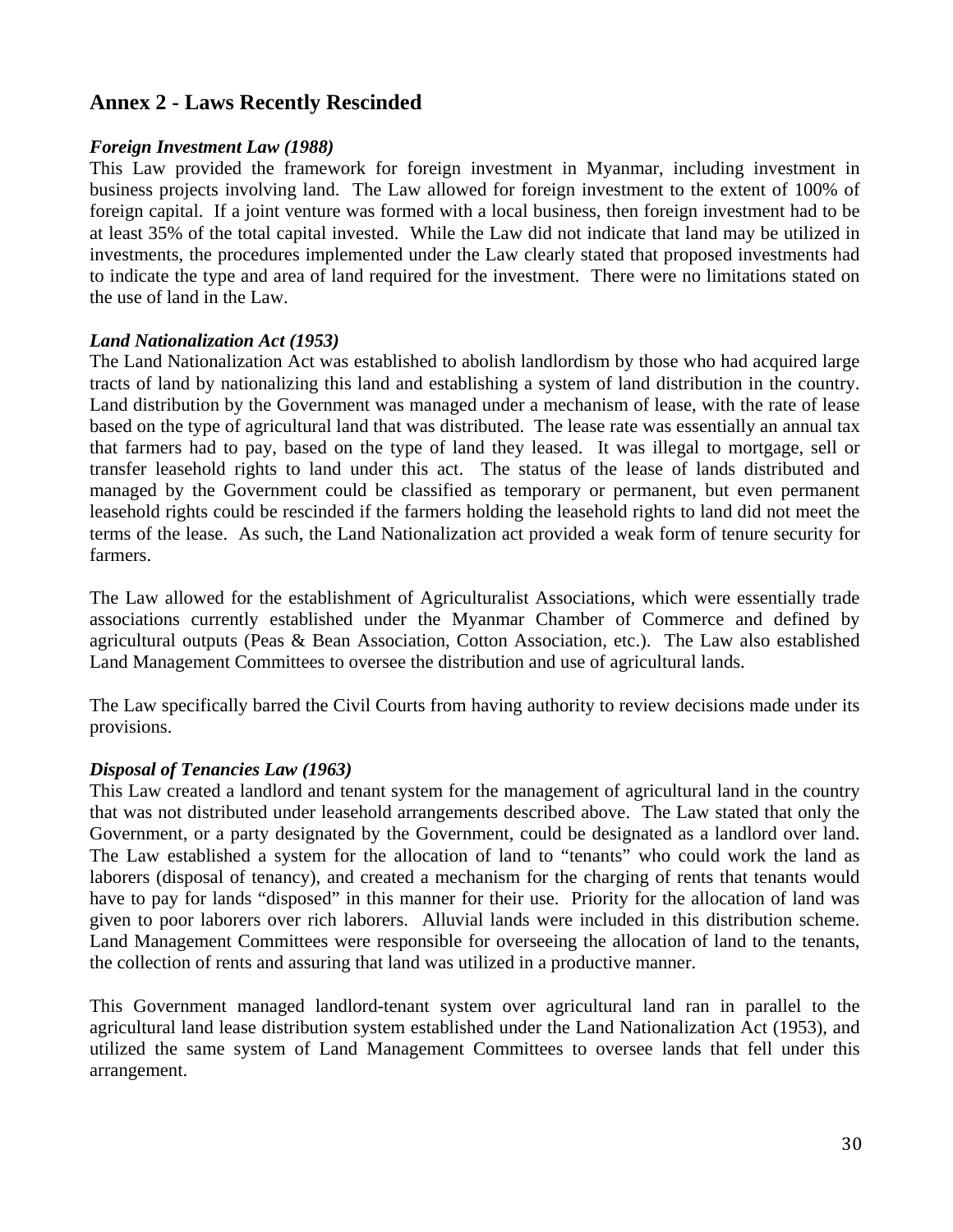The Law specifically barred the Civil Courts from having authority to review decisions made under its provisions.

#### *Law Safeguarding Peasants Rights (1963)*

 $\overline{a}$ 

There seems to be some confusion about the actual protections this Law previously provided to peasants with rights to agricultural land in the country. The Law was only two pages long, and simply stated that Civil Courts could not issue warrants or orders that would confiscate land use rights, or confiscate any other property associated with the land rights in question. The Law was intended to protect farmers from creditors attempting to foreclose on land use property that had been used to secure debts. The Law did not provide any protections relating to inheritance right disputes, nor did it protect farmers from Government takings of land under provisions found in the Land Acquisition Act (1894) or other laws.

The Law had not been enforced for some time, due primarily to the fact that it had long been illegal to encumber land rights with debts from unregulated moneylenders. The Law appeared to be unconstitutional under provisions found in the most recent Constitution that establish an independent judicial branch of Government. With enactment of the new Farmland Law (2012), which allows farmers to encumber their land use property rights with debt, there now exists a need to provide reasonable protections to farmers that incur debt on their land in order to access credit at reasonable rates, and the accumulation of land by those entities legally allowed to offer credit (mortgages) on  $land<sup>34</sup>$ .

<sup>&</sup>lt;sup>34</sup> This can be done by requiring regulated licensed creditors who hold mortgages to dispose of land use property rights through court ordered foreclosure sale, only after other reasonable administrative remedies for seeking repayment of debt have been exhausted. In this way, the country can ensure that the historical situation where moneylenders secured large tracts of agricultural land will not be repeated.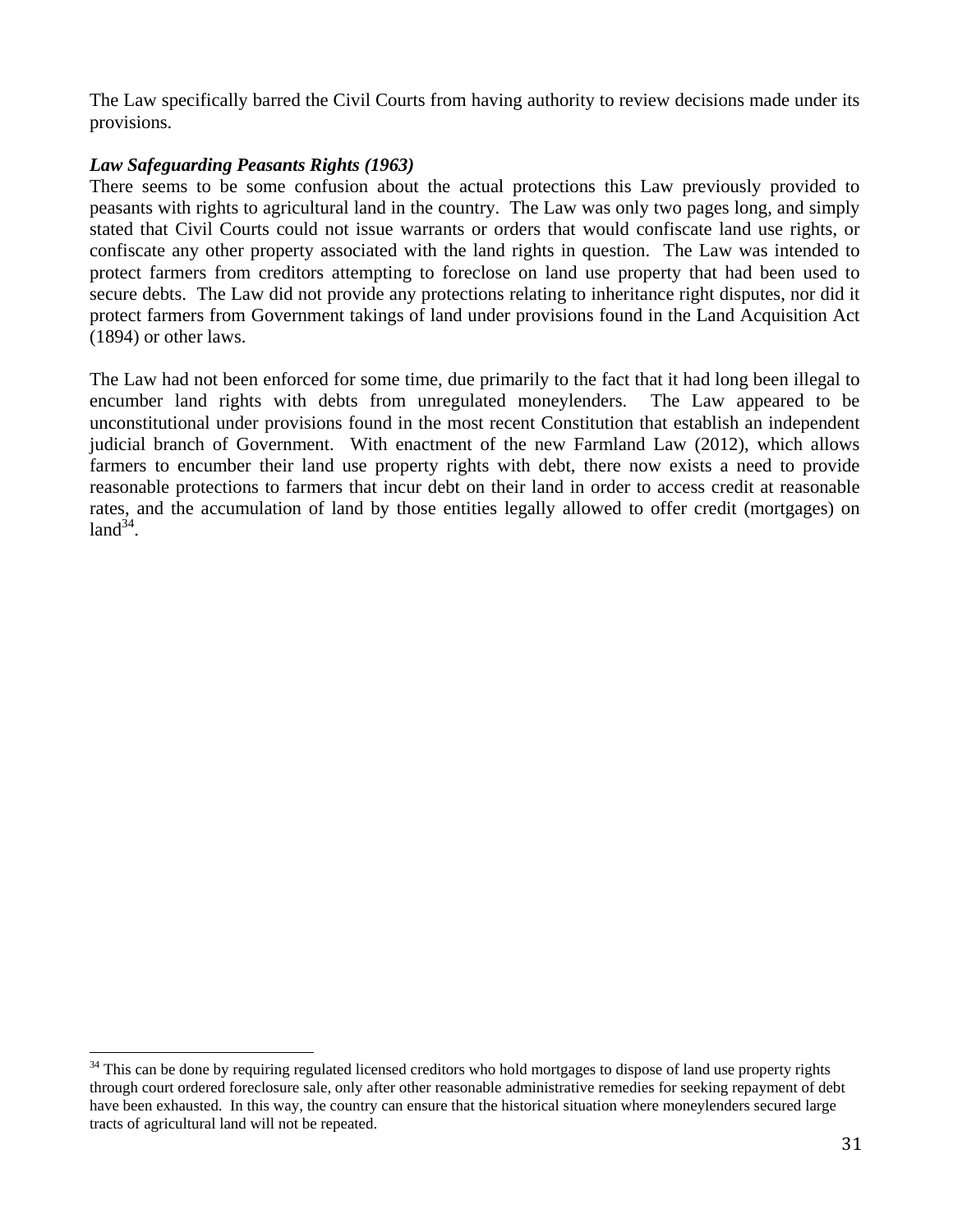#### **Annex 3 - Land Management Lessons From Other Countries in the Region**

The Government of Myanmar should learn lessons from their neighbors in the region. There is much happening in relation to land reform in the region, and there are serious problems relating to land conflict and land acquisition that the Government of Myanmar should make sure they are informed about. Engagement with civil society organizations working on land issues in the region is strongly encouraged in order to learn more about specific problems that are being encountered.

#### **Cambodia**

Cambodia has faced some very difficult and unique development issues after emerging from a quarter century of civil war and conflict. While the Government of Myanmar can learn lessons from some aspects of their land management system that are working, they should also pay close attention to Cambodia's mistakes, which are leading to serious problems relating to land conflict and social instability in the country.

Land acquisition and resulting land conflict is a serious problem in Cambodia, particularly with regards to the uncontrolled expansion of large agro-industrial concessions in the country. These have led to the destruction of large areas of Cambodia's Permanent Forest Reserves and Protected Areas, and have led to serious problems relating to farmers having no or insufficient areas of land to farm. Traditional livelihood systems have been destroyed in many areas, without being replaced by any alternative livelihood systems.

In terms of the legal system, Cambodia has put in place a solid framework for land management and land allocation in the country, but there has been a lack of political will to properly implement these systems in a manner that respects the rights of citizens.

Cambodia has adopted a cadastral land registry system, in which private land and property rights are recognized. In areas where land property rights have actually been properly registered in a systematic manner, they system works. The problem is that many people have not have not had their rights properly registered, and they suffer from insecure land tenure and pressures from rampant land acquisition.

Farmers do have access to micro-finance credit, which has been successfully supporting rural farmers develop their lands and avoid stress sales of land property rights. The default rates on micro-finance loans are reported as being very low.

Cambodia has had historical law harmonization problems in relation to land management and planning, particularly regarding overlapping authority of various government bodies.

One of the biggest problems in Cambodia is that the Government focused first, and almost exclusively, on registration of land property rights in urban and peri-urban areas. The Government should have simultaneously focused on securing land tenure security of rural populations in order to avoid many of the problems the country is now facing with land conflict and social instability.

The Government has put in place legal mechanisms for the recognition of communal land property rights of minority ethnic communities.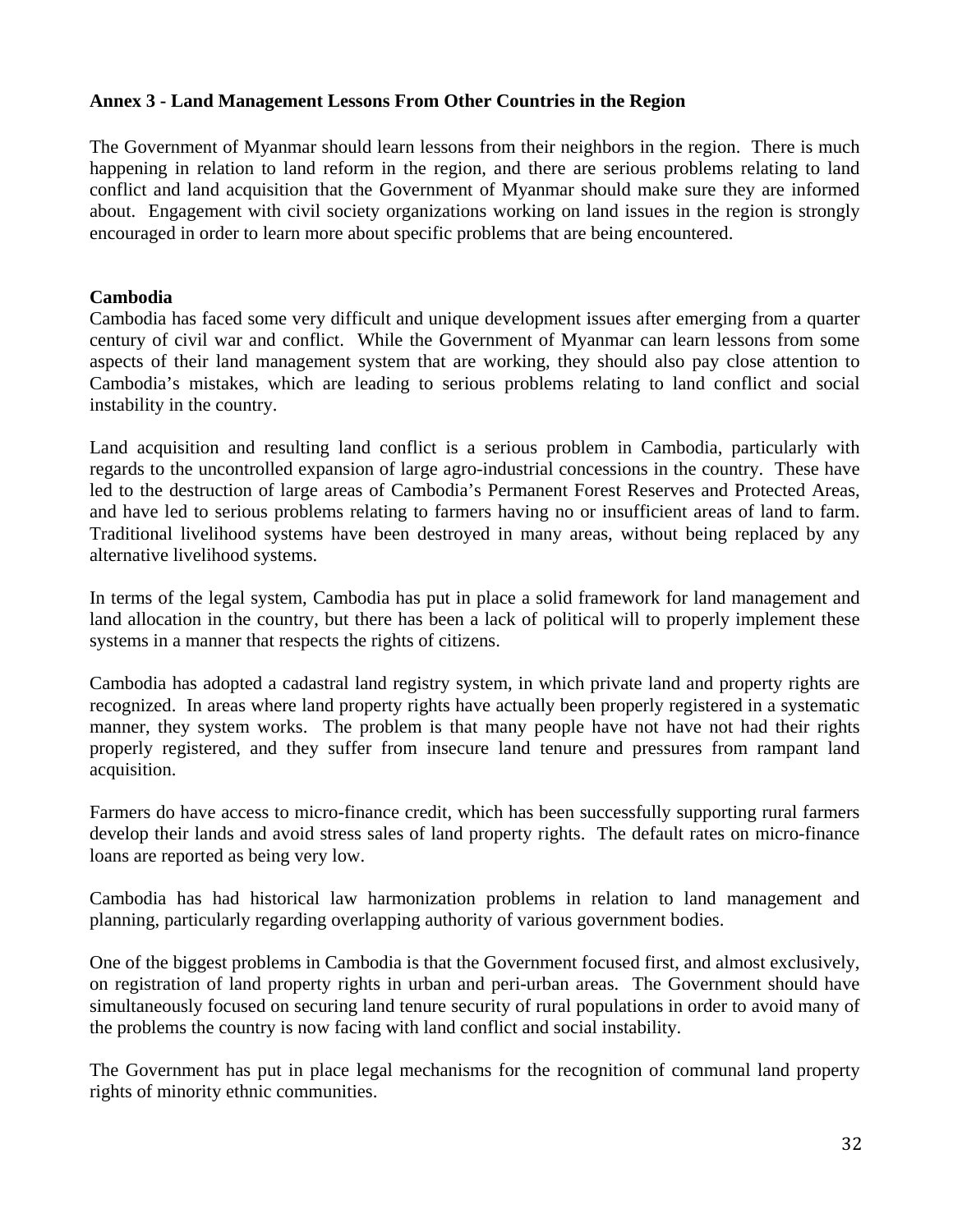#### **Laos**

Laos faces many of the same problems that Cambodia is facing with rampant land acquisition, land conflict and rising social instability.

It is in this context the Government of Lao PDR is reviewing and revising various policies and legislation pertaining to land and natural resources. This process started in 2011, and it is planned that a revision of land use policies will be completed by the end of 2012 and related legislation by the following July. Once this is complete, the revision of other related policies and regulations such as for agriculture, forestry, mining, and water will take place.

The Committee for Economy, Planning and Finance of the National Assembly of Lao PDR has identified that the cross cutting and cross-sectoral issues associated with land including tenure, ownership, titling, leasing, and other land use types pose challenges and there is a need to take a strategic view and formulate policies to ensure that the various competing forces both economic and social are balanced to both maximize growth and alleviate poverty in Lao PDR.

Some of the key concerns, identified by the Committee for Economy, Planning and Finance of the National Assembly of Lao PDR include:

- Ensuring that the vast majority of Lao households both urban and rural areas have secure land rights for example acknowledgement of traditional land rights to their land in the form of officially registered land user rights before land is opened up to foreign investors;
- Ensuring clarity and consistency in the legal framework laws and implementing guidelines;
- Ensuring effective institutional and administrative capacity at central and local levels to administer and monitor land transactions;
- Raising awareness amongst citizens about the opportunities and risks associated with land ownership before foreign investors are invited to come to Lao PDR; and
- Ensuring transparency in all land related transactions so that citizens and local communities can monitor how ell laws and regulations are being implemented – effectively performing the "watchdog" function at local level.

Laos does recognize the communal land use rights of minority ethnic communities, including rights over forestland resources in the communal land allocations.

Land use property rights are recognized. There is a mechanism in the law in place for the issuance of Land Use Certificates, and access to capital is allowed.

#### **Thailand**

Thailand has historically used allocation of land and forest resources to rural populations successfully as a means to ensure political stability. In recent years, issues relating to land acquisition and resulting land conflict have begun to rise. Some of the biggest problems are in areas where ethnic minority groups have traditionally used land resources sustainably for generations, but are now losing their rights to land. Thailand does recognize the ownership private property rights of citizens.

One of the most important aspects of Thailand that Myanmar could learn from is how it allows for public participation in development processes, which is enshrined in its Constitution, which has gone through a series of important developments over the past twenty years.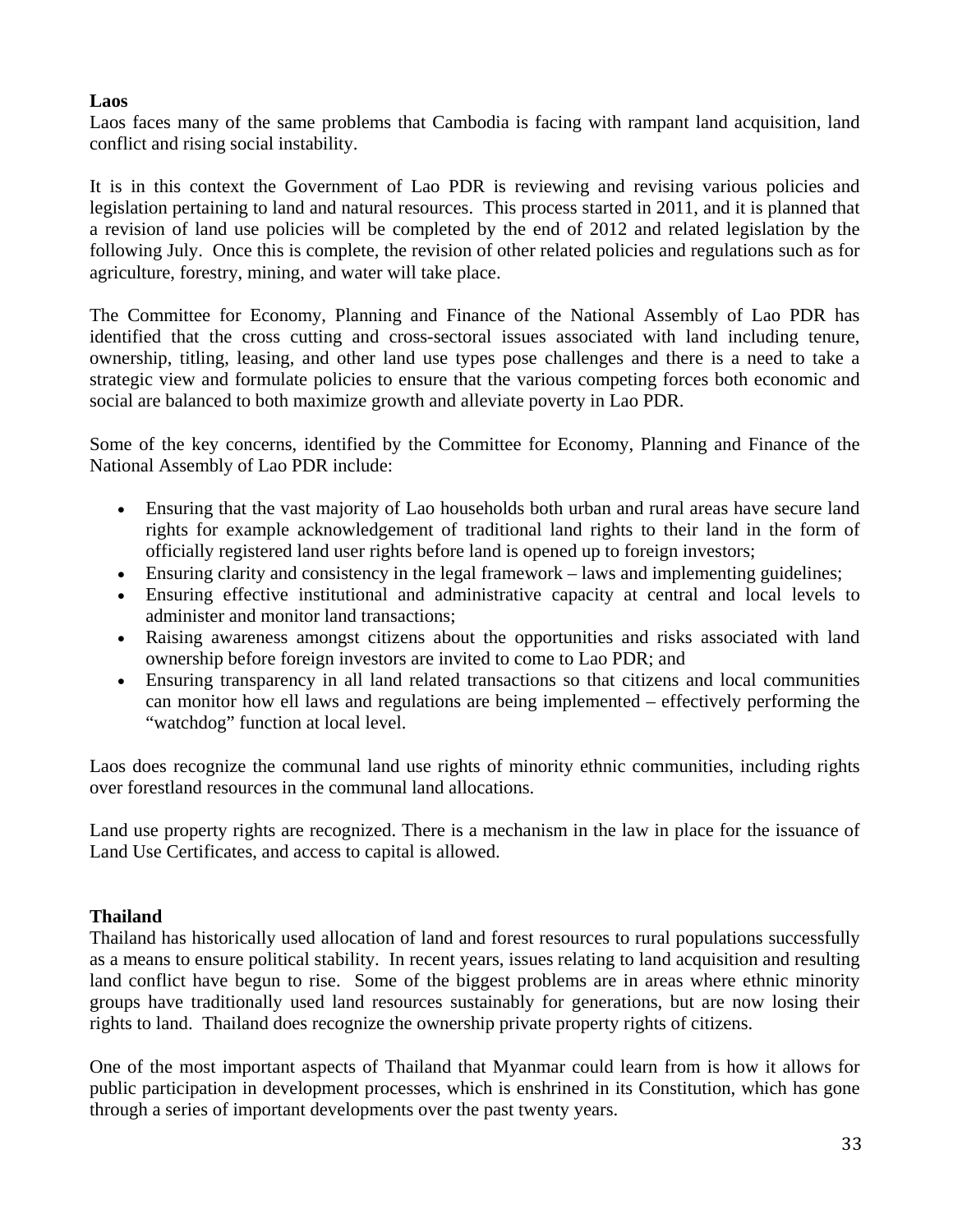The 1997 Constitution explicitly recognized the rights of individuals as well as communities to directly participate in the conservation, preservation and use of natural resources, and the protection, promotion and preservation of environmental quality.<sup>35</sup> Additional provisions require any project or activity that may seriously affect the environment, natural resources or the health of the community be prohibited unless environmental impact and health assessment reports are properly prepared, public hearings are held, and experts' opinions are secured before final approval is granted.<sup>36</sup> The rights of individuals and communities to sue state agencies to perform their duties in order to give effect to these rights, and creation of an Administrative Court to hear such cases, were also included in the changes.<sup>37</sup> These changes increased the role of citizens and civil society in environmental matters, helped to improve access to environmental justice, and contributed to the development of environmental jurisprudence in Thailand.

The most recent Constitution (2007) built upon changes made in 1997 by making it a requirement of the state to support, maintain and protect environmental quality pursuant to a principle of sustainable development, as well as to control and eliminate pollution sources that affect individuals' health, wellbeing and quality of life, and allowing individuals, local communities, and administrative organization to participate in formulating operational plans.<sup>38</sup> It also protects an individual's right to receive information, explanation and reasons from the state regarding projects or activities that may affect environmental quality, health, quality of life or other interests of the individual or the community, as well as the right to express opinions over these issue to the state.<sup>39</sup> Finally, the 2007 Constitution affords the right of individuals to directly file a claim with the Constitutional Court in case their constitutional rights or freedoms, which include their rights to participate in protecting their environment,<sup>40</sup> are violated and after individuals have exhausted all other available remedies.

#### **Vietnam**

Like many of its neighbors, Vietnam faces issues relating to land acquisition and conflict in the country. Many of these issues stem from issues relating to conflict over the rights of State Owned Enterprises and smallholder farmers over the access and use of land. There are also serious issues relating to how compensation has been calculated for the loss of land use rights in the face of economic development pressures. Land can be acquired by the Government for economic development purposes, which has contributed to a rise in land conflict and social instability in the country.

Other problems in Vietnam's land management systems include a lack of gender neutrality in the granting of land rights, lack of freedom to farm, insufficient areas of land allocated to farmers for livelihood purposes, an overly complicated system for the granting of land use rights, and an overall lack of transparency relating to land management decision making processes.

<sup>&</sup>lt;sup>35</sup>Section 67 of the Constitution of Kingdom of Thailand B.E. 2550 (2007).<br><sup>36</sup>Id.

 $37\overline{l}d$ .

<sup>&</sup>lt;sup>38</sup>*Id. at* Section 85.<br><sup>39</sup>*Id. at* Section 57.

<sup>39</sup>*Id. at* Section 57. 40*Id. at* Section 212.